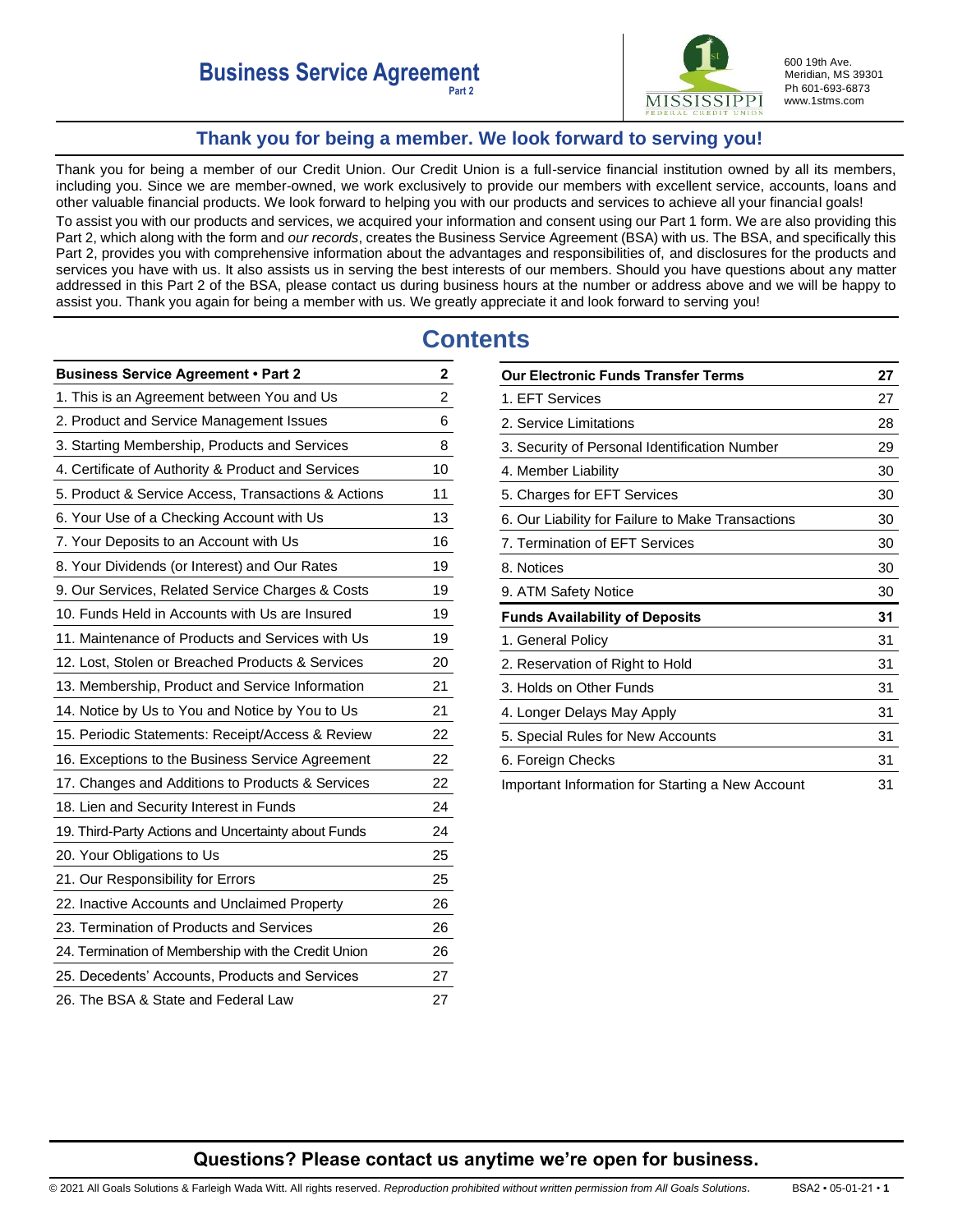## **Business Service Agreement • Part 2**

## <span id="page-1-1"></span><span id="page-1-0"></span>**1. This is an Agreement between You and Us**

**a. The Purpose of this Part 2 of the Business Service Agreement**  This Business Service Agreement (BSA) Part 2 provides you with comprehensive information about the privileges and responsibilities of the products and services you have with us. It also assists us in serving the best interests of the members of our Credit Union. Please read and keep a copy of this BSA Part 2 *document*, and all contracts you have with us, for future reference.

#### **b. Agreement to Membership, Products and Services**

When you join our Credit Union and start accounts, loans, products and services with us, you may sign a Part 1 service form, and will be provided or be able to access this Part 2 *document*. The Parts 1 and 2, along with the related information and *documents* in *our records*, create the Business Service Agreement with us.

We refer to our Business Service Agreement form as a "Part 1 form" or "service form." We (or you) may complete the form, which you review and sign or authorize to use our products and services. The form may include information about the business or organization, you and the products and services you have requested. This information is entered in our *documents* or *computer system*. In fact, the service form may consist entirely of information in our *computer system*. The forms, *documents* and information are retained in *our records* and are used to start, maintain and *manage* the products and services you have with us. They are the first part of our Business Service Agreement-- the "Part 1."

We refer to this *document* as the "Part 2" of our Business Service Agreement. The Part 2 explains the *terms* of membership, products and services with us. It also includes "Our Electronic Funds Transfer Terms," "Funds Availability of Deposits" and "Our Rates & Service Charges." Most of these disclosures are found at the end of this Part 2 and are also accessible separately from the Part 2 on our website or on request from us. The Part 2 is the second part of our Business Service Agreement.

You understand that Parts 1 and 2, along with the information and *documents* in *our records*, create a legally binding contract with us. This contract is the Business Service Agreement, which we refer to as the "BSA." The BSA addresses how membership, products and services are started, confirmed, maintained, reviewed, changed, added or terminated (please see the word "*action*" in Provision 1.e.). The BSA applies when you *take actions, conduct transactions on* or use our products and services. It also addresses how we *manage* and communicate with you about our products and services. The *terms* of the BSA apply to all products and services unless those *terms* are superseded (controlled) by specific provisions in the contracts for those products and services. The BSA also applies to any person or organization that wants to *take action*, *conduct a transaction* or requests us to act on any matter concerning the business of our Credit Union. You consent to the *terms* of the BSA when you apply for membership, share your information with us, sign or authorize a *document*, use a product or service, receive or have access to a periodic statement, or request to do, or do, business with us *by any method we allow*. When you perform any of the preceding activities, you also affirm all the information you provide to us is complete and true, and any *document* has been completed and the information has been entered accurately in a *document* or our *computer system* and according to your instructions, as reflected in *our records*. You agree we may rely exclusively on the *terms* of the BSA and have no obligation to rely on any non-Credit Union documentation unless otherwise required by law. You understand you may contact us and request to review or access a paper or *electronically managed* copy of your information or *document* in *our records*, the current version of this Part 2, and all disclosures or other contracts, any time we are open for business. You may also access a current version of this Part 2 and all disclosures on our website at www.1stms.com.

### **c. Organization of this Part 2 of the BSA**

The twenty-six (26) Provisions of the Part 2 are organized chronologically, starting with important information, definitions and *management* matters you should know about the BSA. The Part 2 then addresses membership and starting new products and services. The Part 2 thereafter explains how you may *conduct transactions on* and use our products and services, and how we maintain and *manage*  them. It also describes how you or we may make changes and additions to products, services and the contracts that govern them. Finally, the Part 2 addresses product and service termination issues. The Part 2 concludes with three (3) important disclosures that also affect our accounts, products and services: "Our Electronic Funds Transfer Terms," "Funds Availability of Deposits" and "Our Rates & Service Charges." You may see the general organization of the Part 2 by reviewing the left side of the Table of Contents, which contains the twenty-six (26) Provisions, and then the right side of the Table of Contents, which contains the disclosures. You may access any Provision or disclosure by page number, or by clicking on the title of the Provision or disclosure in the PDF of the Part 2. You may return to the Table of Contents in the PDF of the Part 2 by clicking on the acronym "TOC" located in the right lower corner of the PDF. Should you have questions about the organization of the Part 2, please contact us during business hours and we will be happy to assist you.

## **d. Questions? Please Contact Us at Your Earliest Convenience**

You may visit our branch or contact us at 601-693-6873 during business hours for assistance with questions or concerns about the accounts, loans, products or services you have with us. It is important you read and follow the terms of the BSA so 1) we meet your product and service needs, 2) you fully benefit from the advantages of membership with us, and 3) you fulfill all your responsibilities and avoid service charges, costs, losses or liability. We cannot and do not provide legal, financial, tax or other professional advice. Should you need such advice, please consult your own professional. We can however help you and your professional with any questions about our credit union and its products and services, which we are pleased to do anytime during business hours. The BSA is written in English. It is your responsibility to get help from someone you choose if you have any difficulties in reading or understanding the BSA. Also, if you attempt to initiate an action or transaction on a product or service by communicating with us in a language other than in English, we have no obligation to permit or conduct the action or transaction unless we also communicate about the action or transaction with you in that language. If you need help with any matter addressed in the BSA, contract, product or service, please contact us at your earliest convenience.

#### **e. Important Definitions for the Business Service Agreement**

A number of important words and phrases used throughout the BSA are identified below by bolded capitalized words and phrases, and defined in alphabetical order (with the exception of "You" and "Us," which are defined first). To assure you are aware of specific important definitions, several key and frequently used words and phrases that follow are *italicized* throughout this Part 2. They include *action*, *by any method we allow*, *computer system*, *document*, *electronically manage, manage, our records, terms* and *transaction*. Please contact us during business hours with any questions you may have about the definitions of the BSA.

**You and Us.** The words "you" and "your" mean 1) a business (and its owner(s)), organization, representative or transactor, member or person who requests to *take action* or *conduct a transaction on* membership, accounts, loans, products or services with us, and 2) any person or organization that requests us to act on any matter concerning the business of our Credit Union. The words "we," "our" and "us" mean our Credit Union and our associates.

**Accessible.** We use the words "accessible," "access" and "accessibility" to explain how 1) we may provide**,** and you may review and obtain**,** paper or *electronically managed documents* and the information that pertains to products and services with us, and 2) you may start and use a product or service *as we allow.*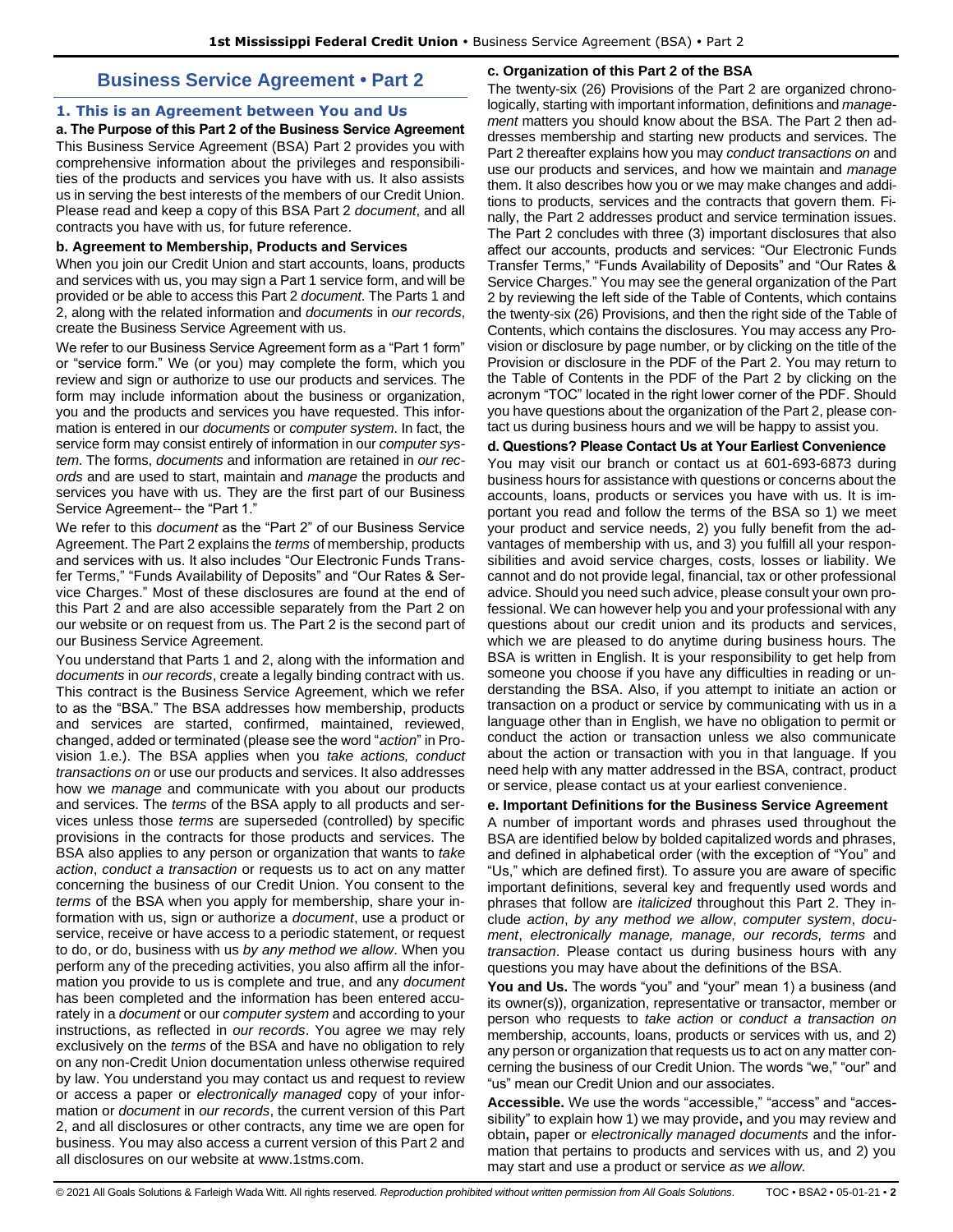**Account.** The words "account" and "subaccount" mean one of three (3) types of savings products you may start and use to hold your funds with us: a savings (share) account, a checking (share draft) account or a term account (commonly referred to as a certificate or share certificate account). Accounts, along with membership and loans, are one of the three primary categories of products at our Credit Union. For further information, please see Provisions 2.k., 4., 6., 7.,11.,17. and 23.

**ACH.** Is an abbreviation for an automated clearing house *transaction*, which is an electronic credit to or debit from an account with us processed through an automated clearing house network. An ACH is an electronic fund transfer (EFT).

**Action.** The word "*action*" and the phrases "*action on*," "*take action*" and "*take action on*" mean to start, confirm, maintain, review, change, add or terminate membership, accounts, loans, products or services with us *by any method we allow*.

**Add.** The words "add," "adding," "addition" and "additional" mean to *take action* to start and add a new account, product or service to the current products and services you have with us *by any method we allow*. We may note an addition by placing an "A" (for added) in a box on our form. For further information, please see Provision 17.

**As We Offer.** The phrases "as we offer" and "we offer" mean the products and services we may provide, and the methods (ways) you may access them. For further information, please see Provision 1.f.2).

**Associate.** The word "associate" and the phrases "associated person" and "associated organization" mean any person or organization employed or approved by us to assist us in any way with the business of our Credit Union.

**ATM.** Is an abbreviation for an Automated Teller Machine.

**Beneficial Owner.** The phrase "beneficial owner" means a person who owns twenty-five percent (25%) or more interest in a member business. We may refer to this person as a "beneficial owner" in *our records* to assist us in providing excellent service and *managing* our products and services for the business. For further information, please see Provision 4.

**BSA.** Is an abbreviation for the Business Service Agreement, which is a contract composed of our Part 1 service form, the *documents* and information in *our records* and this Part 2.

**Business.** The word "business" when used to describe any "going concern" or "enterprise," means a privately-owned entity organized and/or recognized under the law (a legal entity) that can join our Credit Union and use our products and services.

**Business Service Agreement.** The Business Service Agreement (the BSA) is a contract composed our Part 1 service form, the *documents* and information in *our records* and this Part 2.

**By Any Method We Allow.** The phrases "*by any method we allow*," "*as we allow*" and "*we allow*," and the word "method" mean the ways you may start, consent to, access, *take actions, conduct transactions on* or use membership, accounts, loans, products and services with us in-person, online or by phone, mail or ATM as we offer. For further information, please see Provision 2.i.

**Change.** The words "change," "changed," "changing," "revise," "revised," "revising," "update," "updated" and "updating" mean to *take action* to amend or modify any information, contract or matter pertaining to a person, account, product or service, or add a person to or remove a person from an account, product or service *as we allow*. We may note a change by placing a "C" (for changed) in a box on our form. For further information, please see Provision 17.

**Check.** The word "check" means a check, share draft or draft issued, negotiated, deposited, collected, presented, paid or dishonored in any physical or *electronic* format we recognize. For further information, please see Provisions 6., 7. 6., 7., 15. and 22.b.

**Close.** The words "close," "closed" and "closing" mean to "terminate" an account, product, service or contract *as we allow*. Please see the definition of "Terminate."

**Computer System.** The phrase "*computer system*" means, but is not limited to, all hardware, software and technology we use to *electronically manage* any aspect of our Credit Union's business, including your *actions* and *transactions on* membership, accounts, loans, products, services, information and *documents*. Our data processing system is part of our *computer system*, and our *computer system* is part of *our records*. For further information, please see Provision 2.e.

**Conduct.** The words "conduct," "conducts" and "conducting" mean your consent and 1) performance of a *transaction* to deposit or withdraw funds from, 2) access to information about, or 3) use of, a product or service *by any method we allow*. For further information, please see Provisions 2.i. and 5.

**Consent.** The words "consent," "agree," "authorize," "authorization" and "authorizing" mean your assent to (approval of) 1) the BSA and any contract, as applicable, 2) any product or service, and 3) any *actions, transactions on* and use of membership, accounts, loans, products or services *by any method we allow*. For further information, please see Provision 2.b.

**Contents.** The word "Contents" and the phrase "Table of Contents" refer to the first page of this Part 2 *document* that lists the twentysix (26) Provisions (in the left column) and the Disclosures (in the right column) that are contained in this Part 2. You may access a specific Provision or disclosure by clicking on the title in the Table of Contents in the PDF of the Part 2. You may also go to the Table of Contents from anywhere in the Part 2 by clicking on the acronym "TOC" located in the right lower corner in the PDF of the Part 2.

**Contract.** The words "contract" and "agreement" mean the BSA, any other contract or agreement that addresses membership, accounts, loans, products and services you have with us, and any changes or additions we make to the BSA, contract or agreement from time to time. For further information, please see Provision 1.f.2).

**Control Person.** The phrase "control person" means a person who has significant responsibility to control, manage or direct a business. We may refer to this person as a "control person" in *our records* to assist us in providing excellent service and *managing* our products and services for the business. For further information, please see Provision 4.

**Costs.** The words "cost" and "costs" mean all expenses, employee time, fees, charges, reimbursements, penalties, attorney or other professional fees, collection costs, losses, liabilities, physical damages, travel and related expenditures or litigation we incur addressing any matter involving you or the products and services you have with us.

**Disclosures.** The words "disclosure" and "disclosures" generally mean the explanatory information that addresses your rights under specific federal or state laws that we provide (or you may access) along with or separately from this Part 2, and are part of the BSA. Please review the right column of the Table of Contents to see the disclosures included at the end of this Part 2.

**Document.** The words "*document*" or "*documents*" mean, but are not limited to, anything on paper or any *electronically managed*  copy, image, text, information, data, record and file we create or use to *manage* any aspect of our Credit Union's business, including your *actions* and *transactions on* our products and services. An example of a typical *document* is a contract you authorize to start a product or service with us. Our *documents* are retained *in our records*. For further information, please see Provision 2.d.

**Documentation.** The word "documentation" means anything on paper or any *electronically managed* copy, image, text, information, data, record and file you offer to us (or we request) to perform due diligence or verify your authority to allow you to *take action* or *conduct a transaction on* a product or service. For further information, please see Provision 2.d.1).

**EIN.** Is an abbreviation for Employer Identification Number.

**EFT.** Is an abbreviation for electronic fund transfer, which is an electronic credit to or debit from an account with us. For further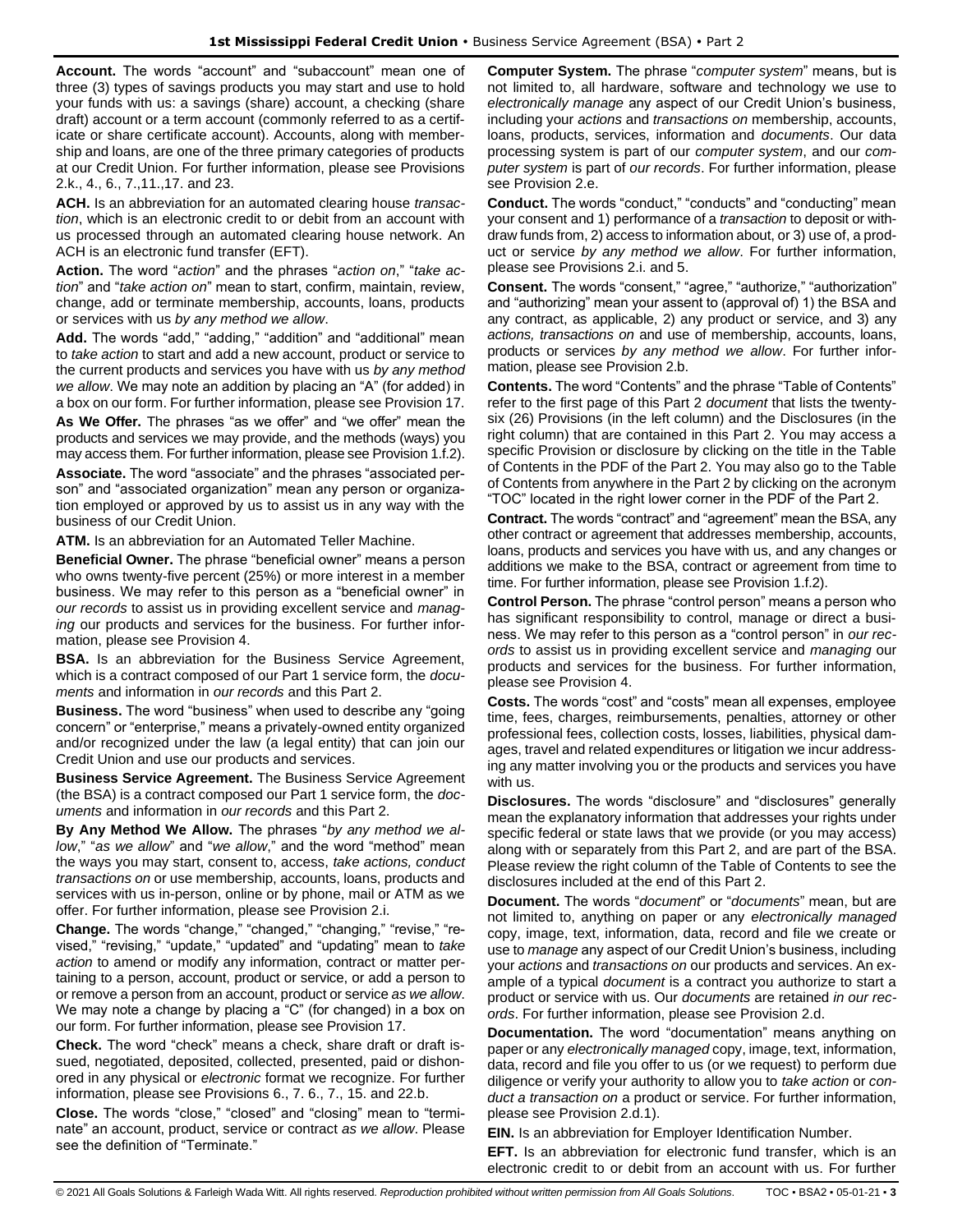information, please see "Our Electronic Funds Transfer Terms" at the end of this Part 2 of the BSA.

**Electronically Manage.** The phrases "*electronically manage*," "*electronically managed*," "*electronic management*" and the words "*electronically"* and *"electronic"* mean the use of our *computer system* and technology to create, start, enter, obtain consent to, copy, image, retain, provide, operate, conduct, execute, facilitate, secure, administer, maintain, support, service, assist with, change, add, update, collect on, terminate and protect any aspect of our Credit Union's business. This definition includes the *electronic management of* all your information, *documents*, *actions* and *transactions on* our products and services. For further information, please see Provision 2.e.1).

Enter. The words "enter," "entered," "entering," "note," "noted," "noting," "reflect," "reflected" and "reflecting" mean that we (or you**,** *as we allow*) type, input or write your information in *documents* or our *computer system* that pertains to your *actions* and *transactions on* our products and services, which becomes part of and is retained in *our records*.

**Funds Availability of Deposits.** Is the explanatory information we provide about your rights concerning the availability of funds from deposits to an account with us. Please see "Funds Availability of Deposits" at the end of this Part 2 of the BSA.

**ID.** Means current government-issued photo identification.

**Initiate.** The words "initiate," "initiated" and "initiating" mean to "start" products or services *as we allow*. Please see the definition of "Start."

**Internet Service**. The phrases "internet service," "internet services," "e-commerce services" and "online services" mean our products and services that can be accessed and used through the internet as we offer, which are part of our *computer system*.

**IRS.** Is an abbreviation for the Internal Revenue Service.

**Item.** The word "item" means a promise or order to pay money in any form or medium we recognize.

**Loan.** The word "loan" means one of our lending products. Loans, along with membership and accounts, are one of the three primary categories of products at our Credit Union.

**Maintain.** The words "maintain," "maintaining" and "maintenance" mean your and our activities to keep the accounts, loans, products, services, *actions*, *transactions*, information and *documents* you have with us active, operational and current. For further information, please see Provision 11.

**Manage.** The words "*manage*," "*management*" and "*managing*" mean all our work-related activities to create, start, enter, obtain consent to, copy, image, retain, organize, provide, operate, conduct, execute, facilitate, secure, administer, maintain, support, service, assist with, change, add, update, collect on, terminate and protect any aspect of our Credit Union's business. The definition of "*manage*" includes the *management* of all your information, *documents*, *actions* and *transactions on* our products and services. *Electronic management* (as defined in this Part 2) is one way we *manage* our business and the accounts, products and services you have with us. For further information, please see Provisions 2. and 11.

**Member.** The word "member" means a business or organization that has met the requirements of membership and has joined our Credit Union. The privilege of membership, along with accounts and loans, is one of the three primary categories of products at our Credit Union. For further information, please see Provision 3.

**Membership Share.** The phrase "membership share" means a specific amount of your money in an account that represents the required deposit to be a member and owner of our Credit Union.

**Mobile Device.** The phrase "mobile device" means any transportable equipment or technology (typically a phone or tablet) that allows you to access the internet to *take actions*, *conduct transactions* or use the products and services as we offer.

**NACHA.** Is an abbreviation for the National Automated Clearing House Association, which operates the Automated Clearing House (ACH) *transactions system*. For further information, please see Provision 5.c.

**Open.** The words "open," "opened" and "opening" mean to "start" membership, accounts, products or services with us *as we allow*. Please see the definition of "Start."

**Organization.** The word "organization" means any business, association, group or other private or government entity, whether formally organized and/or recognized under the law or not that can join our Credit Union and use our products and services.

**Original.** The word "original" refers to the first *document* (such as a Part 1 or other form) we use to start new products and services. We may note the original use of a form by placing an "O" (for original) in a box on the form.

**Our Check.** The phrase "our check" means our cashier's or teller's check that we write (issue) to people, organizations or you. For further information, please see Provisions 5.a., 6.e., g., n. and 22.b.

**Our Electronic Funds Transfer Terms.** Is the explanatory information we provide about your rights concerning EFT debits and credits to an account with us. Please see "Our Electronic Funds Transfer Terms" at the end of this Part 2 of the BSA.

**Our Rates & Service Charges.** Is the explanatory information we provide about the rates we pay on accounts and charges we may require for services we offer. This disclosure may also be referred to as the "Rate and Fee Disclosure" in the BSA. Please see "Our Rates & Service Charges," which is part of the BSA. You may access this disclosure on our website or by contacting us during business hours.

**Our Records.** The phrases "*our records*," "on file," "in our files" and the word "files" mean all *documents* and information we create, retain and use to *manage* any aspect of our Credit Union's business, including your information, *documents*, *actions* and *transactions on* our products and services. *Our records* are primarily contained in and composed of our physical paper files and *computer system*. For further information, please see Provision 2.h.

**Owner.** The word "owner" means a person with equity interest (an ownership interest) in a member business.

**Part 1.** The phrase "Part 1" means any service form, *document* and/or the information on paper or *electronically managed* in our *computer system*, used for any *action* or *transaction on* our products and services. For further information, please see Provision 2.d.

**Part 2.** The phrase "Part 2" means this *document*, which along with service forms, the information and *documents* in *our records* and other contracts, as applicable, comprises the Business Service Agreement (BSA). This Part 2 contains a majority of the *terms* of the BSA. For further information, please see Provision 2.

**PDF.** The acronym "PDF" is an abbreviation for Portable Document Format file. It is a format we may use to *electronically manage* information and *documents* to address any aspect of our Credit Union's business, including your *actions* and *transactions on* our products and services. For further information, please see Provision 2.e.2).

**People and Person.** The words "people" and "person" mean human beings.

**Personal Identification Number.** The phrase "personal identification number (PIN)" means a confidential number you use to conduct *transactions* with EFT products and services (such as a debit card) to access an account with us. For further information, please see "Our Electronic Funds Transfer Terms" at the end of this Part 2 of the BSA.

PIN. Is an abbreviation for personal identification number (please see the definition of "personal identification number" above). For further information, also please see "Our Electronic Funds Transfer Terms" at the end of this Part 2 of the BSA.

**Products and Services.** The words "products" and "services" and the phrases "our products and services" and "the products and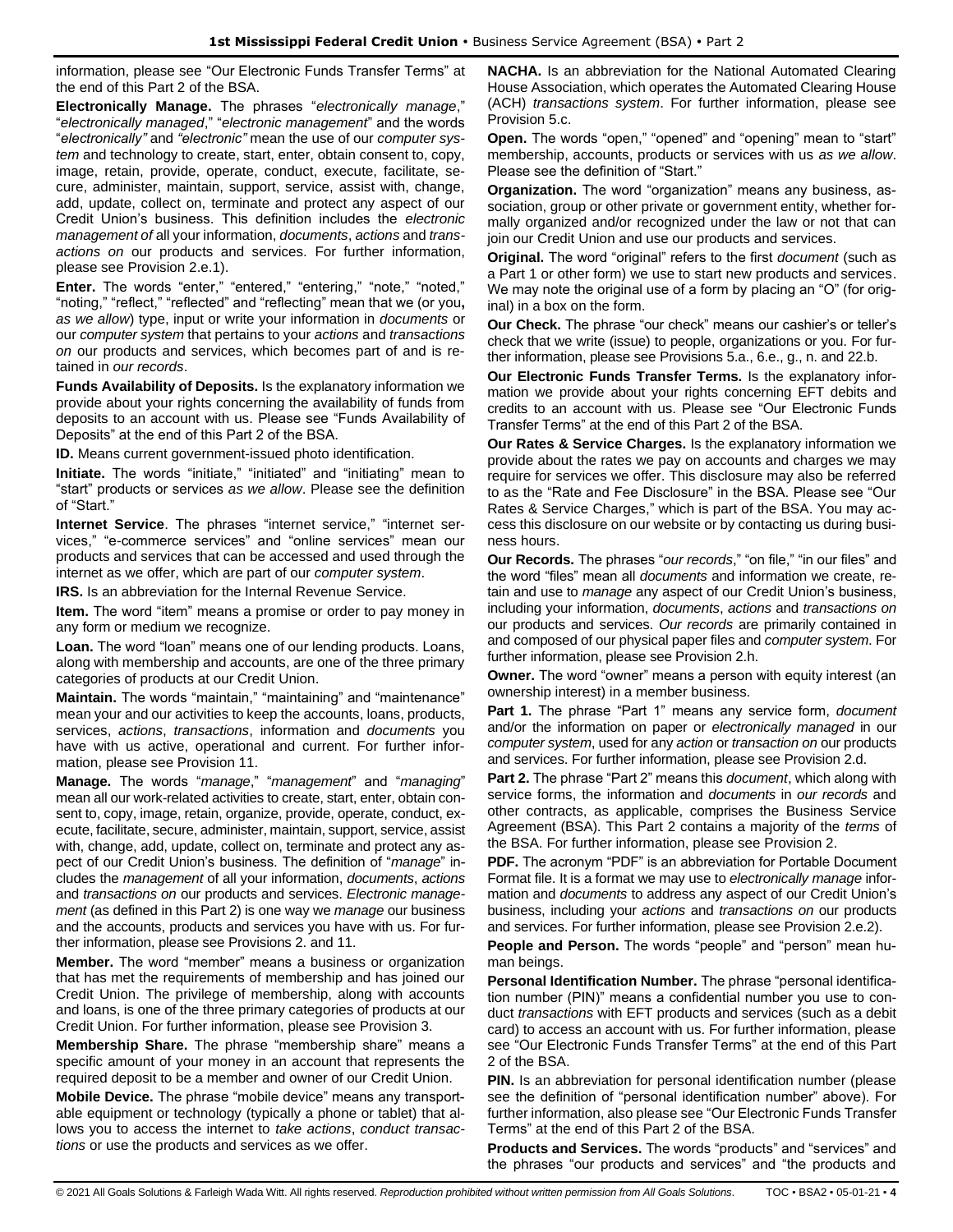services" mean, but are not limited to, 1) our membership, savings and lending products, 2) our services we offer to access the products, and 3) our services we offer independent of the products. Accounts, loans and membership are the three primary categories of products at our Credit Union. For further information, please see Provision 2 k.

**Provision.** The word "Provision" means the twenty-six (26) Provisions of this Part 2 , which are listed in the left column of the Table of Contents. The Provisions of this Part 2 contain a majority of the *terms* of the BSA. For further information, please see Provision 1.c.

**Representative.** The word "representative" means a person who may *take actions*, *conduct transactions* and use our accounts, products and services on behalf of the business or organization she or he represents. For further information, please see Provisions 4.a.1), 11., 17. and 23.

**Revised.** The words "revise," "revised" and "revising" mean to "change" an account, product, service or contract *as we allow*. Please see the definition of "Change."

**Section.** The word "Section" refers to the six to ten Sections of the Part 1 service forms. Each Section has a number that is located at the far-right side of each Section on the Part 1s. If a Section number is missing on Page 1 of a form it is because that Section appears on Page 2 of the form. If a Section number is missing on Page 2 of a form it is because that Section appears on Page 1 of that form.

**Service Charge.** The phrase "service charge" and the words "charge" and "fee" mean an amount of money we require you to pay to partially cover the expense of a service you use with us. When the words "service charge" or "charge" are used in the BSA, they will typically be addressed in "Our Rates & Service Charges." For further information, please see Provision 9.

**Service Form.** The phrases "service form" and "Part 1" and the word "form" mean a *document* or the information on paper or *electronically managed* in our *computer system*, used for any *action* or *transaction on* our products and services. For further information, please see Provision 2.d.

**SSN.** Is an abbreviation for Social Security Number.

**Start.** The words "start," "starting," "open," "opened," "opening," "initiate" and "initiating" mean to *take action* to begin membership**,** accounts, loans, products or services *as we allow*. For further information, please see Provisions 2.i., 3. and 17.

**Technology.** The word "technology" means any hardware, software, equipment, instrumentation, system and solution (such as our *computer system*) that enables us to maintain and *manage* any aspect of our Credit Union's business, including your information, *documents*, *actions* and *transactions on* our products and services.

**Terminate.** The words "terminate" and "close" mean to *take action* to end and no longer use an account, product, service, contract or membership with us *as we allow*. We may note a termination by placing a "T" (for terminate) in a box on our form. For further information, please see Provisions 23. and 24.

**Terms.** The word "*terms*" means all the explanatory language of the BSA (which includes any service form, this Part 2 and the information and *documents* in *our records*), and any contract you have with us, as applicable. A majority of the *terms* of the BSA are found in this Part 2. The *terms* of the BSA, like all our contracts, are designed to serve the best interests of the members of our Credit Union.

**Through the Internet.** The phrase "through the internet" and the word "online" mean the use of the internet to *take actions*, *conduct transactions* or use our products and services (which will typically be with the internet services we offer).

**Transaction.** The word "*transaction*" and the phrases "*transaction on*," "*conduct a transaction*," "*conduct a transaction on*" and "*conduct transactions on*" mean 1) any act, instruction, order or request to increase or decrease the balance of, or impose a lien or security interest on, the funds in an account *by any method we allow*, and 2) any

request for or use of a product, service or information *by any method we allow*. The word "*transaction*" in this Part 2 may apply to a "loan" or obligation addressed in the BSA and other contracts, as applicable. The word "*transaction*" does not include any *action* to change, add or terminate an account, product or service. For further information, please see Provisions 2.i. and 5.

**Transactor.** The word "transactor" means a person designated in *our records* by a business or organization to *conduct transactions on* the accounts, products and services used by the business or organization. For further information, please see Provision 4.a.2).

**Use.** The word "use," as applied to you, means to *take action*, *conduct a transaction on* or in any way access or utilize our products and services. The word "use," as applied to us, means anything we employ to *manage* the business of our Credit Union, which includes *managing* your *actions* and *transactions on* our products and services.

**Your Check.** The phrase "your check" generally means a check you write to a payee drawn on an account with us. It also means a check drawn on another institution payable to you that you wish to deposit in an account with us or negotiate to us. For further information, please see Provisions 6., 7. and 15.

**Your Information.** The phrases "your information," "related information," "the information," "any information" and "all information" mean the information you provide to us about the business or organization and you that we use to *manage* any aspect of your *actions* and *transactions on* our products and services, along with *documents* we retain in *our records*. The definition of "your information" includes all data, ID, pictures, photographs, images, film, voice and image recordings, fingerprints and other biometrics you share and we retain in *our records*. The definition does not include information you do not communicate or deliver to us, but we obtain elsewhere. For further information, please see Provisions 2.c. and 13.

**Your Number.** The phrase "your number" means any number we create and assign to an account, loan, product, service, membership or you, to *manage* any aspect of your information, *documents*, *actions* and *transactions on* our products and services. For further information, please see Provision 2.f.

#### **f. Right to Rely on the Business Service Agreement (BSA)**

When you join our Credit Union, attempt to *take action* or *conduct a transaction,* or ask us to act on any matter concerning the business of our Credit Union, you consent to the *terms* of the BSA. You acknowledge we offered you a paper copy of the Part 2 in-person, and emailed it to your address (if provided) in *our records*. If we assisted you by phone, mail or through the internet, your consent acknowledges the Part 2 was accessible to you, and we offered to mail you a paper copy of the Part 2 (please see Provision 3.f.).

You agree we may *electronically manage* (e.g., image or otherwise enter in our *computer system*) your information, *documents*, consent and all accounts, loans, products or services you have with us. This allows us to protect all information, *documents,* products and services, achieve significant savings and provide excellent service to our members. For these same reasons, you understand and agree once we have *electronically managed* any paper *document* along with your information*,* we may also destroy the paper *document* and the information, unless otherwise required by law. You agree that along with all paper *documents* and any information*,* all *electronically managed documents* and your information, in *our records* are binding on you and us. You understand while we own all information and *documents* in *our records* that pertain to membership, accounts, loans, products and services you have with us, you may request to review and obtain a paper or *electronic* copy of a *document* or the information in *our records* any time we are open for business or as we offer. You also understand you may *take action* to start, confirm, maintain, review, change, add or terminate membership, accounts, loans, products or services with us at any time *as we allow*.

You agree we may rely exclusively on the BSA, other contracts, as applicable, and *our records* (and any changes and additions we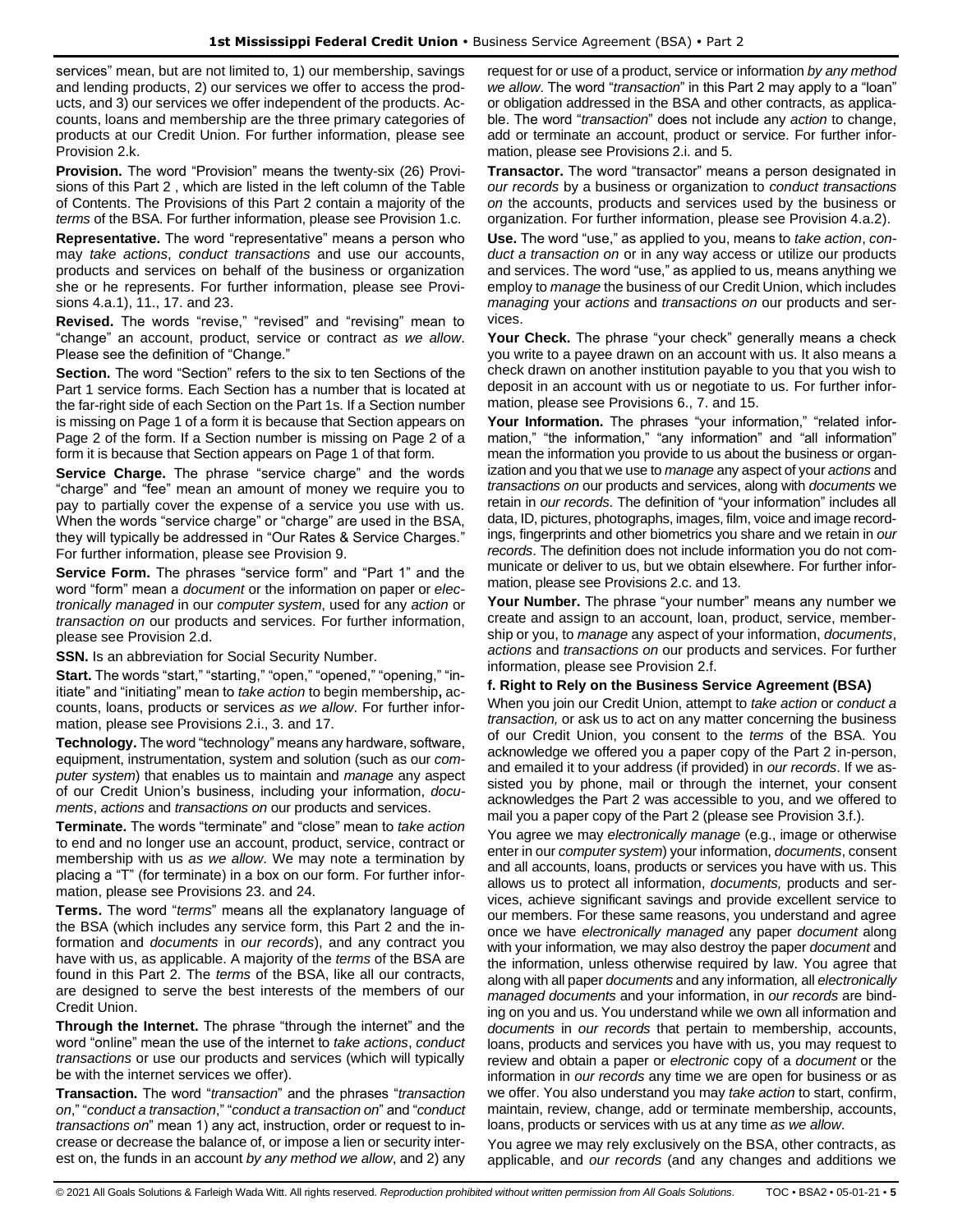make to these contracts from time to time) to start, maintain and *manage* your *actions* and *transactions on* all the accounts, loans, products and services you have with us. Further, you understand any changes and additions you make to the accounts, loans, products or services you have with us will also be governed by the BSA, other contracts, as applicable, *our records* and any changes and additions we make to them from time to time.

**1) Your Actions and Transactions Entered in Our Records.** On your request and for your convenience, we may agree to assist you with any product, service, *action* and *transaction* by phone, mail, inperson or online. To accomplish your request, we may enter the information in a *document* or our *computer system* without having you sign a paper *document as we allow*. This means your consent and membership, accounts, loans, products, services, *actions* and *transactions* will be *managed* with the assistance of our employees or the use of our *computer system by any method we allow* and will be confirmed by your use of the account, loan, product or service. You understand and agree if we honor your request to assist you with any *action* or *transaction* by phone, mail, in-person or online without a signed *document*, we will maintain and *manage* the requested membership, accounts, loans, products, services, *actions* and *transactions* as reflected in *our records*.

You also agree the *action* or *transaction* is governed by the BSA and any other contracts, as applicable. You understand if we *manage* your request without having you sign a paper *document*, we do so to provide you with excellent service and for your convenience to expedite the product, service, *action* or *transaction* you have requested. Should you have second thoughts and prefer we *manage* your request on paper or by another method *we allow*, please let us know at your earliest opportunity. On your notification, we will be happy to provide you with a *document* for your signature or authorization, or find an alternative method for you to *take actions* or *conduct transactions on* accounts, loans, products or services with us. Finally, you understand you may request to review, confirm, obtain, change, add or terminate any product, service, *action* or *transaction*, any time we are open for business or *by any method we allow*. You may also request a paper or *electronically managed* copy of your information or a *document* in *our records* from us any time during business hours or *as we allow*.

**2) Products and Services Addressed by the BSA.** In addition to our products and services addressed in the BSA, we may offer products and services not mentioned in the BSA that are covered by its *terms* and any other contract, as applicable. If a contract for another product or service does not address a matter covered by the BSA, the *terms* of the BSA may apply to the matter. For example, if a contract for a product or service does not address whether that contract can be imaged (which is one method we may *electronically manage* a *document*) and that the image is binding on you and us, then we may *electronically manage* (image) and rely on that contract for the product or service as addressed in the *terms* of the BSA (please see Provisions 1.e. and f.). To provide members with excellent service and plan for future products and services, the BSA may address products and services currently not offered, which may be offered at a future date. Should you have any questions about the applicability of the BSA to a product or service, please contact us any time we are open for business.

#### **g. Obligation for Advice on Matters Involving You**

To protect our Credit Union's interests, we may seek legal or other professional advice to address any matter concerning you or the products and services you have with us. We may seek advice to assist you with any products and/or services you request (for example, to review and advise us on any documentation you present, such as Articles of Incorporation, Operating or Partnership Agreements, registrations with the Secretary of State, business licenses, tax returns, other organizational formation or request affirmation documentation, trusts, powers of attorney, etc.). We may also seek advice in connection with a person's, organization's or your claims or disputes regarding you or your information, funds, *actions* and

*transactions on* products and services (for example, to review and advise us on any subpoenas, summons, levies, garnishments, claims, court orders, etc., that we receive). If we obtain legal or other professional advice to address any matter concerning you or the products and services you have with us, you agree to pay all costs, including reasonable attorney fees, incurred for that assistance. You further agree we may deduct all costs for the assistance from the account(s) you have with us, and you will be obligated for any additional amount owed. You understand and agree since these costs are incurred because of you or the products and services you have with us, fairness dictates that you are responsible for these costs, rather than imposing the costs on the members of our Credit Union.

#### **h. Prohibition on Photography, Filming and Recording**

To protect and assure the privacy of members', employees' and visitors' information, we prohibit photography, filming and recording of any type with any device or technology on our Credit Union's premises without prior **express written** consent from us. This prohibition extends to outdoor areas near any ATM, Kiosk, or any other facility or device that may display, broadcast or provide any information. Any violation of this prohibition may result in the termination of products and services with us, or the exercising of our rights under the BSA or the law.

#### **i. Remove all Hats & Sunglasses Before Entering a Branch**

To provide you with the best service possible and for your and our safety and protection, we respectfully require all hats, helmets, and sunglasses to be removed before entering our branch. This helps us identify all members and you, and safeguards all members and your valuable information and funds. Alternatively, and for your convenience, you may *take actions* or *conduct transactions* by phone, online, mail or by any other method *we allow*.

#### **j. Prohibition on Use of Phones when Conducting Business**

To provide all members and you with the best service possible and out of courtesy to other members and our employees, we respectfully request that you do not talk on your phone in the branch or at the drive-up when you are conducting business with us. Alternatively and for your convenience, you may *take actions* or *conduct transactions* online, by mail or any other method *we allow*. We thank you and appreciate your help with this important service matter!

## <span id="page-5-0"></span>**2. Product and Service Management Issues**

## **a. Overview of this Provision**

This Provision addresses a number of important matters that affect how we *manage* our products and services. The Provision begins with an explanation of how you may start and consent to products and services. It then explains how we maintain and *manage* your information, *documents*, *actions* and *transactions on* our products and services, and retain them in *our records*. The Provision concludes by describing the methods you may use to *take actions* or *conduct transactions on* our products and services, along with an explanation of the products and services we may offer. These important *management* issues assist us in serving the best interests of our members.

**b. Consent to Membership, Products, Services and Contracts**

You may consent to membership, a contract, an account, loan, product, service, *action* or *transaction by any method we allow*. You may also consent to another person *taking actions* or *conducting transactions on* the products and services you have with us, as addressed in the BSA. Your consent may be demonstrated by, but is not limited to: 1) a signature, thumbprint, fingerprint, stamp, mark, facsimile signature or email, 2) verbal confirmation in-person, by phone, voice command, recorded message or conversation, 3) signing or using a signature pad, tablet, computer, device or mobile device, 4) using a debit card, credit card, ATM card, code, password, PIN, ATM, kiosk or shared branch, 5) a notation by our employee in *our records* as *we allow*, 6) entering the information in *our records* as we offer, 7) the receipt or accessibility of a statement, 8) *electronic* and/or digital signature or agreeing to an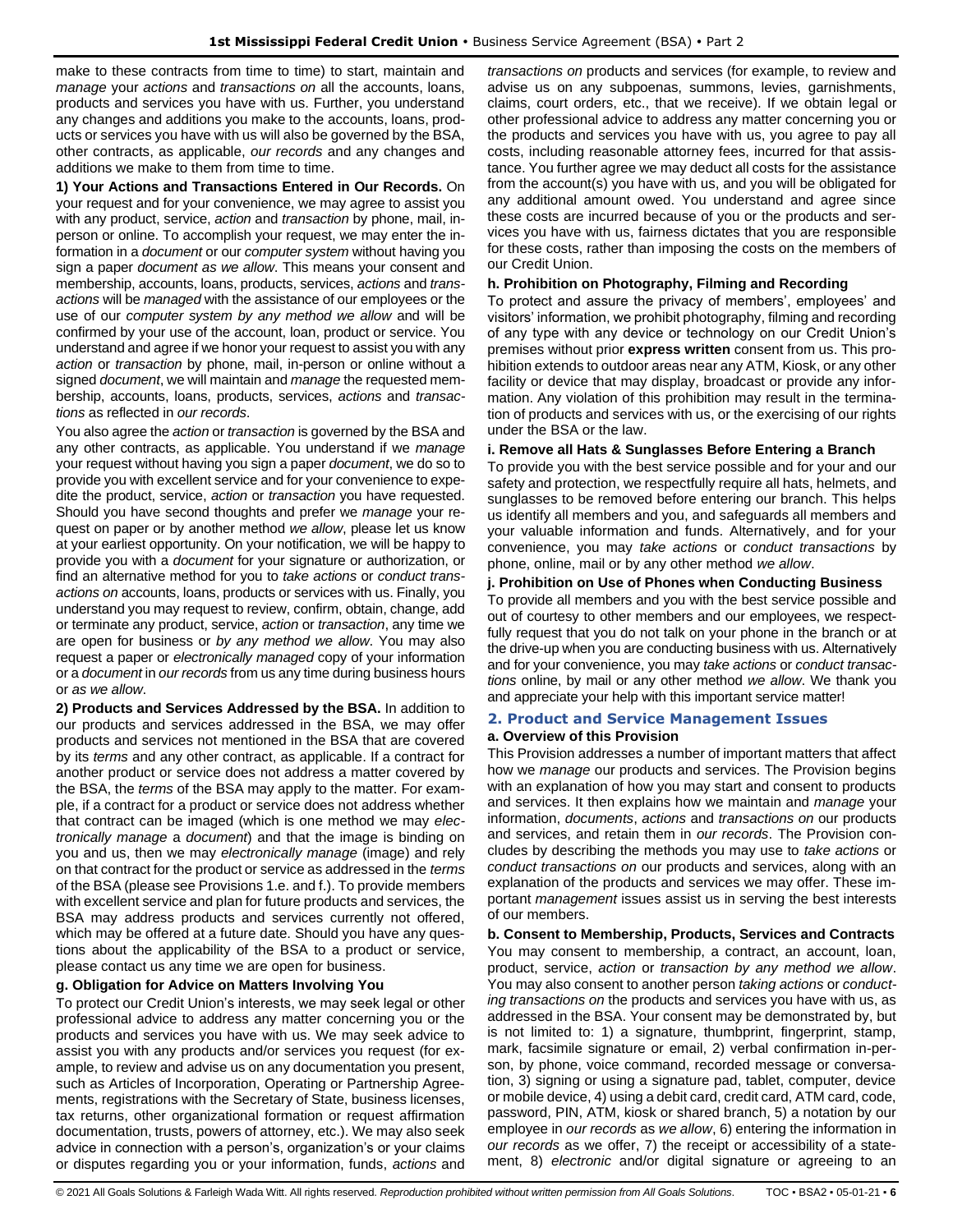internet service we offer, and 9) the maintenance or use of, or allowing another person to use, a product or service. Please see the definition of "consent" in Provision 1.e.

#### **c. Information Management for Products and Services**

The information you communicate or deliver to us is crucial for us to provide you with excellent service and maintain and *manage* all products and services. We may specifically use your information to *manage* your *actions and transactions on* our products and services you have with us. You understand your information may be *managed* on paper or *electronically*. In either case, you may request to review or access your information any time during business hours. Please see the definition of "your information" in Provision 1.e., and Provision 13.

#### **d. Document Management for Products and Services**

We use our *documents* to *manage* the business of our Credit Union in general, and your *actions and transactions on* the products and services you have with us in specific. Examples of our *documents* include any paper or *electronically managed* service form (Part 1), form, application, loan form, note, contract, this Part 2, record, file, letter, disclosure, schedule, periodic statement, statement, check, item, receipt, information return, notice, warning, advisory, explanatory material, newsletter or anything else we create or use to *manage* the business of our Credit Union. You understand and agree the *documents* we create and/or use to *manage* our products and services and retain in *our records,* are binding on you and us. You also understand you may request to review or access a *document*  any time during business hours. Please see the definition of "*documents*" in Provision 1.e.

**1) Documentation You Offer for Us to Perform Due Diligence.** You may offer or we may request documentation to perform due diligence or to verify your authority to *take action* or *conduct a transaction on* a product or service on behalf of the business or organization. Examples of documentation may include, but are not limited to, any paper or *electronically managed* letters, business or organization formation or operational agreements, resolutions, letters, licenses, trusts, powers of attorney, wills, estate papers, claims, court orders, legal instruments or anything you deliver or share with us concerning you or your *actions* or *transactions on* products and services. You understand and agree when you provide documentation, which we may retain in *our records* for due diligence purposes, it is not binding on us unless otherwise required by law. Please see the definition of "documentation" in Provision 1.e.

#### **e. Our Computer System to Manage Credit Union Business**

Our *computer system* is vital to providing you with excellent service and maintaining and *managing* all the products and services with us. Our *computer system* may include, but is not limited to, our data processing system, our employees' computers, tablets and mobile devices, our phone system, website, internet services, kiosks, ATMs, networks, backup data storage systems, offsite data archival systems, all data, software and applications retained and utilized in the cloud, and any other software, equipment, instrumentation, solution or technology we use now or in the future. If offered, our *computer system* also includes any Credit Union "member use only" computers, tablets and mobile devices. The information and *documents managed* in our *computer system* are part of *our records*. Please see the definition of "*computer system*" in Provision 1.e.

**1) Electronic Management of Credit Union Business.** We may use our *computer system* to *electronically manage* any aspect of the business of our Credit Union, which includes all your information, *documents*, *actions and transactions on* our products and services. You understand you may request to review or have a copy of *electronically managed* information or *documents* in *our records* any time we are open for business. Please see the definition of "*electronic management*" in Provision 1.e.

**2) Information and Documents may be Accessible in PDF.** For your convenience, to assure accuracy and security, and to reduce costs for our members, we may *electronically manage* any information or *documents* as a Portable Document Format (PDF) file. PDFs may be accessible on our website, in the internet services we offer and as attachments to emails. To open, review, print, download, save and read a PDF *document*, you will need to download a PDF display application, such as Adobe Reader, to your computer, mobile device or other technology. As of the date of the BSA, Adobe Reader is accessible at no charge at Adobe.com. You understand you may also request to access any information or *documents* on paper during business hours. Please contact us and we will be happy to assist you. Please see the definition of "PDF" in Provision 1.e.

#### **f. Your Number for Membership, Products and Services**

Your number is extremely important to provide you with excellent service and maintain and *manage* all the products and services you have with us. We may create your number on paper and/or *electronically* with our *computer system*. We may refer to your number as an "account number," "member number" or "membership number" in communications or when referencing *our records*. The phrase "your number" may also refer to a "subaccount number," which is a secondary number we assign that is organized under your number ("your subaccount number"). We may use a subaccount number to *manage* your *actions and transactions on* our products and services. Should you have any questions about your number, please contact us at your earliest convenience. Please see the definition of "your number" in Provision 1.e.

#### **g. Management of Accounts, Products, Services & Numbers**

You understand while you have the privilege to start, use and maintain an account we offer, we *manage* the privilege to have an account at our Credit Union. You also understand and agree for business, compliance and risk management purposes, we may change, suspend or terminate an account (and if applicable subaccounts) and reimburse the funds to you as needed. We may decline to re-start an account (or subaccount) at our discretion. You further agree we *manage* the privilege to use our products and services and may change, suspend or terminate this privilege, as needed and at our discretion, as addressed in the BSA and other contracts, as applicable, unless otherwise required by law. Finally, you agree we *manage* your number(s) for business and compliance purposes, and may change or terminate your number(s) (or subaccount numbers) as needed and at our discretion.

#### **h. Our Records are Used for All Business Purposes**

We create and use *our records* to *manage* the business of our Credit Union in general, and your *actions and transactions on* the products and services you have with us in specific. *Our records* are composed of all information and *documents* retained 1) on paper in physical files, 2) *electronically* in our *computer system,* or 3) in any other solution or technology we use to *manage our records* (such as offsite data archival systems). To protect all information and *documents*, achieve cost-savings and for the convenience of our members, we may *electronically manage* most of *our records*. For these same reasons, ultimately all *our records* may be *electronically managed*, unless otherwise required by law. You may request to review or obtain your information or a *document* in *our records* any time we are open for business. Please see the definition of "*our records*" in Provision 1.e.

#### **i. Methods to Take Actions and Conduct Transactions**

You may *take actions*, *conduct transactions on* and use our products and services *by any method we allow*. Specifically, the ways you may access, *take actions*, *conduct transactions on* and use our products and services may include, but are not limited to, 1) inperson, by phone, mail, facsimile, email, drive-through window, night deposit or drop box (or lock box), 2) through the use of a debit card, credit card, ATM card, code, password, PIN, check, signature pad or device, ATM, kiosk, shared branch or any product or service, and 3) through the internet with a computer, tablet, phone, device, mobile device or other technology. An *action* or *transaction* conducted *by any method we allow* is valid no matter what method *we*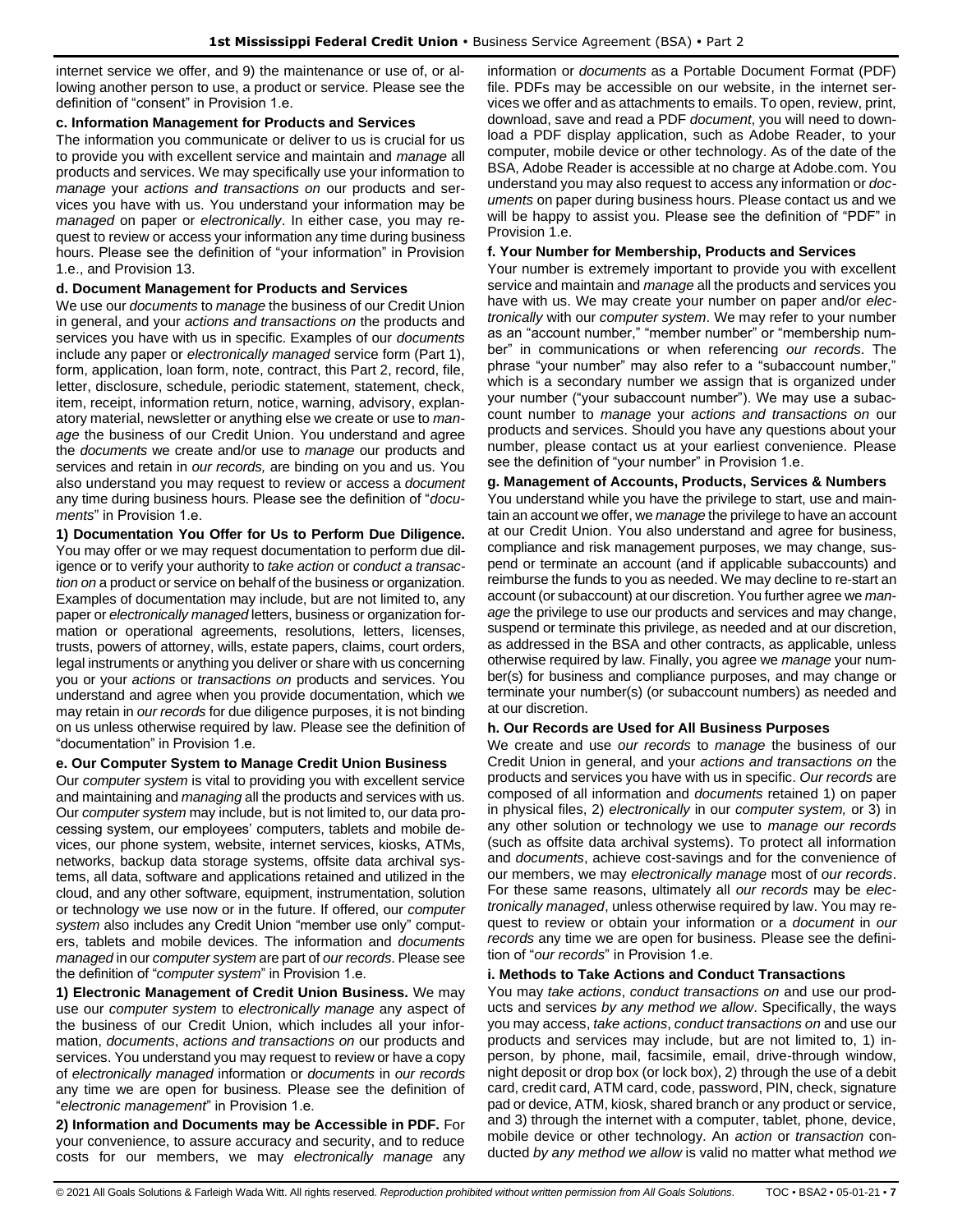*allow* you to use. Please see the definitions of "*action*," "*by any method we allow*" and "conduct" in Provision 1.e.

#### **j. The Title of Products and Services You Have with Us**

The products and services you have with us are generally titled on our *documents* and in our *computer system* so the name used on the product or service (typically the business or organization name) matches the EIN and SSN certified. This allows us to maintain and *manage* the product or service in *our records* for you and satisfy reporting requirements. Due to the maintenance, *management* and reporting requirements, the information and *documents* accessible to you may not contain the full or exact title you prefer. However, on your request, we often can include a description or legal title on a *document* or in *our records* that explains the purpose of and/or business, organization and/or person(s) who may use a product or service.

## **k. Our Exclusive and Beneficial Products and Services**

To be entitled to use and enjoy all our financial products and services, a business, organization or person must first be eligible for the privilege of being a member of our Credit Union (our first product). As a member, you may request the exclusive products and services we offer that generally come under one of two categories: our savings products and services, and our lending products and services. Both are valued by our members for their rates and our excellent service. However, we may offer other beneficial financial products and services in addition to our traditional savings and lending solutions. Examples of products include membership, accounts and loans as we offer. Examples of services include teller assistance, phone assistance, *transactions* and safe deposit boxes, which typically require use of our premises, employees or *computer system* to provide the service to you. Please see the definition of "products and services" in Provision 1.e.

**1) The Products and Services We Offer.** *Please see "Our Products and Services" for a comprehensive summary of our beneficial products and services.*

**2) All Non-Business Products and Services We Offer.** All nonbusiness and non-organization products and services you have with us are governed by the Member Service Agreement (MSA). The MSA Part 2 can be accessed on our website or on request from us any time we are open for business.

## **l. The Length of this Part 2 of the BSA**

To assure excellent service, comprehensive information, and to proactively answer your questions about our products, services and Credit Union, we provide this Part 2. It is lengthy 1) because of the numerous legal, operational and practical matters that affect membership, accounts, loans, products and services, and 2) because it is important to explain why everything we do at our Credit Union is in the best interests of the members. Should you have questions about any matter addressed in the BSA, please contact us during business hours and we will be happy to assist you.

## <span id="page-7-0"></span>**3. Starting Membership, Products and Services**

All our members together own our Credit Union. The Provisions of the BSA are intended to serve the best interests of our members.

#### **a. Requirements to Start Membership with Us**

To become a member of our Credit Union, you must be in our field of membership, provide any information we request and meet all our requirements for eligibility, due diligence and verification. Before allowing a business or organization to join our Credit Union, we may require a representative to provide proof of five (5) important matters. First, that the business or organization is lawfully formed (e.g., by providing of Articles of Incorporation, Operating or Partnership Agreement, registration with the Secretary of State, business license, tax returns, client/customer references and/or other documentation from the last three years (though we may serve non-lawfully formed businesses or organizations at our discretion)). Second, that the business or organization is eligible for membership with us. Third, that the business or organization wants to join our Credit Union and start membership, products and services with us. Fourth,

each representative must substantiate her or his authority to act as a representative for the business or organization (e.g., by providing a notarized board resolution, partnership letter, business license, driver's license or other proof of ownership or authority). And fifth, each representative must substantiate her or his identity as a representative of the business or organization (typically with ID). By consenting to the BSA, you acknowledge you have informed us of the persons who are representative(s) and/or transactor(s) who may act on behalf of the business or organization when *taking actions* or *conducting transactions* on the accounts, loans, products and services the business or organization has with us. You agree to notify us in writing of any change in authority of any representative and/or transactor. You also agree to notify us if the beneficial owner(s) or control person of the business changes, as addressed in Provision 4. of this Part 2. We may rely on the BSA and *our records* until you tell us in writing of any changes and we have had a reasonable time to act on the written notice. By consenting to the BSA, you certify the business or organization does not engage in the internet gambling business, and will notify our Credit Union before engaging in any internet gambling business in the future.

Please understand that membership is a privilege and not a right, and is granted to you by our Credit Union on the condition you observe all applicable laws, regulations, the BSA and all other contracts, obligations and responsibilities with us.

## **b. Your Identification, EIN or SSN and Backup Withholding**

To join our Credit Union we may require the business's or organization's and your full current name(s), the physical address of the business or organization and your residence (and, if different, your business's or organization's and your mailing addresses), and the business's or organization's phone number and your phone number, birthdate, employer and occupation. We may also require all necessary due diligence documentation to validate the business or organization (as addressed above in Provision 3.a.), the business's or organization's Employer Identification Number (EIN) or Social Security Number (SSN), your SSN and your current governmentissued photo identification. We require all this information to both provide you with excellent service and to protect your valuable information and funds (and without it, we may not be able to start membership, products and services). For IRS reporting purposes, you may need to certify that the EIN or SSN matches the name and address provided, and indicate if you are subject to backup withholding. Your delivery, review and certification of this information may be required for membership, products or services. For your and our protection and to fulfill our due diligence responsibilities, you may need to obtain an EIN for an account, product or service relationship you wish to start that is not for your personal use. For your convenience and protection we may also request your mother's maiden name, your email address, other identification and information requirements and other undiscoverable confidential information (such as your most or least favorite subject in school, artist, fruit or vegetable, etc.) and require you to create a password in order to *take actions* or *conduct transactions on* our products and services (please see Provision 5.a.). To provide you with excellent service, for your convenience and for your and our protection, you agree we may photograph you and retain a copy or image of your current government-issued photo identification (hereafter referred to as ID) to identity you for the products and services you have with us. We may request to see your current government-issued military photo identification, and though we will not image or copy it, we may enter the information in *our records*. We may also require other current government ID (such as your driver's license or passport) that can be copied or imaged along with entering the information from your military ID. If our copy or image of your ID (or other identification) is expired, to continue to serve you, for your convenience and for your and our protection, you agree we may request, review and retain a copy or image of your current ID. If the IRS notifies us of a discrepancy with the name, EIN, SSN or information in *our records*, you may be subject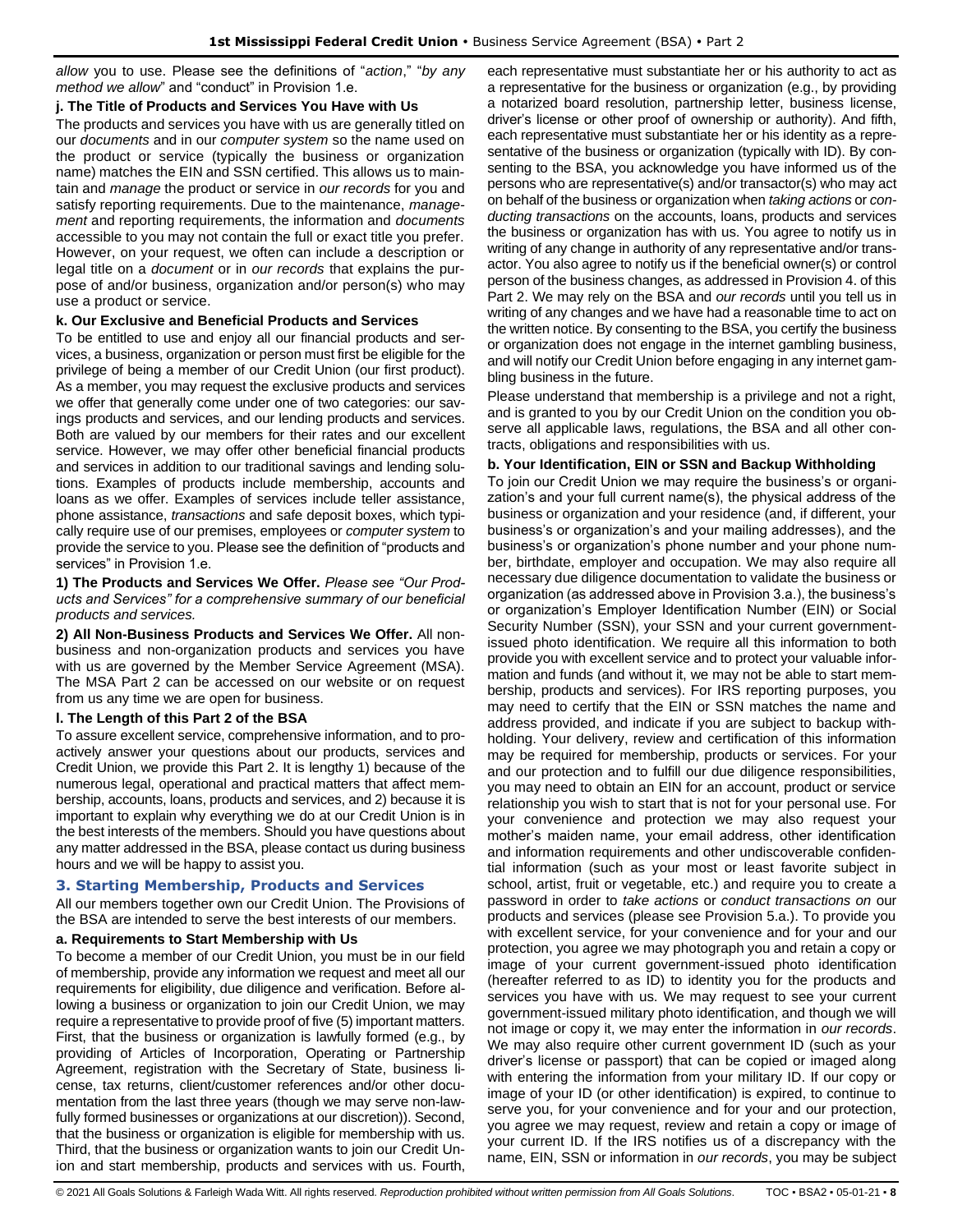to backup withholding, requiring us to withhold and pay a portion of dividends, interest or other payments to the IRS.

When you join our Credit Union and start products and services, we may require you to sign or authorize a service form to assist us in *managing* the products and services you have with us. We may note the original use of the form by placing an "O" (for original) in a box on the form. Alternatively, on your request we may agree to start, obtain your consent to and *manage* membership, products and services with the assistance of our employees or the use of our *computer system* (please see Provision 1.f.1)). You agree for purposes of accuracy, we may subsequently verify and correct, complete or update your information in *our records*. You understand and agree that to provide you with excellent service and for your and our protection, we may photograph, film and retain all pictures, photographs, film, likenesses or images of any person (including you) who enters or uses our (or an associate's) premises, facility, location or service solution. Additionally, to provide excellent service, for training and quality assurance purposes and for your and our protection, you agree we may record and retain all conversations with you and anyone who contacts, calls and/or leaves us messages *by any method we allow*. You agree we may obtain, retain and use all ID, pictures, photographs, images, film, voice and image recordings, fingerprints and other biometrics of you with our *computer system* or other technology to identify you and *manage* any product, service, *action* or *transaction* addressed by the BSA or other contract, as applicable. Finally, you agree we may obtain, retain, maintain and *manage* all ID, photographs, images, film, voice and image recordings, fingerprints and other biometrics of you in *our records*.

#### **c. Your Authorization for Us to Obtain Information**

You agree we may review your account, employment and credit history, which includes obtaining reports from third parties and credit reporting agencies, to confirm your eligibility for membership, accounts, loans, products and services we may offer. We obtain reports for two important reasons. The first is to provide you with excellent service by pre-qualifying you for products and services with us: that way we can make a product or service available to you as soon as possible. The second is for loss prevention purposes, which is required to fulfill our due diligence responsibilities to our members. Additionally, to provide you with excellent service, for your convenience and your and our protection, we may request additional information to assist you with any currency needs for the accounts, loans, products and services you may request.

#### **d. Starting Membership, Products and Services Online**

We may offer an internet service that allows you to join our Credit Union and start products and services with us online. This internet service is governed by any contract you agree to online, the BSA, all other contracts, as applicable, and *our records*. Should you have any questions about this service, please contact us at your earliest convenience.

## **e. Starting Membership, Products and Services by Mail**

On your request and for your convenience, we may at our sole discretion mail *documents* with your information to you to join our Credit Union and start products and services with us. We do not advise mailing your confidential information since it exposes you to numerous problems (ID theft, fraudulent *transactions*, etc.). We recommend you come to our Credit Union at your convenience (or use an internet service we offer) to start membership, products and services with us. In fairness to the members, if you request us to mail your information, you agree to take responsibility for all problems and losses that result from theft and/or unauthorized use of your information. Please contact us during business hours for information about starting membership by mail.

#### **f. Starting Membership, Products & Providing the Part 2**

When you join our Credit Union we will first review a number of important matters about membership, products, services and the BSA (please see Provision 3.g.). Thereafter we (or you) may complete a service form (which we may require to be notarized) and/or enter the business's or organization's and your information in *our records* according to your instructions to start the products and services you have requested. Once you have reviewed your information, you will consent to the *terms* of the BSA and to the use of our products and services. If we assist you in-person we will offer you a paper Part 2 of the BSA, and email it to your address (if provided) in *our records*. If we assist you by phone, mail or through the internet, we will make the Part 2 of the BSA accessible to you *by any method we allow*, or offer to mail you a paper Part 2 of the BSA. We will ask (or advise you to ask) if you have questions about any matter addressed in the BSA, and encourage you to contact us during business hours for help with any product or service. Finally, we will remind you that you can always access a current Part 2 of the BSA and disclosures on our website, and may contact us about the information or *documents*  in *our records* any time we are open for business.

#### **g. Matters We Address when You become a Member**

When you join our Credit Union we: 1) review all required documentation and obtain information that substantiates the validity of the business or organization and its eligibility for membership to fulfill our due diligence responsibilities, and verify your ID, 2) may obtain relevant account, employment and credit reports, as needed, 3) review important information about membership, products, services, privileges and responsibilities with you, 4) enter the information about the business or organization and you and the product(s) and/or service(s) in a form or our *computer system* and review that information with you, 5) offer you a paper Part 2 of the BSA (or offer to mail it to you), email you the Part 2 of the BSA (if we have an address on file), and make the Part 2 of the BSA accessible to you on our website or in an internet service we offer, 6) run all required verifications and reviews, and address all applicable compliance requirements, 7) review and have you consent to membership, products, services and the BSA, *as we allow*, 8) start the accounts, products and services requested by you, 9) ask you (or advise you to ask) if you have any questions and encourage you to contact us during business hours about any matter pertaining to our products and services, *and* 10) remind you that you may always access a current Part 2 of the BSA and disclosures on our website, and contact us about the information or *documents* in *our records* any time we are open for business.

#### **h. Denial of the Privilege of Membership**

We may deny the privilege of membership to a business, organization or person for any reason not prohibited by law, including but not limited to, 1) ineligibility for membership, 2) failure to provide required documentation, information or ID, 3) information from a third-party report, 4) any lost or stolen check, card or access device, 5) overuse of *actions* on our products or services, 6) a breach of or unauthorized access to a product or service, 7) business or compliance purposes, 8) to stop or prevent a loss, 9) potential lack of capacity or victim of undue influence, 10) failure to comply with any *term* of a contract, 11) failure to use products or services to justify membership, 12) inactive or abandoned products or services, 13) chronic dissatisfaction with us, 14) disparaging our reputation, 15) default on any obligation, 16) causing us a loss, 17) not voluntarily repaying a loss, 18) previous expulsion, 19) anything unethical or unlawful concerning your business or organization, you or our business, 20) any alteration, forgery or fraud concerning your business or organization, you or our business, 21) any falsification or misrepresentation concerning your business or organization, you or our business, 22) any alleged crime concerning your business or organization, you or our business, 23) abuse of or threats to anyone associated with us, or 24) any other reason we believe is appropriate to *manage* the business of our Credit Union.

#### **i. Also Please Review the Three Important Disclosures**

We recommend you also review "Our Electronic Funds Transfer Terms," "Funds Availability of Deposits" and "Our Rates & Service Charges." These disclosures have specific application to this Provision as well as a number of other matters throughout the BSA. Most of these disclosures are found at the end of this Part 2, and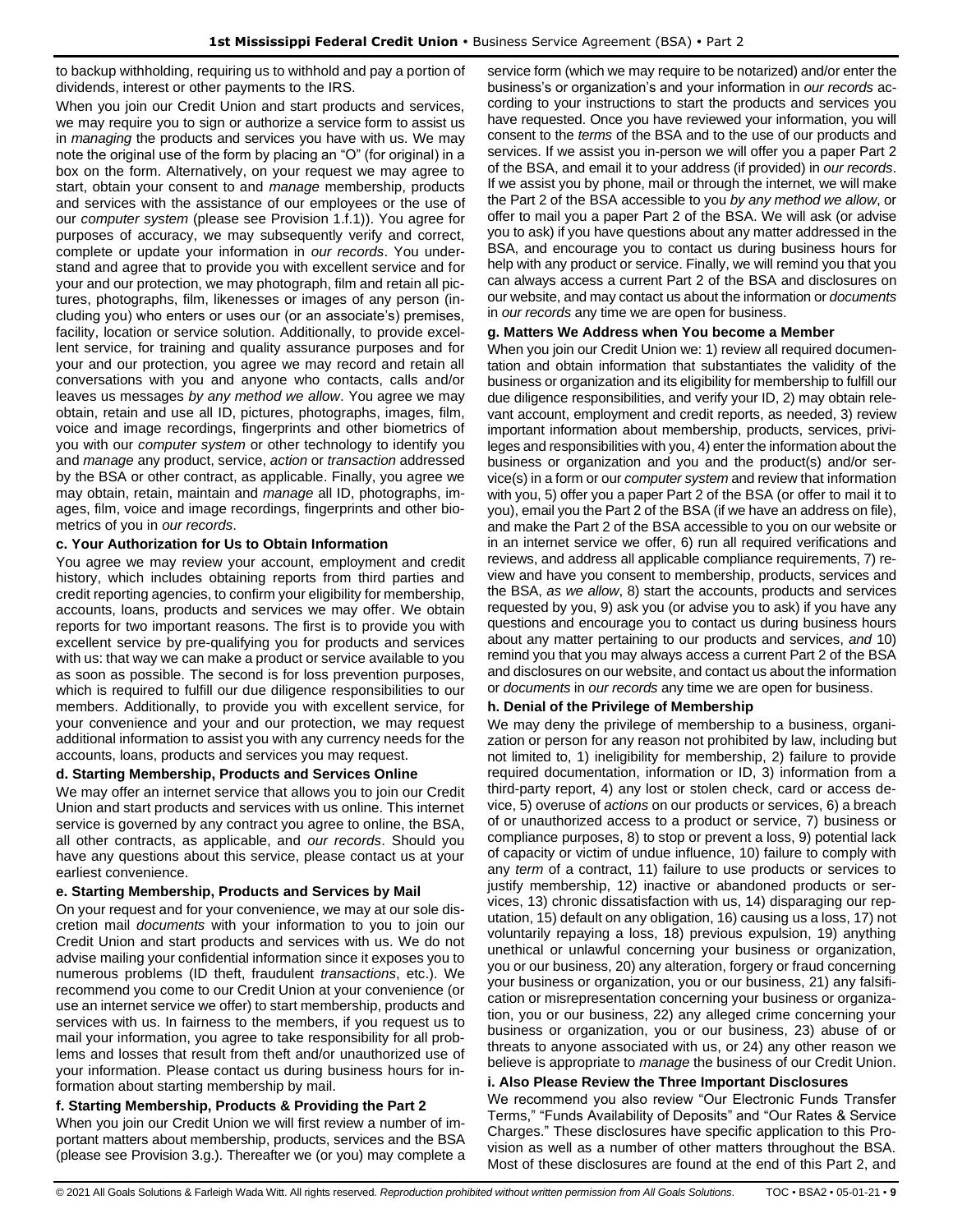are accessible to you separately from the Part 2 on our website or upon request from us.

#### <span id="page-9-0"></span>**4. Certificate of Authority & Product and Services**

When you start the accounts, products and services your business or organization has with us you acknowledge you have designated the representative(s) to act on behalf of the business or organization as reflected in *our records*. You understand it is your responsibility, and not our responsibility, to assure all *actions* and *transactions on* accounts, products and services by your representative(s) coincide with your business's or organization's affairs and activities, and its and your financial and/or estate planning needs. Because you are in control of the account(s) with us, you irrevocably waive the right to dispose of the funds in the account(s) with us by will (please see Provision 4.d.). To provide you with excellent service, assist you with products and services, and fulfill our due diligence responsibilities with respect to your business, we may need to obtain important specific information about any person who owns or manages the business. Initially we may need to identify the number of people who have at least a twenty five percent (25%) ownership interest in the business, along with each such owner's name, birthdate, physical address and SSN. If an owner of the business is a trust, we will need to obtain the trustee's name, birthdate, physical address and SSN. We will note each such owner's interest in the business with the letter "O" in her or his Section of our form or in *our records*. If a representative or, transactor is an owner, we will include the letter "O" in her or his Section of our form or in *our records*. The "O" indicates the owner is a "beneficial owner" of the business in *our records*. We may also identify the person who has significant responsibility to control, manage or direct the business (and his or her title if applicable). We will note this person's management responsibility with the letter "C" in her or his Section of our form or in *our records*. The "C" indicates that this person is the "control person" of the business in *our records*. You agree to notify us if the beneficial owner(s) or control person of the business changes. All this information assists us in providing excellent service to and *managing* the products and services for the business, and provides us with the key individuals in the event we need to contact a specific person about the business's products and services with us.

The business or organization, and each owner, officer, partner, director, member, employee, manager, volunteer, fiduciary or person, that consents to the BSA warrants that the business or organization has been duly formed and currently exists and certifies the following provisions.

#### **a. Representatives and Transactors**

The representative(s) and/or transactor(s) identified on the BSA Part 1 form and/or in *our records* is/are authorized to act on all the accounts, loans, products and services the business or organization has with us based on the designated authority and Certificate of Authority as addressed below.

**1) Representatives & Accounts, Products and Services.** To start, maintain, *take actions* and *conduct transactions on* the accounts, products and services with us, the business or organization will designate a person or persons to be the representative(s) of the business or organization. We will require each representative to provide all her or his information and ID (as explained in Provisions 3.b. and 4. above) and consent to the BSA. The business or organization may have one representative or multiple representatives on the accounts, products and services it has with us. Multiple representatives have equal rights to *take actions* and *conduct transactions on* the accounts, products and services. These rights allow each representative alone to start, confirm, maintain, review, change, add, terminate and *conduct transactions on* the accounts, products and services on behalf of all representatives and the business or organization for any purpose. This includes a representative withdrawing funds, terminating and adding new accounts, products and services, or adding or removing a representative or transactor, on behalf of the business or organization. You understand and

agree any representative may sign the signature of any other representative (or transactor) on an account, product or service (such as to issue or deposit checks or initiate wires), and guarantees the signature or authorization of any or all other representatives (or transactors as applicable) for all *actions* and *transactions on* the accounts, products and services. You also agree a representative may conduct any *transaction* by cash, check, EFT, wire, etc., *by any method we allow* on behalf of the business or organization with or without the knowledge, signature, endorsement or authorization of any other representative (or transactor as applicable) on the account(s), product(s) and service(s). Furthermore, by the business or organization maintaining the accounts, products and services with one or multiple representatives, you consent to any *actions* or *transactions on* accounts, products and services by any representative on the accounts, products and services. If you request us to designate a person as a representative by entering the representative's information in *our records* without signing or authorizing a form, you agree this person is a representative. You further agree this person may subsequently sign or authorize a form as a representative. Once the business or organization has designated a representative, it is your sole responsibility (and not our responsibility) to monitor the representative's *actions* and *transactions on* the accounts, products and services. You agree we have no duty or responsibility to monitor, inquire about or notify you of the use and purpose of any *action* or *transaction* conducted by a representative, or assure any *action* or *transaction* is for your benefit. You understand you take full responsibility for any representative, and for all *actions* and *transactions on* the accounts, products and services by that representative. You agree the business or organization is responsible for any service charges, costs, losses or liabilities incurred for any *action* taken or *transaction conducted on* an account, product or service by a representative regardless of whether the business or organization benefited from the *action* or *transaction*. A representative's authority to *take actions* and *conduct transactions* will continue until we receive written notice that you have terminated the representative's authority and have a reasonable opportunity to act on that notice. If you wish to terminate a representative's authority on an account, product or service you must notify us and complete the termination *as we allow*. We have no duty to prevent a representative from *taking actions* and *conducting transactions* until you have notified us and completed the termination as we allow. A representative may remove her or himself from the accounts, products and services you have with us, and we have no duty to notify the business, organization or any representative of the removal. If a representative decides to remove her or himself, we may require her or him to notify us in writing and/or sign or authorize a form (or be removed *as we allow*). A representative's removal from the accounts, products and services, does not relieve the business or organization or the representative from any responsibilities, obligations or liabilities for *actions* taken or *transactions* conducted as a representative under the BSA. If a business (or any owner) or organization owes us money for any reason, we may enforce our rights against all funds in any account used by the business (or owner) or organization, regardless of which representative (or transactor) deposited the funds in the account. You agree a security interest granted by a representative on an account will continue to secure that obligation to us, regardless of whether that person is a representative or not. Finally, for any obligation owed to us, our rights take priority over all other claims to the funds in an account unless otherwise required by law (please see Provisions 18. and 20.).

**2) Transactors & Accounts, Products and Services.** A representative may designate a person (or persons) to be a transactor on the accounts, products and services that the business or organization has with us. A transactor is authorized by you to *conduct transactions on* (i.e., deposit and withdraw funds, and obtain information about) the accounts, products and services on behalf of the business or organization. We will require each transactor to provide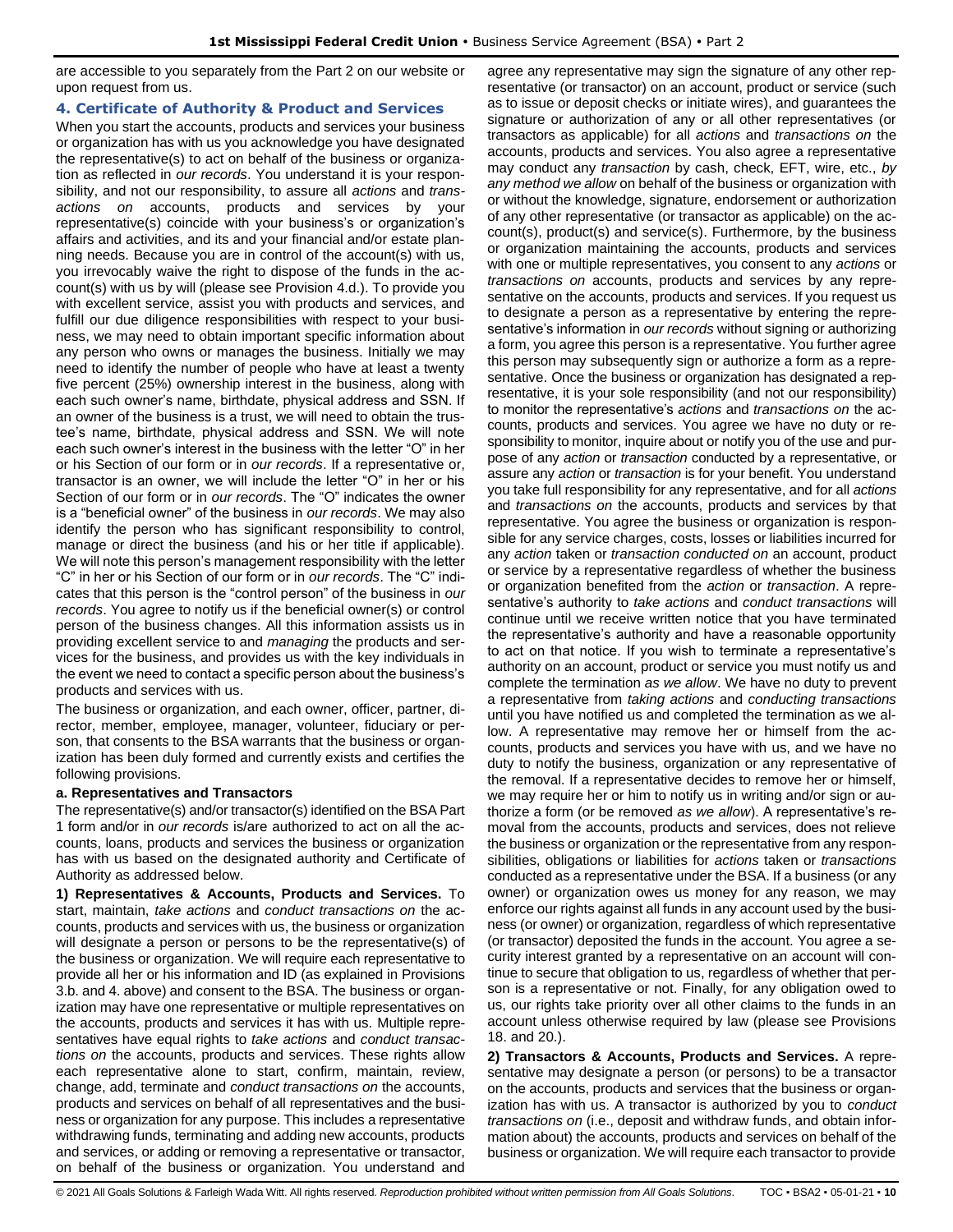all her or his information and ID (as explained in Provisions 3.b. and 4. above) and consent to the BSA. A transactor only has the right to *conduct transactions on* the accounts, products and services, and has no other rights to the accounts, products and services. Further, a transactor cannot *take action* to start, change, add or terminate an account, product or service, except to remove her or himself from the accounts, products and services as explained in this Provision. You understand and agree any transactor may sign the signature of any representative or other transactor on an account, product or service (such as to issue or deposit checks or initiate wires), and guarantees the signature or authorization of any or all other representatives and transactors for all *transactions on*  the accounts, products and services. You also agree a transactor may conduct any *transaction* by cash, check, EFT, wire, etc., *by any method we allow* on behalf of the business or organization acting alone, with or without the knowledge, signature, endorsement or authorization of any other representative or transactor on the account(s), product(s) or service(s). If you request us to designate a person as a transactor by entering the transactor's information in *our records* or *as we allow* without signing or authorizing a form, you agree this person is a transactor. You further agree this person may subsequently sign or authorize a form as a transactor. Once you have designated a transactor, it is your sole responsibility (and not our responsibility) to monitor the transactor's *transactions on* the accounts, products and services. You agree we have no duty or responsibility to monitor, inquire about or notify you of the use and purpose of any *transaction* conducted by your transactor, or assure that any *transaction* is for your benefit. You understand you take full responsibility for any transactor, and for all *transactions on* the accounts, products and services by your transactor. You agree the business or organization is responsible for any service charges, costs, losses or liabilities incurred for any *transaction on* an account, product or service conducted by a transactor, regardless of whether the business or organization benefited from the *transaction*. The transactor's authority to *conduct transactions* will continue until we receive notice (which we may require in writing) you have terminated the transactor's authority, and we have a reasonable opportunity to act on that notice. Any representative may remove a transactor from the accounts, products and services, which we may require to be confirmed in writing. We may also suspend any further *actions* and *transactions* on the account until you sign or authorize an updated form (or remove the transactor *as we allow*) or terminate the accounts, products and services. A transactor may remove her or himself from the accounts, products and services you have with us, and we have no duty to notify the business, organization or any representative of the removal. If a transactor decides to remove her or himself, we may require her or him to notify us in writing and/or sign or authorize a form (or be removed *as we allow*). A transactor's removal from the accounts, products and services, does not relieve the business, organization or the transactor from any responsibilities, obligations or liabilities for *transactions* conducted by the transactor under the BSA.

#### **b. Certificate of Authority**

The business or organization and each representative or transactor identified in the BSA and/or in *our records* certifies and agrees the business's or organization's accounts, loans, products and services will be governed by the *terms* of the BSA, as amended from time to time. The authority given to a representative or transactor will remain in full force until written notice of revocation is delivered to and received by us. Any such notice will not affect any checks, drafts or items in process at the time notice is given. A representative will notify us of any change in the business's or organization's composition, assumed business names, or any aspect of the business or organization affecting the BSA before the change occurs. We have no duty to inquire about the powers and duties of any representative or transactor and have no notice of any breach of fiduciary duties by any representative or transactor unless we have actual notice of wrongdoing.

#### **c. Your and Our Liability under this BSA**

The business or organization agrees we will not be liable for any losses due to your or a representative's failure to notify us of changes in the business's or organization's composition, assumed business names, or any aspect of the business or organization that affects the BSA. The business or organization and each representative or transactor agree to indemnify and defend us against and hold us harmless from any loss, damage, claim or liability as a result of unauthorized acts of any current or former representative or transactor or acts of any representative or transactor which we rely on before notice of any change to either an account, product, loan or service or the business or organization.

#### **d. Waiver of Testamentary Account Distributions**

You understand and agree it is your sole responsibility as a business (and owner) or organization (and not our responsibility) to assure the features of the accounts, products and services you have with us, as designated by your representative in *our records*, accurately reflect your personal, domestic, financial, business and estate planning needs. Matters you may want to consider include, but are not limited to, those created, changed or terminated by marriage, children, grandchildren, adoption, separation, divorce, remarriage, disability, retirement, death or as a result of any agency, power-of-attorney, guardianship, conservatorship, trusts, wills, businesses, corporations, partnership agreements, contracts, indebtedness, etc. If permitted by applicable state law, you irrevocably waive your rights to make testamentary dispositions from any account, and do so with the understanding that the features of an account control and supersede any inconsistent testamentary disposition. It is your responsibility to assure the features of the accounts, products and services you have with us accurately reflect and take into consideration your personal, domestic, financial, business and estate planning needs. In addition, you can *take action* to start, confirm, maintain, review, change, add or terminate an account, product or service at any time *as we allow*. Therefore, you irrevocably waive your right to make a testamentary disposition of any account at our Credit Union, both now and in the future. You agree since you are in complete control of the features of the accounts with us, and can, as a representative or through a representative, *take action* to start, change, add or terminate the accounts at any time *as we allow*, on your death we may rely exclusively on the BSA and *our records* concerning all matters that affect the accounts, products and services you have with us.

#### **e. See "Our Rates & Service Charges"**

We recommend you also review "Our Rates & Service Charges," which has specific application to this Provision as well as a number of other matters throughout the BSA.

#### <span id="page-10-0"></span>**5. Product & Service Access, Transactions & Actions a. Authorization of Transactions and Actions**

Your signature on a form, *document* or *as we allow* (when required) is important for identifying you and allowing you to start, consent to, *take actions* and *conduct transactions on* our accounts, loans, products and services. On your request, we may agree to obtain your consent to *take actions* and *conduct transactions* on products and services with the assistance of our employees or the use of our *computer system* (please see Provision 1.f.1)). You understand and agree that all ID, photographs, images, film, voice and image recordings, fingerprints and other biometrics obtained when you take any *action* or conduct any *transaction* are *managed* by us as explained in Provision 3.b. To provide you with excellent service and for your and our protection we may require your physical signature or reconfirm your signature in-person or before a notary public prior to any *action* or *transaction on* an account, loan, product or service. We may also require your ID, a second form of ID and other (or updated) information (such as your physical address, SSN, birthdate, password, mother's maiden name, thumbprint or fingerprint, date and type of last *transaction*, other historical factual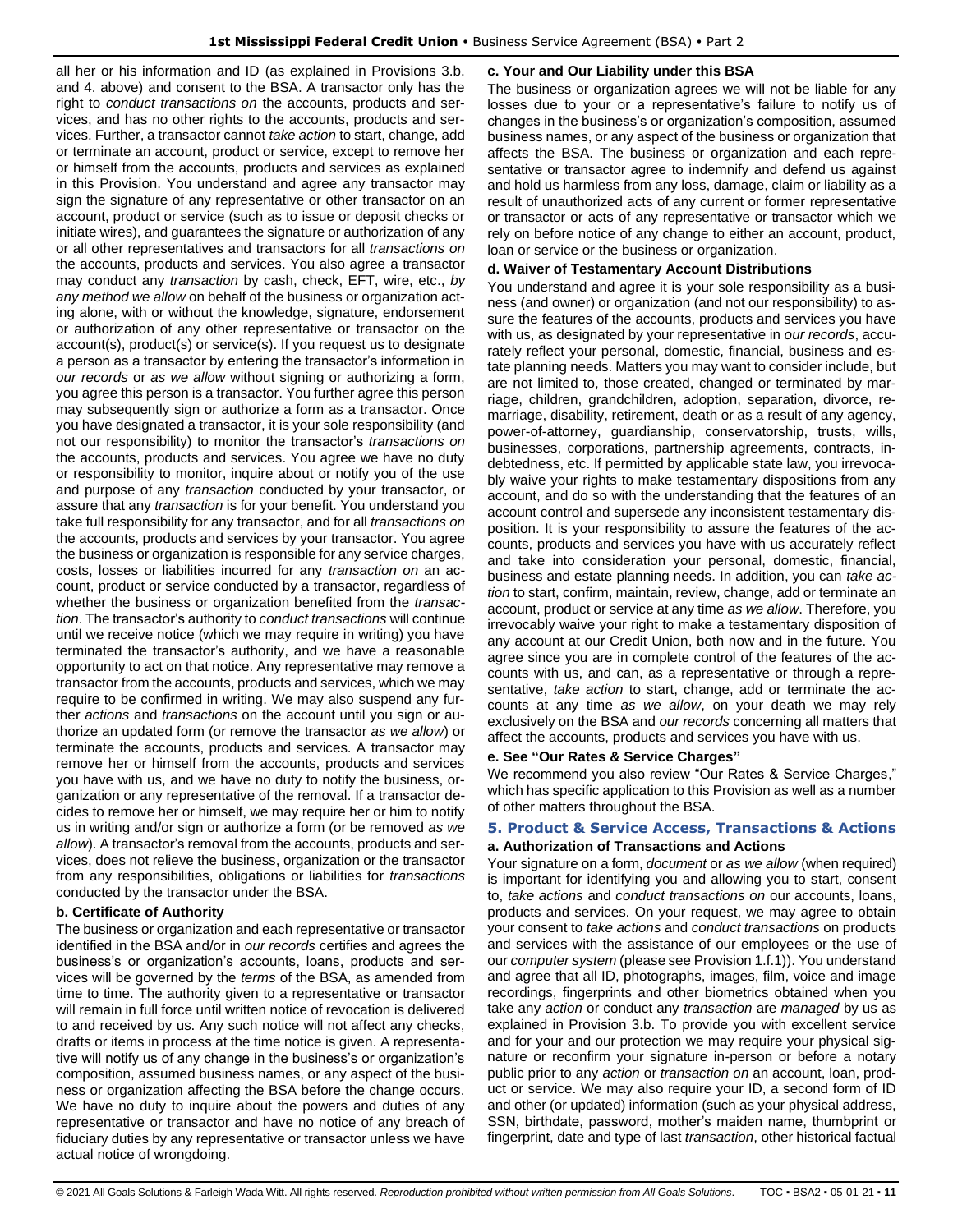and confidential information, etc.) before you may *take action* or *conduct a transaction on* an account, loan, product or service.

You may deposit and withdraw funds by cash, check, EFT, wire or by any other method *we allow*. You may also authorize the payment of checks, other *transactions* or *actions by any method we allow*. You agree we may pay checks and honor *actions* or *transactions on* an account, loan, product or service that contain your signature or authorization, even if you later claim the method of consent or the *action* or *transaction* was not authorized. On your request, we may allow you to include a legend on or notation in *our records* and on checks requiring two or more signatures or authorizations on your checks, *actions*, *transactions* or any other matter pertaining to the accounts, loans, products or services you have with us. You understand this legend or notation requiring two or more signatures or authorizations may only be entered in *our records* or as *we allow*. You agree any such legend or requirement is for your convenience only, and it is your sole responsibility (and not our responsibility) to supervise your internal control affairs with all persons you authorize. You also agree we may pay a check, or honor any *action*, *transaction* or other matter pertaining to the accounts, loans, products or services with us, with only one signature or authorization by any person you authorize. You understand we have only allowed you to add a legend or requirement for two or more signatures or authorizations because you 1) are in the best position to address your own internal control affairs with the persons authorized, and 2) have agreed to take responsibility for and recover any loss that occurs from a violation of your requirement.

If we contact you about an *action* or *transaction on* an account, loan, product or service that you confirm is authorized (which our employee may note in *our records* or *as we allow*), you agree we may rely on your confirmation. If you share your information, password, code or PIN (or any other method of authorization *we allow*) with any person or organization, you agree you authorize *actions* or *transactions on* the account, loan, product or service conducted by this person or organization. You further understand that until you notify us and revoke your authorization, all *actions* or *transactions on* the account, loan, product or service conducted by this person or organization are authorized and genuine, even if they are not conducted for your benefit or according to your instructions. If you request and we agree to provide you with cash for any *action* or *transaction*, you understand once you are in possession of the cash, you (and not us) are completely responsible for its care and safekeeping from any loss, theft, damage or destruction. Should you have any concerns about the loss or theft of cash, please let us know and we may be able to provide you with one of our checks (for which there may be a service charge). Additionally, for your and our protection and security purposes, you agree we may pay any person (including you) requesting a withdrawal in cash with a limited amount of cash, our check, an EFT or wire. You understand and agree these cash withdrawal options are appropriate since a person can obtain cash by depositing the check at her or his own financial institution, and we can schedule the delivery of cash for you on your request.

#### **b. Transaction and Action Options & Required Forms**

When you *take action* or conduct a *transaction on* accounts, loans, products or services, we may require you to use a specific form or *document* to conduct or complete the *action* or *transaction*. If you do not use that form or *document*, for your and our protection we may refuse to honor, perform or complete the *action* or *transaction*. Whether an *action* or *transaction* is honored, completed or not, you are responsible for any loss or liability we incur as a result of your failure to use a required form or *document* or follow the *terms* of the BSA.

#### **c. Account Transfers by Wire or ACH**

We may offer wire transfers or ACH transfers that allow you to send or receive debits or credits to an account with us. We may require all wire transfers to be authorized in writing. When you initiate a wire or ACH transfer you may identify either the recipient or any financial institution by name and account or identifying number. We (and other institutions) may rely on the account or other identifying number you give us as the proper identification number, even if it identifies a different person or institution. You understand we may confirm the information on all wire requests before sending the wire. Once we have sent an outgoing wire, the transfer is final and cannot be stopped, so please make sure all the information about the wire is correct and that you want the wire sent according to that information. If you provide incomplete or inaccurate written or verbal transfer instructions to us, we will not be responsible for any resulting wire transfer losses, delays or failed *transactions*. You understand international wire transfers may not be completed for several weeks**,** or at all.

Wire transfers are governed by Federal Reserve Regulation J if the transfer is cleared through the Federal Reserve. ACH *transactions* are governed by the rules of the National Automated Clearing House Association (NACHA). You acknowledge that our processing of international *transactions* may be delayed if necessary to complete screening required by Federal law. You must ensure that all international entries you initiate are designated with the appropriate international entry code, as required by NACHA rules. All entries will be credited to or debited from the account you have with us in U.S. dollars. Currency conversion will be at rates determined by, or available to, us or the Automated Clearing House. You bear all currency conversion risk as well as all gains or losses associated with currency conversion for international entries. All wires and ACH transfers must comply with applicable U.S. law. If you use these services and receive funds by wire or ACH transfer, you agree to confirm the transfers by reviewing your periodic statement (or online service we offer), since we are not obligated to notify you when funds are received. While we may conditionally and provisionally credit the account you have with us with an ACH transfer, if we are not finally and ultimately paid for the transfer, we may reverse the credit to the account and the sender will be deemed not to have paid you. If we cannot reverse the credit or you do not have sufficient funds in an account, you agree to reimburse us for the amount of the reversed transfer.

#### **d. Limitations on Account Transactions**

**1) Account Withdrawal Limitations.** You understand we have no obligation to honor a request to withdraw funds if you do not have 1) sufficient available funds in an account or 2) one of our overdraft services (please see "available balance" in Provision 6.i.). If a check or other transfer or payment order is presented against insufficient available funds in an account, we will require a service charge. If there are sufficient available funds to pay some but not all checks or items drawn or presented against the account, we may pay or allow withdrawals for those checks, transfer or payment orders for which there are sufficient funds in any order we choose, according to applicable law and the *terms* of the BSA. There are a number of circumstances where you may not be able to withdraw funds from an account, including but not limited to: 1) our methods are inoperative due to emergencies or problems, 2) the product or service has been terminated, 3) we are unable to contact you, 4) failure to provide required documentation, information or ID, 5) failure to use a required method or *document*, 6) exceeding a limit or an amount set by us, 7) failure to meet a minimum balance for thirty (30) days, 8) deposited check funds are not available, 9) funds are collateral for an obligation, 10) any lost or stolen check, card or access device, 11) a breach of or unauthorized access to a product or service, 12) business or compliance purposes, 13) to stop or prevent a loss, 14) potential lack of capacity or victim of undue influence, 15) failure to comply with any *term* of a contract, 16) funds held or offset per a security interest or lien, 17) account and/or funds held for a dispute or uncertainty, 18) unpaid check(s) or EFT(s) for insufficient funds or stop payment orders, 19) deposited item(s) charged back for nonpayment or a claim, 20) a garnishment, levy or similar legal claim or notice, 21) default on any obligation, or 22) our belief that an *action* or *transaction* may be fraudulent. To comply with the law and to protect you and the members of our Credit Union, you understand we may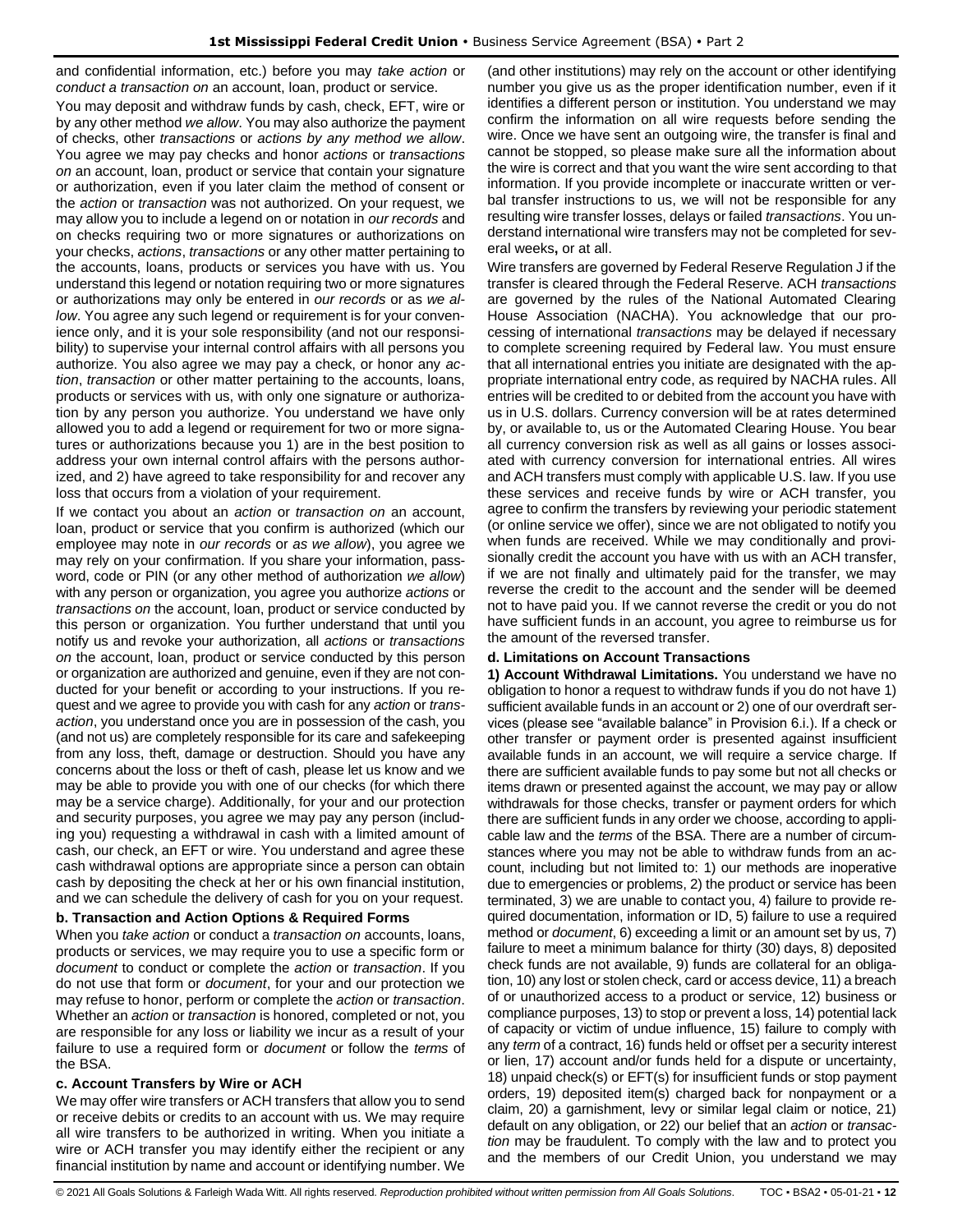require written notice of your intent to withdraw funds from an account you have with us at least seven (7) calendar days and up to sixty (60) calendar days before the time you would like to make the withdrawal. Finally, you understand in the event any account is overdrawn, any loan is past due, or you are otherwise in default under any contract with us, we may suspend your ability to conduct *actions or transactions* to any or all accounts, products, services, until you have resolved the matter with us.

**2) Account Transaction Volume Limitations.** We may limit the number of items deposited and the frequency of deposits and other *transactions* you can make each day to the account(s) you have with us. The date we use to determine the number of *transactions* is the date a *transaction* is posted to (actually credited to or debited from) an account, rather than the date you conducted the *transaction*. Should the *transactions on* an account with us exceed the limitations we establish, we may limit your *transaction* activity, require a service charge or terminate the account. You understand if *we allow* or honor a *transaction* that exceeds these restrictions (a nonconforming *transaction*), we are not required to allow or honor any future *transaction* that exceeds these restrictions.

**3) Limits on ATM Transactions.** For your and our protection, we may limit the number and dollar amount of cash withdrawals at ATMs. We may also limit the number and amount of deposits by cash and check at ATMs. Our current limitations on ATM cash withdrawals are stated in "Our Electronic Funds Transfer Terms" at the end of this Part 2 of the BSA. Should you need to make withdrawals and deposits that exceed our ATM limits, you may come to our branch any time we are open for business.

#### **e. Accounts May Not be Transferred to Others**

The accounts you have with us are non-negotiable, non-assignable and non-transferable to another person or organization. This means you may not endorse, negotiate, transfer, secure or pledge any account and the funds in that account to a person or organization other than us for any reason. Unless a person's name appears on a service form or is in *our records*, she or he may be denied access to all accounts, products and services and all funds and information pertaining to the accounts, products and services unless otherwise required by law.

#### **f. When a Transaction or Action May be Refused**

Generally to conduct an *action* or *transaction* on an account, product or service with us, you must be a representative on the account, product or service. For your and our protection, you understand we may refuse an *action* or *transaction on* an account, loan, product or service for any reason not prohibited by law, including but not limited to, 1) our methods are inoperative due to emergencies or problems, 2) we are unable to contact you, 3) failure to provide required documentation, information or ID, 4) failure to use a required method or *document*, 5) exceeding a limit or an amount set by us, 6) failure to meet a minimum balance for thirty (30) days, 7) inactive or abandoned products or services, 8) deposited check funds are not available, 9) funds are collateral for an obligation, 10) any lost or stolen check, card or access device, 11) a breach of or unauthorized access to a product or service, 12) business or compliance purposes, 13) to stop or prevent a loss, 14) potential lack of capacity or victim of undue influence, 15) the product or service has been terminated, 16) failure to comply with any *term* of a contract, 17) funds held or offset per a security interest or lien, 18) account and/or funds held for a dispute or uncertainty, 19) unpaid check(s) or EFT(s) for insufficient funds or stop payment orders, 20) deposited item(s) charged back for nonpayment or a claim, 21) a garnishment, levy or similar legal claim or notice, 22) default on any obligation, 23) limited to a savings account and voting by mail, 24) ineligible for membership, 25) membership terminated, 26) notification of death, 27) anything unethical or unlawful concerning your business or organization, you or our business, 28) our belief that an *action* or *transaction* may be fraudulent, 29) any alteration, forgery or fraud concerning your business or organization, you or our business, 30) any falsification or misrepresentation concerning your business or organization, you or our business, 31) any alleged crime concerning your business or organization, you or our business, 32) abuse of or threats to anyone associated with us, or 33) any other reason we believe is appropriate to *manage* the business of our Credit Union.

#### **g. Transactions and Actions Online**

We may offer an internet service that allows you to *take actions* or *conduct transactions on* products or services with us online. For your convenience, and in order to remind you to go online to start the service, we may note your request for this internet service on a form or enter it in *our records*. This internet service may be governed by a contract you agree to online, the BSA, all other contracts, as applicable, and *our records*. Should you have any questions about this service, please contact us at your earliest convenience.

#### <span id="page-12-0"></span>**6. Your Use of a Checking Account with Us**

#### **a. Completing Your Checks and Check Register**

When you write a check drawn on a checking account with us, you must write your payee's name, complete the numerical and written amount lines on the check and sign your name. Always begin by writing the payee's name and the amounts at the start of the farleft side of these lines to avoid leaving any spaces; this will reduce the risk of your check being altered. It is also important to draw a line after the payee's name and after the written amount to protect yourself against alterations. Please make sure all information you write on your check is legible. Finally, make sure the numerical and written amounts of your check match, since the written amount is likely the amount we may pay from the account. If the amounts do not match, you agree we may pay either amount or return the check unpaid, at our sole discretion.

Once completed, you should write the check number, amount, date, payee's name and purpose in your check register or payment records, and deduct the amount of the check from the account balance. This helps you to keep track of the current balances of an account, which in turn helps you avoid insufficient funds or overdraft service charges (please see Provisions 6.i. through l.). It also allows you to detect and report checks with alterations and forged drawer's signatures (please see Provision 15.b.). Please use dark permanent ink (preferably black ink) to complete and sign your checks. You agree you are responsible for any losses incurred for your checks if you do not use a dark permanent ink when writing your checks. You should also keep your checks in a secure location and separate from your ID so they are not stolen from you. If there are multiple representatives or a transactor on the account, each representative or transactor may sign (or authorize), issue and endorse checks in the business's or organization's name. If you require more than one signature on a check drawn on an account with us, you agree we may pay that check regardless of the number of signatures on it if the check is issued by a person authorized to *conduct transactions on* the account (please see Provision 5.a.). You understand when you write a check you are ordering us to pay the check, and that payment is proper even if you did not completely fill out or sign your check.

#### **b. Please Use the Check Forms We Provide**

For your protection, when starting a checking account you agree to use the checks we make available that we refer to as, "your checks." Your checks are actually forms (check forms) provided to you by our approved associate. It is important that you use our associate-provided checks because 1) the security features help protect against fraud losses, and 2) the forms help us confirm that a check is your check when presented for payment. Using any other check form may indicate fraud, and you agree we may refuse to pay it if we believe our refusal may prevent a loss, and is not dishonor or wrongful. Alternatively, if you use and we pay a check not provided by our associate that results in any loss or service charges, you agree to be responsible for any loss and service charges incurred. The reason you are responsible for any loss and service charges is because in order to obtain check forms from another organization or person, you must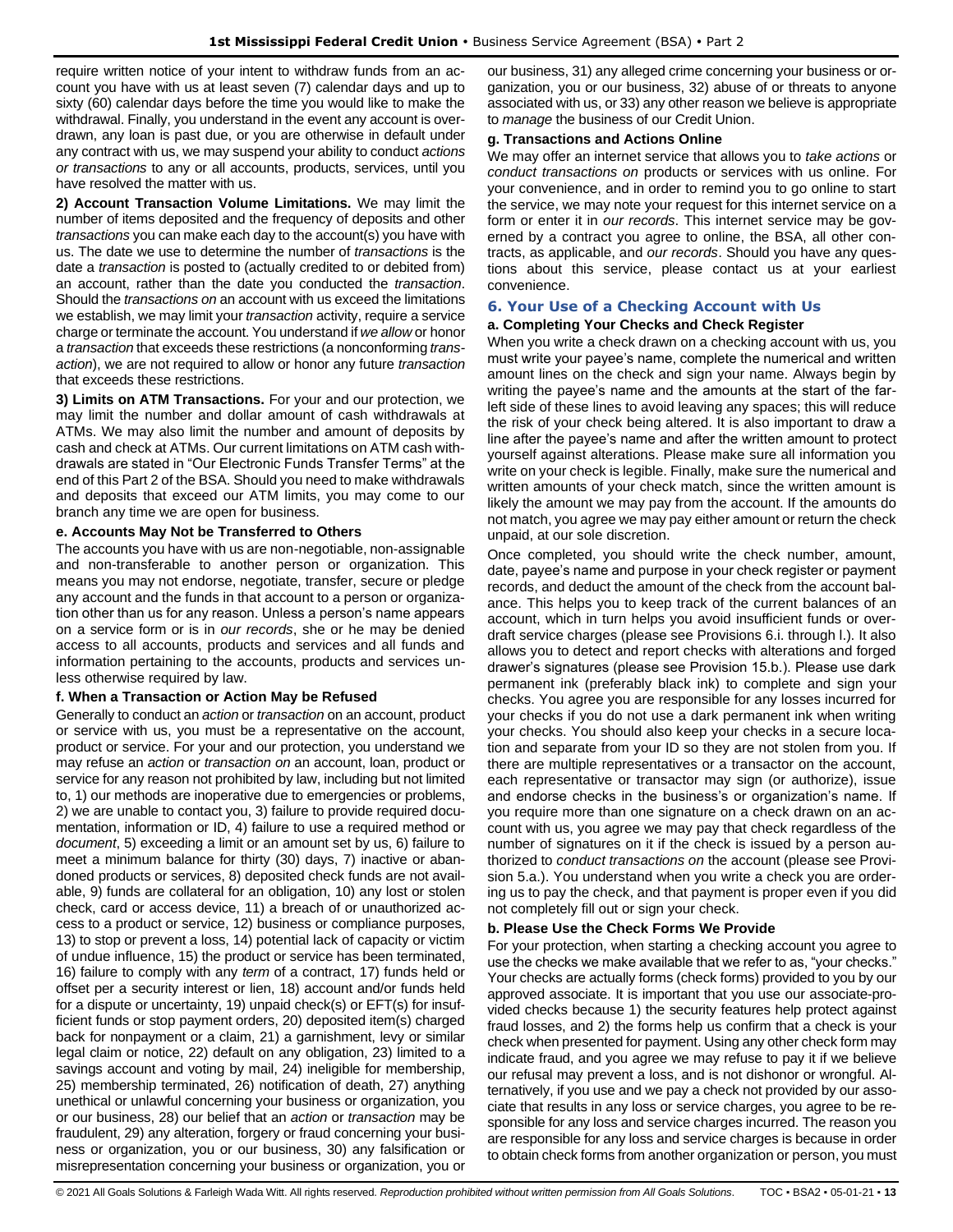provide your information to unknown people, any of whom may create a fraudulent check drawn on the account. Accordingly, we use an associate's check forms to help avoid losses, and require you to take responsibility for all losses and service charges for not using these forms.

#### **c. Dates on Your Checks**

We may pay a check you write regardless of its date or language limiting payment to a certain time (for example, "stale dated" checks or checks bearing a "void after" date legend). However, we are not obligated to pay a check before its date or more than six (6) months after its date. Attempts to limit payment of a check by date or language are ineffective because 1) checks presented as EFTs or other transfers may not include the date, 2) our processing technology may not allow for the examination of a date, and 3) a person in possession of your unpaid check may take legal action against you for the amount and costs. If you do not want an outstanding check paid, you may place a stop payment order on the check (please see Provision 6.d.). Similarly, if you date a check for payment in the future (often referred to as a "postdated check notice") and notify us, we may agree not to pay a check before its date. Please be aware this postdated check notice will only be effective if it allows us a reasonable amount of time to act on and not pay the check. Additionally, for the notice to be effective we will need your name, your number, the check's number and date, amount and the payee's name. You understand that failure to fulfill any of these requirements may result in payment of the check. If you fulfill these requirements, we will return the check as postdated and require a service charge to cover some of our employee's time. Should you request us to cancel a postdated check notice and pay the check, we may also require a service charge to cover some of our employee's time. For your convenience, we may agree to a verbal postdated check notice that will expire after fourteen (14) calendar days unless you confirm that notice in writing. Once confirmed in writing, the notice will be effective for six (6) months, and can be renewed for an additional six (6) months for a service charge. You understand we have no duty to notify you when your notice will or has expired.

#### **d. Stop Payment Orders on Your Checks and ACHs**

You may request us to stop payment on any check drawn on or ACH debit scheduled from a checking account you have with us by a stop payment order as we allow, which we may require to be confirmed in writing. Your request (order) to stop payment will be effective only if we have a reasonable amount of time to act before the check is presented or the ACH entry is transmitted to us. For the request (order) to stop payment to be effective we will need your name, your number, check number, the date of the check or ACH entry, the name of the payee and the amount of the check or ACH entry. You understand that failure to comply with any of these requirements may result in payment of the check or ACH entry. If you fulfill these requirements, we will return the check or ACH entry and require a service charge to cover some of our employee's time. Should you request us to cancel a stop payment order and pay the check or ACH entry, we may also require a service charge to cover some of our employee's time. For your convenience, we may agree to a verbal stop payment order that will expire after fourteen (14) calendar days unless you confirm that order in writing or as we allow. A stop payment order on a check placed or confirmed in writing will be effective for six (6) months and can be renewed for an additional six (6) months for a service charge. A stop payment order on an ACH entry will continue until the entry is returned or until you cancel the stop payment order (which may require the payment of a service charge). We have no duty to notify you when your stop payment order will or has expired.

You understand that although you may stop the payment of your check, generally the person or organization in possession of the check may recover the full amount of the check from you (which may include interest and costs). In addition, if you owe money to the payee of the check or ACH entry, stopping payment on the check or ACH entry means you will not have paid the money to that person. In the unlikely event we pay a check or ACH despite a timely, accurate and complete stop payment order, we may be obligated to credit the account you have with us. We also may not be obligated to credit the account and you will need to address the matter with the payee. If we issue a credit to the account, you agree to sign or authorize a statement explaining the dispute with your payee, and assist us in taking legal action against any and all persons or organizations to recover our loss. You understand if you repeatedly place stop payment orders on your checks drawn against insufficient funds, we may consider that account abuse and may terminate the account.

#### **e. No Stop Payment on Our Cashier's or Teller's Checks**

If we provide you with one of our checks that is payable to you or that you have requested us to make payable to another person, business or organization, it is your sole responsibility to make sure you want the person, business or organization to be paid with the check before you deliver the check to that person, business or organization. You understand that if you give our check to a person, business or organization, and afterwards become displeased with the person, business, organization or *transaction* and do not want the check paid, *we will not be able to stop payment on our check.* If you have any doubt about the person, business, organization or *transaction*, do not give the check to that person, business or organization, since we will not be able to stop the payment of the check. Should you change your mind and decide not to use one of our checks, you may return the actual physical check to us and request a refund for the amount of the check.

#### **f. Conversion of Checks to Electronic Fund Transfers**

In some circumstances, a person, merchant, business or organization can convert your check and check information into an EFT and debit the account you have with us. The conversion of your check to an EFT is covered by "Our Electronic Funds Transfer Terms," which is part of the BSA (and is found at the end of this Part 2). You agree we may honor the EFT and debit the account just as if the original check was presented for payment. Should a person, business or organization convert your check to an EFT, you will have to contact that person, business or organization if you wish to access a copy of your check. You understand that if we return your check to a business or organization unpaid for insufficient funds or stop payment, the business or organization may try to re-present the check as an EFT. The EFT that represents the dishonored check will be treated as a re-presented check.

#### **g. Presentment of Your and Our Checks**

For your and our protection, compliance purposes and to cover costs for our members, we may require any person presenting your or our check to comply with our due diligence requirements before we pay the check. These requirements may include, but are not limited to, the presenter supplying us with her or his ID, SSN, birthdate, physical address and authority to present (negotiate) the check. We may also require the person to sign a statement of receipt, place her or his thumbprint or fingerprint on the check and pay a service charge. If a check is payable to two or more persons (whether payable sequentially or together), we may require all payees or endorsers to sign the check in-person at our Credit Union (or *as we allow*) to assure all endorsements are valid. You agree that if a person presenting a check declines to carry out any of these requirements, we may refuse to pay the check, and that our refusal is not dishonor or wrongful since this person has not complied with our presentment requirements. (A presenter always has the option to deposit and receive funds for the check at the presenter's own financial institution). For your and our protection, checks presented after our 2 p.m. cut-off hour may be treated as if presented on the next business day we are open. You agree to be responsible for legal advice we require regarding any matter concerning a check drawn on an account you have with us (please see Provision 1.g.). Also, for your and our protection and security, we may pay a person presenting your check with our check or an EFT, and we may decline to pay this person with cash. You understand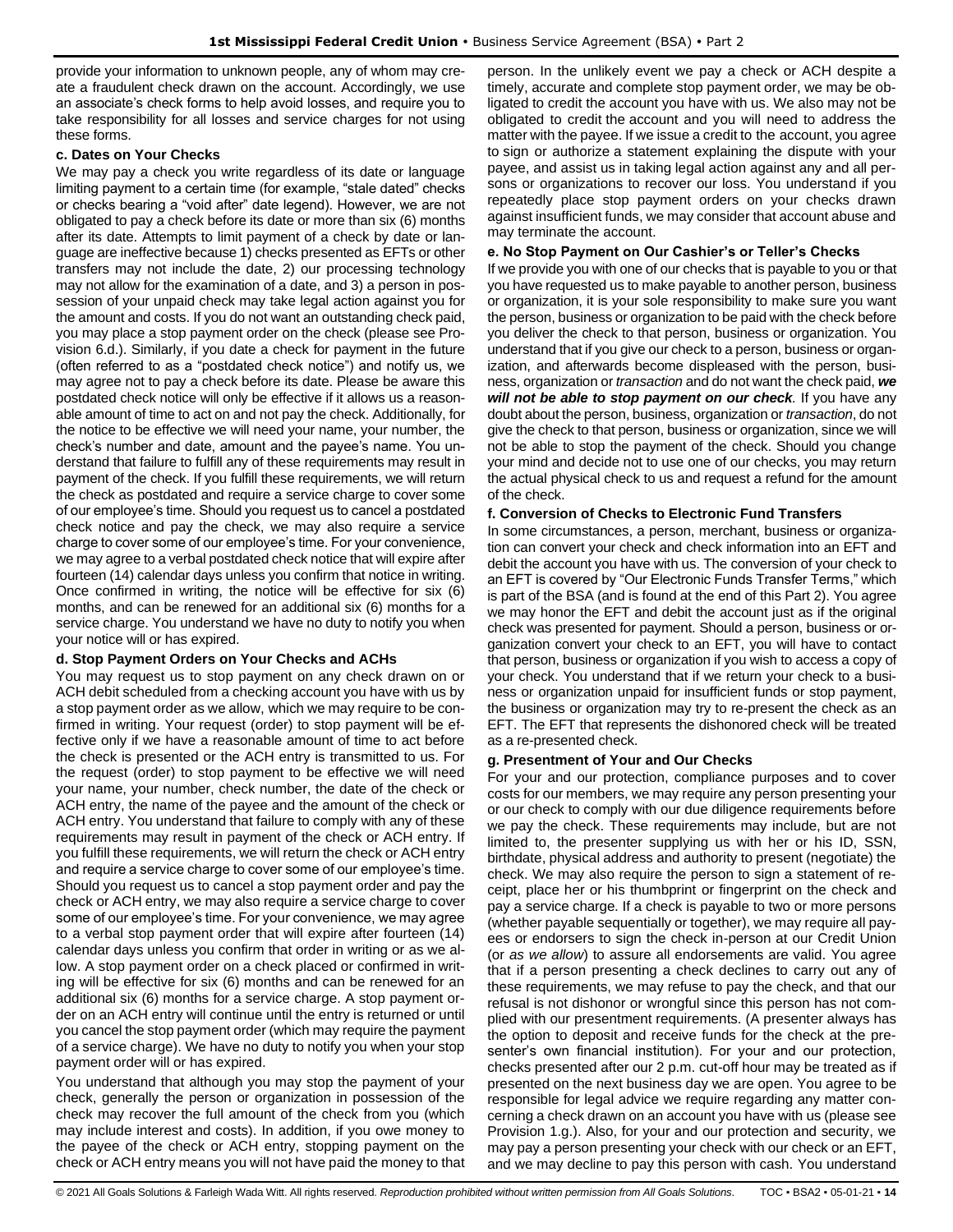and agree that payment with our check is not wrongful since this person can obtain cash by depositing the check at her or his own financial institution. Additionally, for your and our protection and security purposes you agree we may pay any person (including you) presenting our check with a limited amount of cash, our check or an EFT, and may decline to pay the check entirely with cash. You understand and agree these payment options are appropriate since a person presenting our check can obtain cash by depositing the check at her or his own financial institution, and we can schedule the delivery of cash to you on your request, for which there may be a service charge.

#### **h. Our Use of Automated Collection and Payment Processes**

We use electronic check deposit, transmission, presentment, payment and return technology to *manage* the greatest number of checks in the most cost-effective manner for the benefit of the members of our Credit Union. These automated processes rely on and can only recognize information in the Magnetic Ink Character Recognition (MICR) line at the bottom of the check, which contains your number, amount of the check and check number. To achieve these cost efficiencies for our members, you agree when we pay or take a check for deposit and collection we may disregard all information on the check (including notes and legends) other than 1) the identity of the institution the check is drawn on, and 2) the information encoded in the MICR line (whether consistent with other information on the check or not). You also agree when we pay a check without physically or visually examining it, it does not mean we failed to exercise ordinary care in paying the check.

#### **i. Determination of Available Balance to Pay Items**

Checks and other *transactions on* a checking account with us are paid based on your available balance, and not the actual balance. Your actual balance is the actual amount of funds in the account (based on credits and debits posted to the account at that time). Your available balance is generally equal to the actual balance, less the amount of any holds placed on recent deposits, holds placed for other reasons, and holds for pending *transactions* (such as debit card purchases) we have authorized but have not yet posted to the account. If an item presented for payment against the account exceeds the available balance, we will treat it as presented against insufficient funds even if the actual balance exceeds the amount of the item (please see Provision 6.k.).

## **j. The Order in which Checks and Other Items are Paid**

In general, we pay checks and other *transactions* in the order they are presented to us, regardless of when you issued or authorized them. Insufficient funds balances on accounts may result from 1) checks paid, 2) holds on funds of deposited checks, 3) ACH debits such as online bill payment *transactions*, 4) payments authorized by a representative (or transactor) or other withdrawal requests, 5) items deposited by a representative (or transactor) and returned unpaid by the paying institution, and 6) imposition of requested or required service charges. Checks and ACH debits may be presented to us in batches or data files, and are paid when we process the data file. Checks in the same data file are processed in serial number order. Checks presented for payment at our branch are processed at the time of payment. Debit card *transactions* are processed when transmitted to us, which may occur immediately or up to several days later. You understand that the merchant or its processor (and not us) determines when the *transaction* will be transmitted to us. When a merchant obtains authorization for a debit card *transaction*, we place a temporary hold against the funds in the account for the amount of the authorized *transaction*. In some cases, such as restaurants, gas stations, or car rental *transactions*, there may be a hold for an initially authorized amount, but the *transaction* is submitted at a different amount. You should be certain there are sufficient funds in your available balance at all times to pay checks or *transactions*, or they will be handled according to the overdraft and insufficient funds *terms* of the BSA, or paid under one of our check overdraft services if applicable. This Provision reflects our practices in effect at the time the BSA was prepared. You agree we may change these practices

at any time without prior notice to you to address data processing constraints, changes in law, regulation, clearing house rules or to *manage* the business of our Credit Union.

#### **k. Insufficient Funds to Pay Checks and Other Items**

If the available balance of funds in a checking account are not sufficient to pay a check or other item presented on the account, we may return it for insufficient funds, and require a service charge for the dishonored check or item (as explained in Provision 9.). You understand we have no duty to notify you if there are insufficient funds to pay your check or other items drawn on an account: *this is a matter you must pay attention to and are responsible for*. If we pay a check or transfer that exceeds the available balance in an account, you agree to immediately repay us the amount of the paid check or transfer and any charge for that service, unless otherwise addressed by the BSA or other contract with you. If we pay a check or transfer that exceeds your available balance, it does not mean we will pay a check or transfer that overdraws an account in the future. If we charge an account you have with us for any obligation you owe, you understand the balance thereafter may be insufficient to pay a check or item drawn on the account, and we will rightfully refuse to pay the check or item for insufficient funds. If we return an item for insufficient funds, the payee (or the payee's institution) may re-present it. Each presentment against insufficient funds will result in a separate fee. Finally, if we are repeatedly presented with checks or items drawn on an account for insufficient funds, we may consider that account abuse and may terminate the account.

## **l. Payment of Checks & Items that Overdraw an Account**

**1) Account & Lending Overdraft Transfer Payment Services.** To assist you when you want or need your checks and EFTs or other items paid, we may provide you with overdraft payment services. If you qualify for and we agree to provide these services, we will pay your checks or EFTs drawn against insufficient funds by transferring funds from another account or loan to a checking account with us, and require a service charge. Transfers from account(s) to a checking account are covered by the BSA and "Our Electronic Funds Transfer Terms," whereas transfers from a loan to a checking account are governed by a separate loan agreement. You agree we may apply funds deposited to account(s) with us to your outstanding overdrafts and service charges, regardless of the source of the deposit, including directly deposited government entitlements or benefits, such as Social Security deposits.

**2) Overdraft Payment Services.** If you have a checking account and are in good standing, you may use the privilege of our overdraft service, which allows you to overdraft an account up to a set limit of \$750.00. To be in good standing requires that you have a checking account for at least sixty (60) calendar days, be twenty-one (21) years of age or older, and to have not caused us a loss. If you qualify, we may pay your overdrafts up to a total of \$750.00 and require a service charge. If you use this service, we will notify you of the amount paid and the service charge for each *transaction*, and you will have thirty (30) calendar days to reimburse us for paid checks, EFTs and service charges. For more information about this service, please contact us at 601-693-6873.

#### **m. Your Lost or Stolen Checks: Notify Us Immediately!**

If your checkbook, a box of checks or a check is lost or stolen, please contact us immediately at 601-693-6873. The sooner you contact us, the less liability you have for unauthorized checks drawn on the account, and the sooner we can provide new checks, a new account and new number as required. When you notify us that your checks are lost or stolen, we may require you to sign or authorize a notice (*as we allow*) so we can rightfully refuse to pay the check(s) if presented for payment. You further agree that for your and our protection we may terminate an existing account and provide you with a new account (and potentially a new number to replace your number) to avoid a loss to you or us. In fairness to our members, there may be a service charge for all termination and replacement costs when you lose your checks. However, there will not be a service charge when your checks are stolen. If you give, mail or send your check to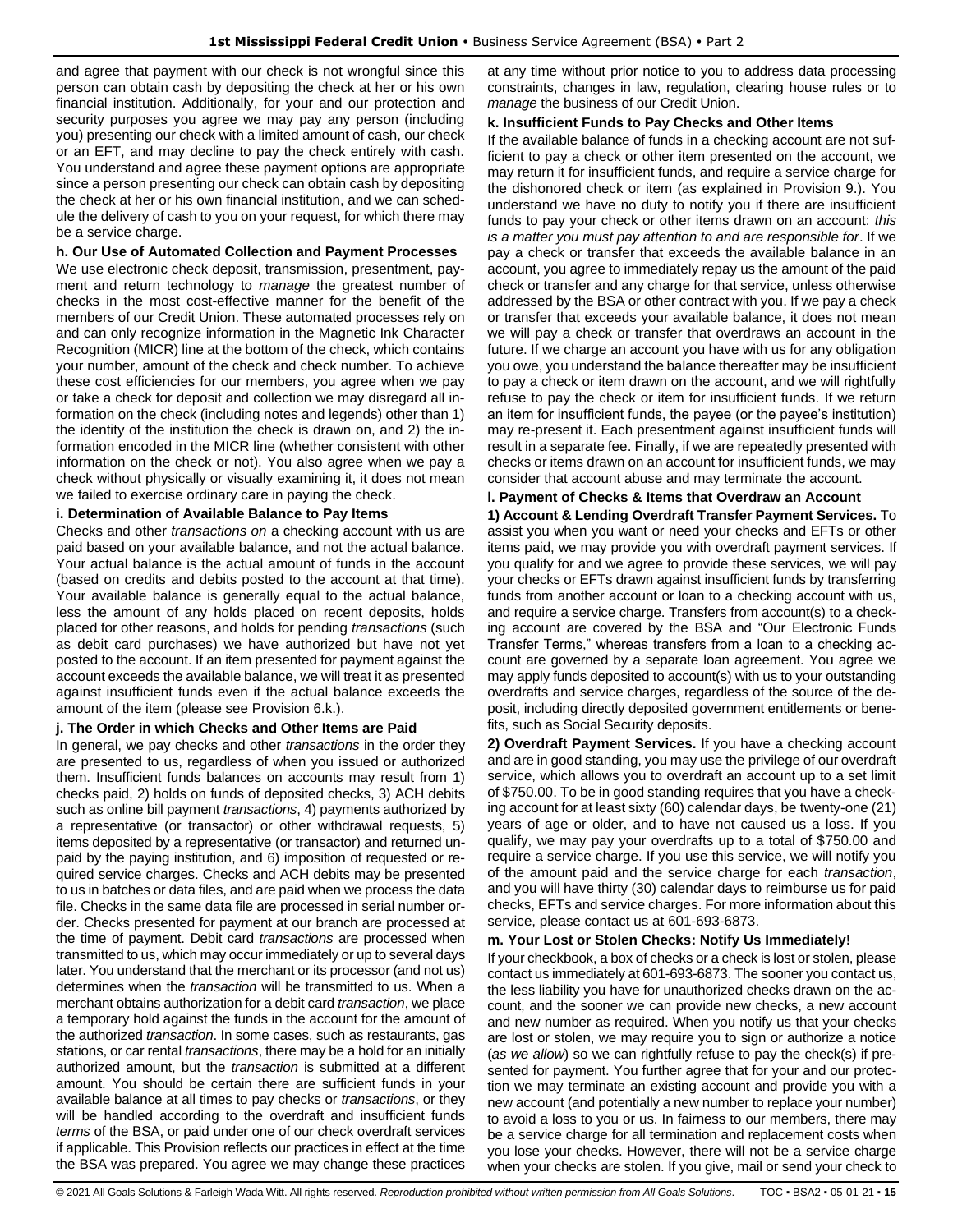your payee (such as a creditor) who informs you that your check is purportedly lost or stolen, please contact us immediately at 601-693- 6873. When you notify us that your check to a payee is lost or stolen, for your and our protection you agree to sign or authorize a notice (*as we allow*) so we can rightfully refuse to pay the check if presented for payment.

#### **n. Lost or Stolen Cashier's or Teller's Checks**

If one of our cashier's or teller's checks in your possession is lost, stolen or destroyed, you (and your payee if applicable) agree to sign or authorize a notice (*as we allow*) so we may rightfully refuse to pay the check if presented for payment. We may require you (or your payee if applicable) to post a bond, furnish us with collateral or a security interest in collateral, or wait ninety-one (91) calendar days from the date of the check, to receive a replacement check or refund. If you do not receive one of our checks that was sent or mailed to you, you agree to sign or authorize a notice (*as we allow*) so we may rightfully refuse to pay the check if presented for payment. At our discretion, we may require you to post a bond or furnish us with collateral or a security interest in collateral, prior to obtaining a replacement check or refund for our check that you did not receive.

**1) Delivery of Our Checks to You.** When you request one of our cashier's or teller's checks and are unable to take possession of the check in-person, we may send the check to you by a secure delivery service. This service may include but is but not limited to using Federal Express or United Parcel Service, which require your signature and proof of receipt. We use this secure method to deliver our checks for your and our protection to assure only you receive the check, and to spare you from having to post a bond and/or furnish collateral. Since this service is for your convenience and protection, you may be responsible for the cost of this method of check delivery. If you authorize us to deliver the check to you by regular U.S. mail, you agree to all time delays and to repay all costs and losses if the check is lost or stolen.

#### **o. Your Checks & Family Members, Friends and Employees**

If you report your check has been forged or altered, we will investigate the potential crime. If we determine your family member, friend or employee committed or assisted with the crime, we will investigate your use of ordinary care in the matter. If we determine you failed to use ordinary care (i.e., were negligent) in handling or managing the check (or your ID), you agree to take responsibility for recovering any loss for the check. You understand you, like each member of our Credit Union, are in the best position to both prevent and address the crime with your family member, friend or employee, rather than imposing the cost on the members of our Credit Union.

## **p. Right to Refuse Payment for Potential Risks**

For your and our protection, we may refuse to pay any check or item we believe has a potential payment or fraud problem. Payment problems include, but are not limited to, insufficient funds, stop payment, closed account, illegible checks or checks or items written in a language other than English. Fraud problems include, but are not limited to, alterations and forgeries. You understand our non-payment or non-action under these circumstances is beneficial to you because it protects your funds and reduces the risk of loss and is therefore not wrongful. Alternatively, if we believe there is a fraud problem with your check and the presenter is the perpetrator of the fraud, you agree that for your and our protection we may retain the check to determine if it is fraudulent. You understand that our retention of the check protects you and us from incurring a loss on the account. You also agree that retaining the check is not wrongful because it may substantiate the commission of a crime, and its retention eliminates potential additional crimes. Following appropriate due diligence, if we determine the check is not fraudulent, we will either pay the check or offer to return it to the presenter. Finally, if we believe there is a fraud problem with your check and the presenter is not the perpetrator of the fraud, you agree that for your and our protection we may note the type of fraud on the face of the check before returning it to the presenter to alert branches and other institutions of the potential fraud problems with the check. Our action or inaction in these circumstances is purely at our discretion. You agree we are not required to take or refrain from taking any particular action on any of these matters.

## <span id="page-15-0"></span>**7. Your Deposits to an Account with Us**

*Please see our "Summary of Our Service for Your Checks Offered for Deposit" for an overview of our check deposit services.*

#### **a. How You May Deposit Funds**

You may make deposits to an account with us *by any method we allow*, including in-person, mail, phone, online, ATMs, night depository, wire transfer and EFT. You may deposit funds in the form of cash (U.S. dollars), check, wire transfer and EFTs as we offer.

## **b. Our Rights on Your Deposit**

When we agree to take your deposits we are providing you a service by saving you the time and expense of having to go to the paying institution to receive your funds. In providing this service, we will credit the amount of the deposit to the account you have with us. However, depending on the type of deposit, we may hold some or all of the funds from the deposit. We may also refuse or return a deposit if we believe it is necessary to prevent you and us from incurring a loss. If we elect to hold the funds from your deposit the time period for the hold will depend on 1) the type of deposit (cash, check, wire, etc.), 2) the amount, 3) the account it goes into, 4) the source of funds, 5) our ability to verify persons, organizations and institutions issuing, negotiating and making payment, and 6) any other facts we consider important. In addition to this Provision, we encourage you to review "Funds Availability of Deposits," which is part of the BSA and found at the end of this Part 2. You understand if we make funds available to you from a check you deposit (in cash or otherwise) we are only *providing you with credit,* and are not *cashing, promising or guaranteeing payment of the check you deposited*.

Please be aware any check you deposit that is drawn on another financial institution can come back to us for a number of reasons. For reference, we group these reasons into two categories: nonpayment reasons (such as, but not limited to, insufficient funds, stop payment, closed account) and fraud reasons (such as, but not limited to, alterations or forgeries). It may take as many as nine days (seven business days and two weekend days), and in some instances more, for your deposited check to be returned by the paying institution for a nonpayment reason. If there is a fraud problem with the check, the paying institution may make a claim against us (even after the check has been paid) and demand repayment for the amount of the check for several years after you deposit the check (the number of years varies by state). If your deposited check is returned unpaid or we are required to repay the amount of the check for any reason, you are responsible for the amount of the check and all related service charges and costs. Accordingly, when we take your checks drawn on other institutions for deposit, to attempt to prevent losses for you and us, you agree we may hold the funds from the deposited check for a period of time. Also please see "Funds Availability of Deposits" at the end of this Part 2.

If we have reasonable cause to doubt collectability of a check you offer for deposit (typically for a nonpayment or fraud reason), we may hold the funds from the check. If we hold the funds in a checking account, we will provide you with a notice of the status of your deposit and when the funds will be available. If we believe there may be a problem with a check, we may choose to not take the check for deposit unless you agree that we may place an extended hold on the funds of the check offered for deposit. The extended hold is for your and our protection to determine if the check will be paid or is not subject to a fraud claim. In such cases, if you do not want us to place an extended hold on the funds, please tell us before we have processed the check for payment and we will return the check to you so you may obtain payment elsewhere.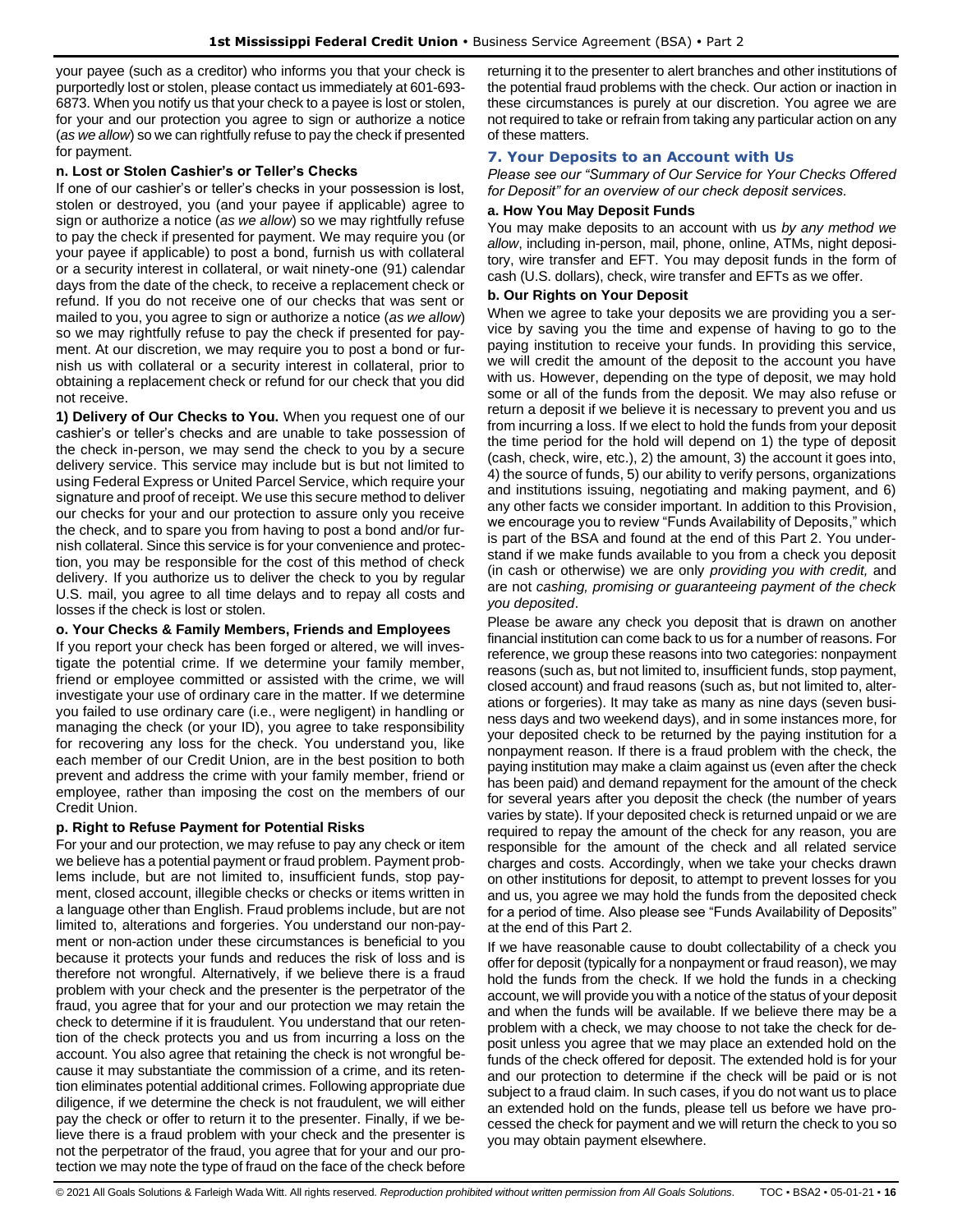In some instances, we may require the check to be deposited into a savings account that has transactional limitations, with the funds held for an extended number of days. We may provide you with a notice of the status of your deposit and when the funds will be available. We may choose to not allow you to deposit the check unless you consent to an extended hold on the funds of the check. The extended hold is for your and our protection because it gives us time to attempt to determine if the check will be paid and is not subject to a fraud claim. If you do not want us to deposit the check to a savings account and place an extended hold on the funds, please tell us before we have processed the check for payment and we will return the check to you so you may obtain payment elsewhere.

On your request and consent, we may also send a check you offer for deposit for special collection. Special collection means that we will not deposit the check in an account, but rather send the check directly to the paying institution for payment (for which there may be a service charge). You understand if we send the check for special collection, no funds will be deposited to an account you have with us until the paying institution agrees to pay the check. If we send the check for special collection it may take an extended (indeterminate) amount of time for the check to be finally paid. If you do not want us to send a check you offer for deposit for special collection, please tell us and we will return the check to you so you may obtain payment elsewhere.

Please be aware that we have no way to guarantee that any check you offer for deposit that is not drawn on our Credit Union will not be sent back to us for a nonpayment, fraud or other reason that requires us to repay the amount of the check. This is true even if we place a hold on funds from the check or send it for special collection. You understand if the check comes back to us and we are required to repay it, you are responsible for the amount of the check, and all related service charges and costs. You also agree that before you deposit a check, you will tell us about any circumstances or information you are aware of that could indicate the check may not be paid, or may be fraudulent or issued in connection with an illegitimate, unlawful or fictitious *transaction* or enterprise. You understand, regardless of the facts, circumstances and information you disclose about the check, you are still completely responsible for the amount of the check and all service charges and costs if it is dishonored, returned or a claim is made. Further, you understand that for your and our protection, prior to or after your deposit, should we believe there is a problem with the check you have offered for deposit, we may refuse to take the check and may return it to you so you may obtain payment elsewhere. Alternatively, if you request us to take a check for deposit and we believe there is a fraud problem with the check, for your and our protection you agree we may retain the check to determine if the check is fraudulent, and if so, the identity of the perpetrator of the fraud. You understand that our retention of the check protects you and us from incurring a loss on the check. You agree that in such cases, our retention of the check is not wrongful because the check may substantiate the commission of a crime, and our retention of the check avoids additional potential crimes. Following appropriate due diligence, if we determine the check is not fraudulent, we may take the check for deposit or return the check to you. Finally, if we believe there is a problem with a check and elect to return the check to you, you agree we may note the problem on the face of the check to alert branches and institutions of any potential fraud or nonpayment problem. You understand that if you do not want us to retain or make a notation on a check with a potential problem, you should not offer the check to us, because once the check is offered for deposit it has potentially involved us in a criminal or nonpayment and collection matter.

#### **c. How to Endorse a Check You Wish to Deposit**

When you wish to deposit a check payable to you in an account with us, please turn the check over and locate the designated place for your endorsement on the back of the check at one end (which may have pre-printed lines). We recommend you write the words "For Deposit Only," sign your name beneath those words, and write your number beneath your signature in the endorsement space. If there is no designated endorsement space (or lines) on the back of the check, please write "For Deposit Only," sign your name and write your number in the blank area no more than one and one-half (1½) inches from the top edge of the check. If you are depositing the check using an internet service please write "For Mobile Deposit Only," sign your name and write your number in the blank area at the very top end of the check. Please make sure the endorsement language, signature(s) and number go on the back of the check at the top edge, and are no more than one and one-half (1½) inches from the top edge of the check. Endorsing the check in any other way may risk the account not being credited for the amount of the check. You agree we may ignore any other language or markings on the check, and you will be responsible for any loss that results from endorsements, language or markings inside or outside of your designated endorsement space. Also please use dark permanent ink (preferably black ink) for all endorsements, since you are responsible for any losses incurred for not meeting this requirement. Finally, you should use our deposit slips and envelopes when making your deposit. You understand you may not deposit 1) a substitute check without our consent, or 2) a substitute check or similar item you have created or for which no institution has made the substitute check warranties and indemnity. If you do so, you agree to indemnify us for all losses we incur in connection with the substitute check or item.

#### **d. How to Write Your Check for Deposit with Us**

If you want to write a check drawn on an account you have at another financial institution, and deposit it into an account with us (in order to receive money back for the deposited check), please complete the check as follows. Make the check payable to yourself as the payee, and then complete and sign the check. Turn the check over and write "For Deposit Only" on the top of the back of the check, sign your name below this language along with your number and offer the check to us for deposit. While your check will be treated as any other check offered for deposit that is drawn on another institution, should you have an immediate need for cash or credit, please let us know. We have a number of ways we may be able to assist you.

#### **e. Authority to Negotiate Checks and Endorsements**

We may take checks for deposit into any accounts you have with us, and recommend you endorse all checks you deposit. If we take a check for deposit without your endorsement, you agree that your liability for the check is the same as if you had endorsed it. If there are multiple representatives or transactors on the account, each representative or transactor may endorse and deposit checks for the business or organization. For identification and tracking purposes we may place your number on any check you offer for deposit. If you do not want your number on a check, please tell us and we may return the check to you to obtain payment elsewhere. For your and our protection, we may confirm the endorsement on any check you offer for deposit, and require you to carry out specific endorsement requirements for business, insurance or government checks.

If you wish to deposit any check payable to two or more persons, businesses or organizations (whether negotiable sequentially or together), we may require the check to be endorsed (or re-endorsed) in-person at our Credit Union by everyone required to endorse the check. However, we may choose to take such a check for deposit regardless of the number of endorsements on it (or whether those endorsements were made in-person at our Credit Union) if the check is deposited by you or a person you have authorized according to the BSA. For checks not made payable to you as the payee (or endorsee), we may require proof 1) of your authority to endorse a check on behalf of another person, business or organization, and 2) that any endorsement on a check prior to your endorsement is authentic and authorized. These measures are necessary so we can provide you with our check deposit services and for your and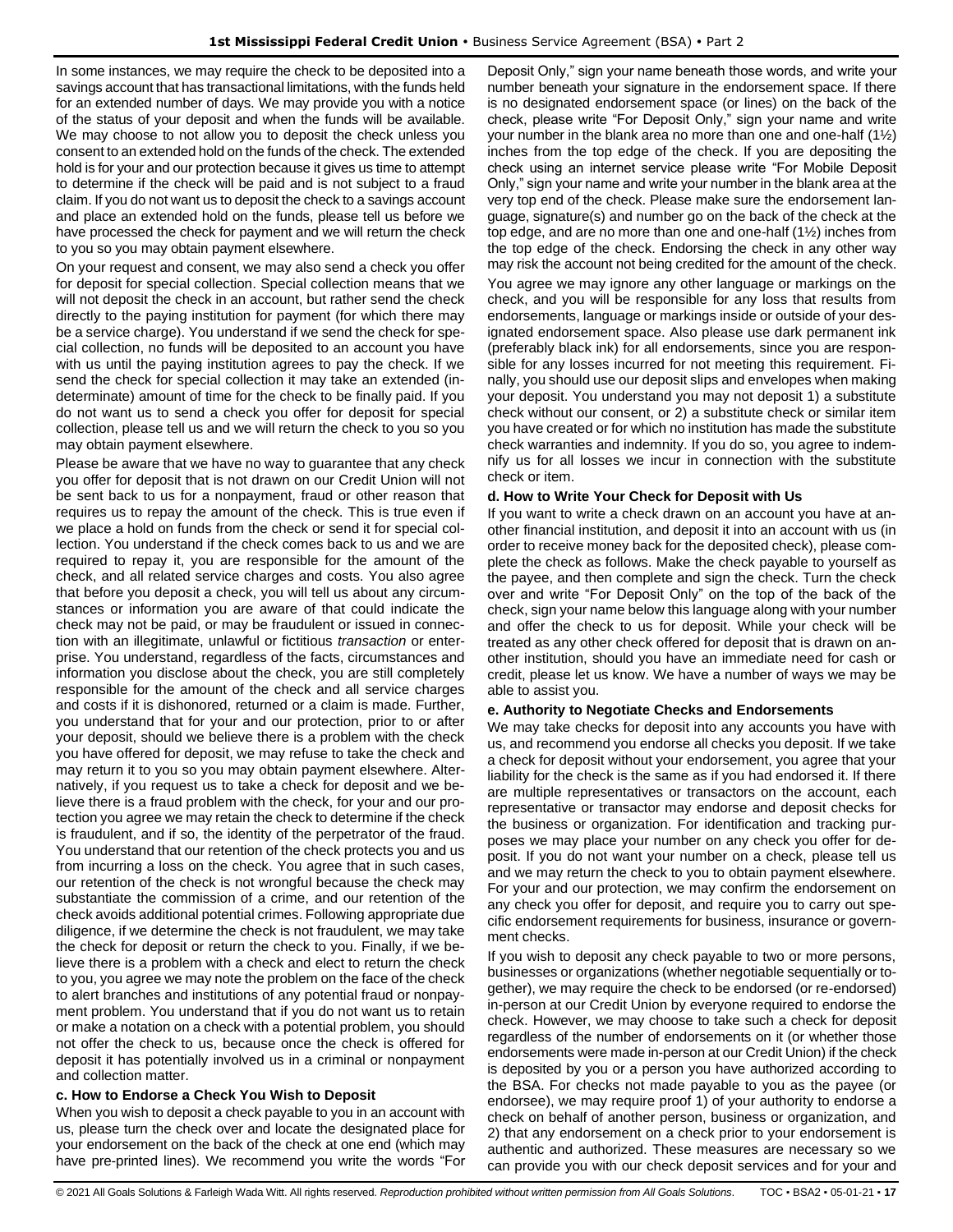our protection. You agree to be responsible for legal advice we require regarding any matter concerning a check you offer for deposit (please see Provision 1.g.). Finally, if you send us a check for deposit (payable to you or us) and do not specifically tell us in writing what is to be done with the check (i.e., you do not explain the exact purpose or reason you are sending the check to us, such as for a loan payment), we may deposit the check to either a checking or savings account you have with us.

#### **f. Your Options for Direct Deposit Services**

We offer direct deposit services that allow you to preauthorize deposits to accounts with us or preauthorize transfers from accounts with us (such as regularly-scheduled payments to creditors). You must initiate direct deposits by a method acceptable to the initiator of the deposit. You understand we may refuse and return any or all funds transfers for any lawful reason. Should we be required to reimburse the federal or state government or other initiator of a transfer for any payment directly deposited into an account you have with us, you agree we may deduct the reimbursed amount from the account, and may recover any amount you owe according to the *terms* of the BSA unless otherwise required by law. If you file for bankruptcy and do not cancel a direct deposit authorization to an account, you agree we should continue to apply your direct deposits according to the instructions previously given to us.

#### **g. Deposits Made at a Night Depository**

If you make deposits at a night depository, you agree to use any special container, bag or envelope we may require. You understand we access night depositories only once on each business day we are open. Containers, bags or envelopes placed into the night depository before we access it are processed that business day, whereas those placed after we access it are processed the next business day. Night depositories are opened and items placed in the depository are removed and logged in the presence of two (2) of our employees or associates. The contents of each container, bag and envelope is counted, and we issue a credit to the account on the deposit ticket accompanying the deposit for the amount, as indicated by our count.

You agree we are a bailee of items placed in the night depository (i.e., we are simply in possession of the container, bag and envelope) until we have opened the containers, bags and envelopes, verified the contents, and credited the contents to an account you have with us or returned the container, bag or envelope and contents to you. You acknowledge that our count of any deposit placed into the night depository is the final determination of the contents of a container, bag or envelope placed in the depository. We will use reasonable efforts to notify you of any difference between the amount of a deposit we counted and that shown on a deposit ticket, though we will not be liable for any delay or failure of this notification. No deposit is considered to have been made until we have removed it and processed it as explained in this Provision, and a credit has been issued to the account you have with us. You agree you will be responsible for any damage to the night depository or delay in crediting deposits if you use a container or bag other than those we supply or you do not follow our instructions on the use of envelopes. You understand and agree the procedures explained in the BSA are commercially reasonable, and if we follow these procedures, we are not negligent in handling items placed into the night depository.

#### **h. Taking Checks from You for Deposit is a Service**

You understand that in handling checks, drafts, items, images or money you wish to deposit, we are providing you a valuable service. Not only are we saving you the time and expense of having to take checks or items to the institution they are drawn on and present them in-person for payment, we are also safeguarding and paying dividends/interest on your money. While we are pleased to provide you with this service when collecting the payment of your deposited checks or items, we act only as your agent, and assume no responsibility for the checks or items beyond using ordinary care as a depositary institution. We are also not responsible for any

deposit sent by mail or made at an unstaffed facility (for example, an ATM not at a branch) until we actually receive the deposited item or money. We are not liable for the negligence or default of any correspondent institution or for loss in transit, and each correspondent will only be liable for its own negligence. You agree we may send any check offered for deposit for special collection, as explained in Provision 7.b. You further agree we have the right to charge an account you have with us for any check taken for deposit should it become lost in the collection process.

#### **i. When Your Deposits Will be Credited to an Account**

Deposits to an account with us will generally be credited on the business day of the deposit. Deposits made after 5:00 p.m. cut off hour or on a Saturday, Sunday or holiday, will be credited to the account on the next business day we are open (please see "Funds Availability of Deposits" at the end of this Part 2). Deposits of checks made any time at ATMs are credited to the account on the business day on which they are deposited except for a Saturday, Sunday or holiday, whereupon your deposit will be credited to the account on the next business day we are open. Deposits made at unstaffed facilities other than ATMs will be credited to the account on the day funds are removed and processed by us. Deposits of coin or currency will not be finally credited until we have counted the deposit and confirmed the amount. If we are aware of a discrepancy between the amount on a deposit slip and the cash or checks that we count, we will provide you with a notice of the discrepancy by mail or that is accessible to you. In rare instances, an actual discrepancy may not be detected. In such cases, the amount credited will be the final amount of your deposit unless you or we discover the discrepancy and are able to correct it without loss to the Credit Union. Credit to an account you have with us for funds deposited is conditional (provisional) until we are actually paid for the deposited items (i.e., when we receive final payment). Checks drawn on an institution or organization outside the U.S. may be handled on a special collection basis only (as explained in Provision 7.b.), to attempt to prevent a loss for you or us on the foreign check.

#### **j. When We Do Not Take a Check for Deposit**

For your and our protection, we may decline to take a check from you for deposit if we believe the check has a potential nonpayment, fraud or other problem. Nonpayment problems include, but are not limited to, insufficient funds, stop payment, closed account, illegibility or checks or items written in a language other than English. Fraud problems include, but are not limited to, potential alterations and forgeries. We may also decline a check that we have agreed is ineligible for deposit under this or any contract you have with us (typically for the type or amount of the check when deposited online or at an ATM). You understand that when we decline to take a check from you for deposit, we are providing you with an important service by sparing you from being obligated to us for the amount of the check and all related service charges and costs if the check is dishonored and returned or a claim is made.

#### **k. Erroneous or Fraudulent Deposits to an Account**

If a deposit, payment or other credit (whether by check, cash, EFT, wire or otherwise) is made in error or by fraud to an account you have with us, we may debit the account for the amount of the erroneous or fraudulent deposit, payment or credit. We may do so without notice to you, regardless of when the original deposit, payment or credit took place. If you withdraw any or all of the funds erroneously or fraudulently deposited, paid or credited to an account or you, you agree you will reimburse us for the amount of the erroneous or fraudulent *transaction*, plus all dividends/interest paid on the erroneous or fraudulent amount, along with all service charges and costs.

#### **l. Your Responsibility for Unpaid Deposits and Claims**

All deposits or other credits to an account (including checks, items, EFTs, ACH transfers, wire transfers, etc.) are subject to being paid (they are "provisional"). This means if we do not receive final payment on any deposit or credit, we will charge an account you have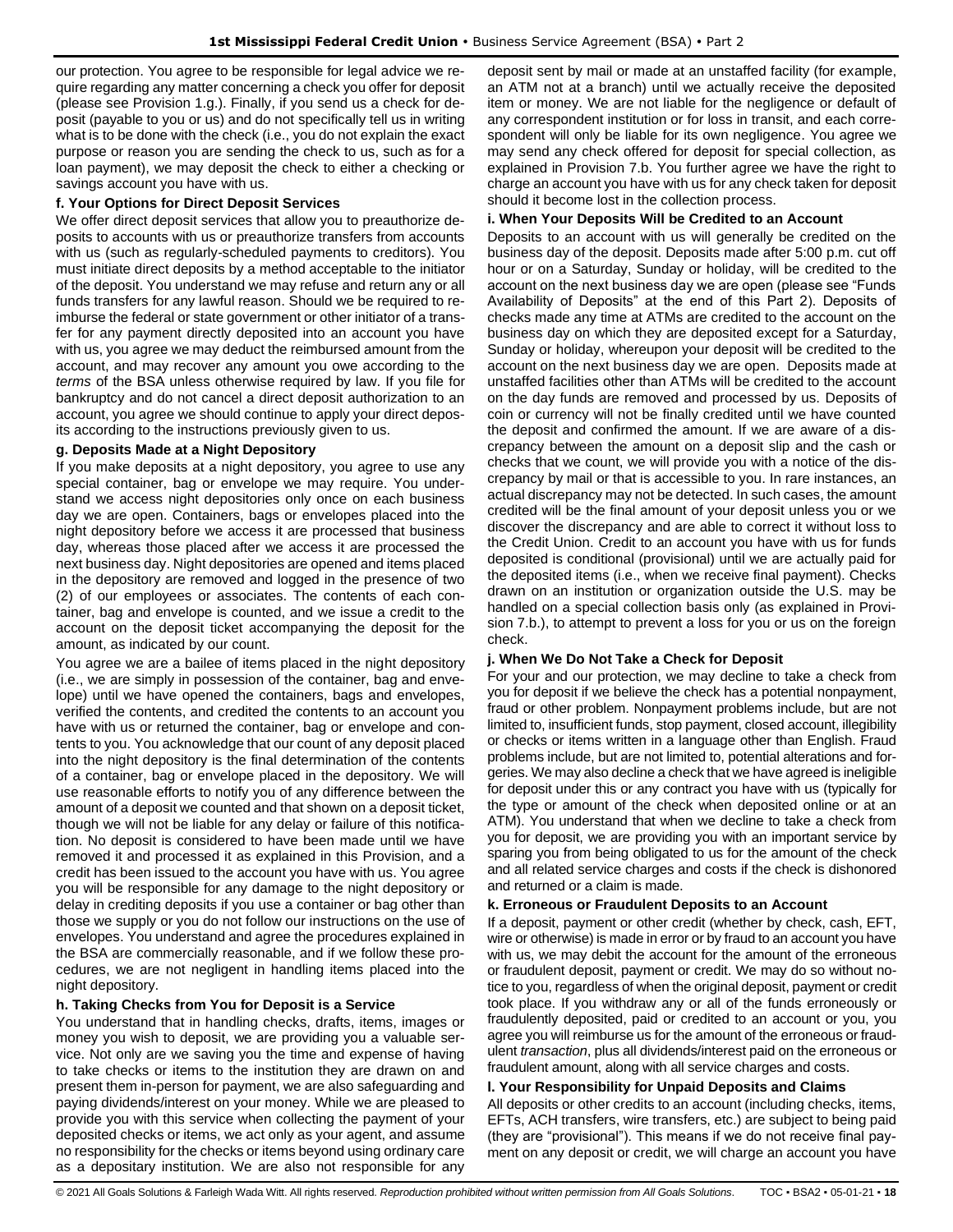with us for the amount of the unpaid check or item and a return service charge. Further, if we incur a service charge or any cost to collect a check or item deposited by you, we may charge that service charge or cost to the account you have with us. If the amount in the account is not sufficient to cover the unpaid check or item, and all related service charges and costs, you are responsible for the difference.

After we have received final payment, we refer to these deposits as collected items. If any check or other item deposited to an account is returned to us for any reason, we have the right to charge the account you have with us for the amount of the check or item, plus any service charge incurred. We may charge an account regardless of whether the amount of the check or item was available for your use or not. If any check or other item credited to an account you have is returned to us for any reason, you waive your right to any notice of non-payment or dishonor for the check or item. For your benefit and ours, you agree we may pursue payment of a dishonored check or other item at any time, including giving the financial institution the check or item is drawn on extra time beyond any midnight deadline limits.

Furthermore, if anyone makes a claim against us based on a check or other item credited to an account you have with us, we may charge the account for the amount of the check or item and all service charges and costs even if you have already received final credit and withdrawn the funds. Such claims may include, but are not limited to, forged or missing endorsements, alterations or conversion. If the amount in the account is not sufficient to cover the claim on the check or item, and all service charges and costs, you are responsible for the difference. Finally, even if we provide you with *immediate availability of funds* for your deposited check or other item, you are responsible for the amount of the check or item and all related service charges and costs if we do not receive final payment or whenever a claim is made.

#### **m. Your Deposit Returned as a Substitute Check**

Any check drawn on another financial institution that you deposit in an account you have with us can come back to us for a nonpayment, fraud or other reason. When a check you deposited is sent back by another financial institution, under federal law that institution may send the check back to us as a "substitute check." A "substitute check" is a paper image of the front and back of the original check that satisfies certain legal requirements. The front of a substitute check states: "This is a legal copy of your check. You can use it the same way you would use the original check." If the check you deposited is sent back to us as a substitute check, we will debit the account you have with us for the amount of the check and all service charges and costs owed to us. If the account with us is not overdrawn, we will return the substitute check to you along with a notice that explains your rights when you receive a substitute check. Should you have any questions about checks being returned as substitute checks, please contact us during business hours and we will be happy to assist you.

#### **n. Depositing Checks Through a Mobile or Online Service**

We may offer an internet service that allows you to deposit checks to an account you have with us online. For your convenience, and in order to remind you to go online to start the service, we may note your request for this service on a form or enter it in *our records*. This internet service is governed by the contract you agree to online, the BSA, all other contracts, as applicable, and *our records* (please see Provision 7.c. for endorsement requirements for checks deposited by image). Should you have questions about this service, please contact us at your earliest convenience.

#### <span id="page-18-0"></span>**8. Your Dividends (or Interest) and Our Rates**

The dividends/interest earned on account(s), the dividend/interest rates, balance requirements, annual percentage yields, compounding, crediting and *terms* are provided to you in "Our Rates & Service Charges" of the BSA. Some of this information is also in your periodic statement. To serve the best interests of the members of our Credit Union, we may change or add account dividend/interest rates and annual percentage yields from time to time as explained in that disclosure and this Part 2. You understand you may request and confirm the rate on any account or your information in *our records* (particularly for a term account), or request a copy of the disclosure, by contacting us during business hours. You may also review and confirm the rates on accounts on your periodic statement or through the use of internet services we offer. Further, you can access "Our Rates & Service Charges" of the BSA (along with this Part 2 and all our disclosures) on our website.

You may also confirm the rate on a loan by contacting us any time we are open for business.

#### <span id="page-18-1"></span>**9. Our Services, Related Service Charges & Costs**

We require the payment of service charges and the reimbursement of costs in two circumstances: 1) for products and services that we provide, or services you incur, or 2) as a result of another person's, organization's or your requests or claims for funds or information concerning you or the products and services you have with us. (Please see the definition of "Service Charge" in Provision 1.e.) The amount of each service charge is provided or accessible to you in "Our Rates & Service Charges," and may be noted in your periodic statement. In general, there will be a service charge to cover some of our employees' time and other costs of *managing* a product or service, *action* or *transaction*, or addressing any request or claim for information or funds. We require service charges so that each member is responsible for the cost of each product, service, *action*, *transaction*, request or claim applicable to that member, rather than imposing that cost on the members of our Credit Union. To serve the best interests of the members, you understand and agree we may change or add product and service charges from time to time. We will notify you of changes and additions as explained in the BSA or as required by law. We would be pleased to show you a number of ways to reduce service charges by maintaining sufficient funds to pay checks and EFTs, timely payments on obligations or through the use of the internet services we offer. For help with these cost-savings recommendations, please contact us any time we are open for business.

You may also confirm the amount and reason for a service charge related to a loan by contacting us any time we are open for business.

#### <span id="page-18-2"></span>**10. Funds Held in Accounts with Us are Insured**

We are committed to protecting our members' savings and deposits held with us. In addition to the strength provided by our capital, members' funds are insured at a minimum of \$250,000 for each member by the National Credit Union Share Insurance Fund (NCUSIF). If you are interested in learning more about the account insurance coverage for your funds, please contact us at your earliest convenience.

#### <span id="page-18-3"></span>**11. Maintenance of Products and Services with Us**

Because you are a valued member, we strive to provide you with excellent service when assisting you with the accounts, loans, products and services we maintain and *manage* for you. To assure you are aware of the advantages of membership and new product and service opportunities that may benefit you, you agree we may contact you by any method you have consented to as explained in the BSA. We maintain and *manage* the accounts, loans, products and services you have with us (and your *actions* and *transactions* on the same) to assure they are active, operational and beneficial to you, and to provide you with the best financial service possible. You, in turn, maintain products and services by using or retaining them with us. By maintaining the products and services you have with us and allowing us to maintain and *manage* them for you, you confirm your ongoing consent to the BSA, your other contracts, as applicable, and any changes and additions we make to them from time to time. Should you have any questions about the maintenance and *management* of our products and services, please contact us during business hours and we will be happy to assist you.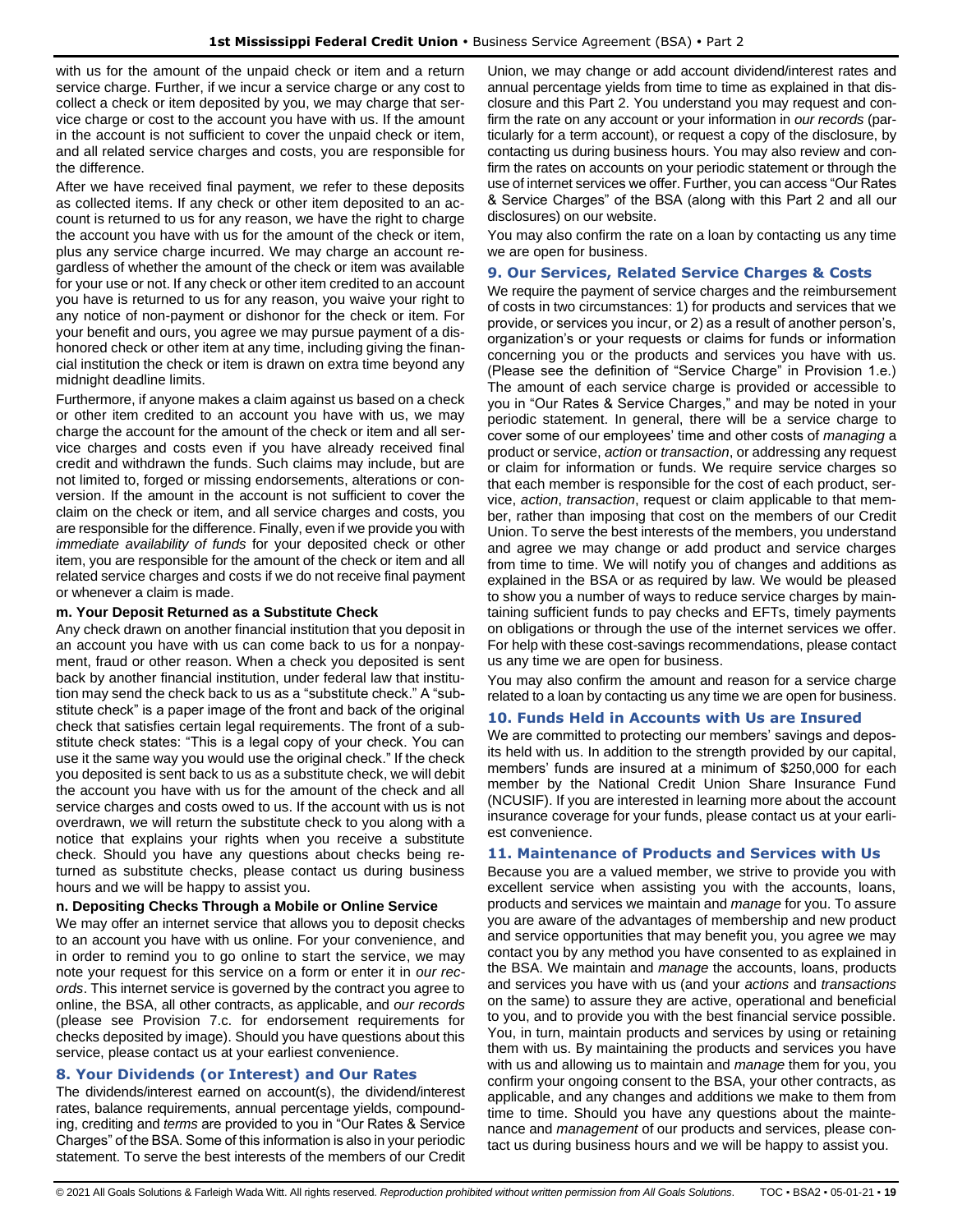#### **a. Safeguard all Information and Documents**

You may request to review and access a copy of your information and *documents* in *our records* for products and services any time we are open for business. Please be aware that a copy of your information or *documents* may contain all your personal financial information, along with passwords, codes, PINs and other data to access the products and services with us. If you request a copy of your information or a *document*, you agree it is your responsibility to keep all information and *documents* confidential, in a secure location, and assure that no one else can access them. If any of your information, *documents*, checks or cards are lost or stolen, please contact us immediately to minimize your liability (please see Provisions 12. and 15.). In fairness to the members, if a copy of your information or a *document* you requested or your passwords, codes, PINs or other data, is/are lost or stolen, we will investigate your use of ordinary care in the matter. If we determine you failed to use ordinary care (i.e., were negligent) in handling or safeguarding a copy of your information or a *document* or any access information, and your negligence contributes to a loss from *actions* or *transactions*, you may be responsible for all losses, costs and service charges that we incur as a result of the loss or theft.

#### **b. Reviewing Products and Services with Us Online**

We may offer an internet service that allows you to review and maintain the products and services you have with us online. For your convenience, and in order to remind you to go online to start the service, we may note your request for this internet service on a form or enter it in *our records*. You understand this service may be governed by the contract you agree to online, the BSA, all other contracts, as applicable, and *our records*. Should you have any questions about these services, please contact us at your earliest convenience.

#### **c. Lack of Capacity and Undue Influence**

If we believe you do not have the capacity to *take actions* or *conduct transactions*, or a person is exerting undue influence over you, we may act to prevent losses for you and us (though are not obligated to do so). Such measures include, but are not limited to, 1) declining to follow instructions, 2) suspending all methods to access the accounts and any loan or line of credit (or any other product or service) with us, 3) placing a hold on the funds in the accounts (as explained in Provision 19.b.) with us, 4) performing due diligence to determine if you have the capacity to *take actions* or *conduct transactions* or are a victim of undue influence over your affairs with us, and 5) notifying the appropriate authorities. Though we may undertake any of these activities, you agree we are not required to do so. You further agree we may continue the hold on the funds and decline all requests and the continue suspension of all methods to access the products and services you have with us, until we 1) determine that you can personally handle your own business and affairs and/or are not the victim of undue influence, or 2) receive lawful notice instructing us otherwise.

#### **d. Computer System and Internet Service Disruptions**

While we do our best to minimize disruptions to our internet services, website, phone system and any other component of our *computer system*, disruptions may occur on a planned and unplanned basis. We strive to restrict such disruptions to non-business hours, but are not always able to do so. In the event of planned disruptions (for upgrades and repairs), we may provide advanced notice and assist you when contacted during business hours. In the event of unplanned disruptions (caused by natural disasters or other emergencies or problems), we have taken every precaution to protect your information and funds, and will be working to restore our internet services, website or *computer system* to normal operations as soon as possible. We apologize in advance for any inconvenience a disruption causes you, and greatly appreciate your patience and understanding. Should you need assistance during a disruption, please contact us during business hours and we will do our best to assist you.

#### **e. Proactive Steps for Data Security Incidents**

While we take every precaution to protect the information in our *computer system*, in the event of a data security breach we (or our associate) may notify you about the specific matter and information involved, along with any instructions for you to minimize or eliminate potential problems. Please be assured we have taken every proactive measure to safeguard the information and funds you have with us. Should you have any questions about a data security incident, please contact us at your earliest convenience and we will be happy to assist you.

#### **f. Please Help Us with Recommendations or Complaints!**

*We apologize in advance* for any inconvenience or dissatisfaction we may cause you, and thank you for giving us the opportunity to address any recommendation or complaint. Excellent member service and your complete satisfaction with our accounts, loans, products and services is extremely important to us. Therefore, *we take all complaints very seriously*, and *greatly appreciate any recommendations to improve our service*. Please contact us during business hours and we will do our best to address your suggestion or problem immediately.

We thank you in advance for your time and valuable input, and will do our utmost to address all suggestions or concerns expediently and in a manner that serves the best interests of the members and you.

#### **g. Suspension of an Action or Transaction**

For your and our protection and/or to *manage* our business, you understand we may suspend (hold and delay) an *action* or *transaction on* an account, loan, product or service for any reason not prohibited by law, including but not limited to, 1) our methods are inoperative due to emergencies or problems, 2) the product or service has been terminated, 3) we are unable to contact you, 4) failure to provide required documentation, information or ID, 5) failure to use a required method or *document*, 6) exceeding a limit or an amount set by us, 7) failure to meet a minimum balance for thirty (30) days, 8) inactive or abandoned products or services, 9) deposited check funds are not available, 10) funds are collateral for an obligation, 11) overuse of *actions* on our products or services, 12) any lost or stolen check, card or access device, 13) a breach of or unauthorized access to a product or service, 14) business or compliance purposes, 15) to stop or prevent a loss, 16) potential lack of capacity or victim of undue influence, 17) failure to comply with any *term* of a contract, 18) funds held or offset per a security interest or lien, 19) account and/or funds held for a dispute or uncertainty, 20) unpaid check(s) or EFT(s) for insufficient funds or stop payment orders, 21) deposited item(s) charged back for nonpayment or a claim, 22) a garnishment, levy or similar legal claim or notice, 23) default on any obligation, 24) limited to a savings account and voting by mail, 25) ineligible for membership, 26) membership terminated, 27) notification of death, 28) the person for IRS reporting is removed or deceased, 29) causing us a loss, 30) not voluntarily repaying a loss, 31) anything unethical or unlawful concerning your business or organization, you or our business, 32) our belief that an *action* or *transaction* may be fraudulent, 33) any alteration, forgery or fraud concerning your business or organization, you or our business, 34) any falsification or misrepresentation concerning your business or organization, you or our business, 35) any alleged crime concerning your business or organization, you or our business, 36) abuse of or threats to anyone associated with us, or 37) any other reason we believe is appropriate to *manage* the business of our Credit Union.

#### <span id="page-19-0"></span>**12. Lost, Stolen or Breached Products & Services**

If a check (or checks), debit card, ATM card, PIN, our check, any of your information or *documents* (we have provided or made accessible to you), is/are lost or stolen, or there is unauthorized access to any account or service, please call us immediately at 601- 693-6873. The sooner you contact us, the less liability you will have for unauthorized *actions* or *transactions*, and the sooner we can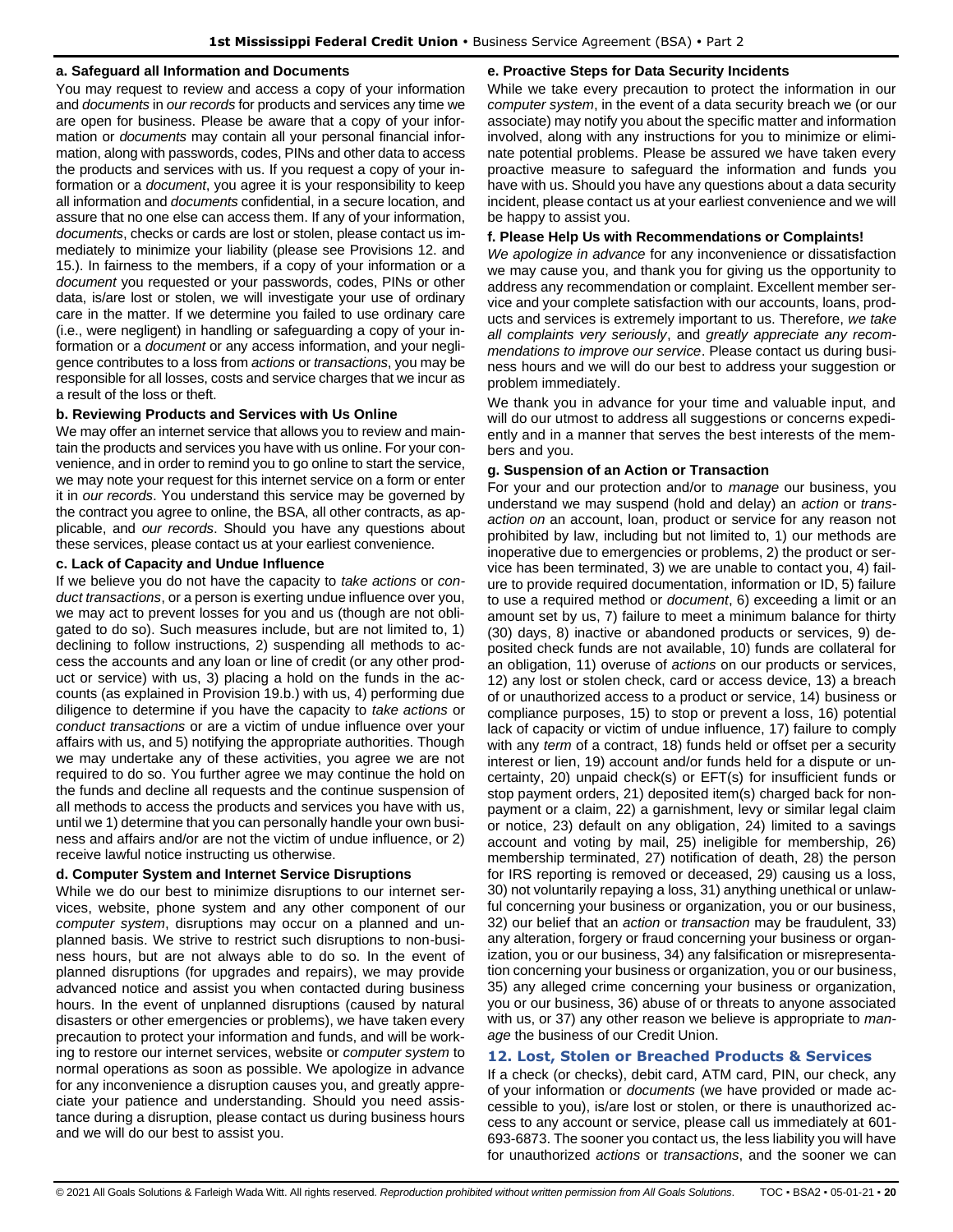provide new accounts, products, services, checks, cards, PINs, internet services and numbers. Also, if a credit card is lost or stolen, please call us immediately at 601-693-6873. In fairness to the members, we may require a service charge for terminating and starting new accounts, products, services and numbers (and replacing checks or cards) when you lose a check (or checks), ATM or debit card. However, we will not require a service charge when checks, ATM or debit card are stolen. We may also require a service charge for terminating and starting a new internet service and related accounts, products and services. Additionally, in fairness to the members, if you notify us of unauthorized access, *actions* or *transactions on* an account, we will investigate your use of ordinary care in the matter. If we determine you failed to use ordinary care (i.e., were negligent) in handling or safeguarding the methods of access to the account, you agree to take responsibility for all losses, costs and service charges that you or we incur. If we incur a loss or a crime or potential crime is committed concerning the products or services you have with us, you agree to cooperate with us and any person and organization with a business or law enforcement interest in the loss, crime or potential crime to assist in the enforcement of rights or the prosecution of the crime. To protect you and the members of our Credit Union, if we incur a loss or a crime or potential crime is committed against you or us pertaining to the products or services you have with us, on our request you agree to file a police report and assist with the prosecution of anyone associated with the crime or potential crime. Additionally, if we incur a loss or a crime or potential crime is committed against us or an associate pertaining to the products or services you have with us, we may file a police report. While we will always comply with all required applicable law in addressing a loss, purported loss, crime or potential crime, you understand and agree that your failure to fulfill the obligations of this Provision in specific, and the BSA in general, may result in the termination of products, services and membership with us after we have complied with all applicable law.

## <span id="page-20-0"></span>**13. Membership, Product and Service Information**

You understand the business or organization and any representative or transactor or other person you authorize may access information about the accounts, loans, products and services you have with us. You also understand any person you authorize may be able to see, access and release all information about all the accounts, loans, products or services you have with us, even if they have no interest in, or access to, such accounts, loans, products or services. You understand if this person is a representative or transactor you may remove this person or otherwise change or terminate the account, loan, product and service any time we are open for business and as *we allow*. For these reasons, you agree that all *actions* and *transactions on* accounts, loans, products and services with us by this person are authorized, even if they are not conducted for your benefit or according to your instructions. If you do not want another person to be able to see, access, use and release all information about the accounts, loans, products or services you have with us (or potentially *take actions* or *conduct transactions on* the accounts, loans, products or services), please let us know and we will explain your options to remove this person or change or terminate the accounts, loans, products or services. We may also be able to offer new or additional accounts, loans, products or services that only you may access (which may require the payment of a service charge).

We may require a service charge for research to cover any employee time and other costs involved in addressing your request, or another person's or organization's lawful claim, for information concerning the accounts, loans, products or services you have with us. To save you time, money and avoid or reduce research service charges, we encourage you to ask us about and use the internet services we offer that enable you to access your information.

We will not release your information to any person or organization without your consent unless the person or organization provides us with a valid subpoena, summons, search warrant, court order or other required documentation, or the disclosure of your information is otherwise permissible under applicable law. We may require a service charge from you for our time spent researching the information. Again, we require this charge so that each member is responsible for the time and expense we incur for any research caused by a third-party's (non-Credit Union) demand for member information, rather than imposing those costs on the members of our Credit Union. You also agree that we may require a service charge for research when addressing any claim you make concerning an *action* or *transaction on* accounts, products or services that is determined to be authorized. We require this service charge so that each member is responsible for the time and expense we incur addressing an authorized *action* or *transaction* involving that specific member, rather than imposing those costs on the members of our Credit Union. You agree to be responsible for legal advice we require to assist with or that results from any matter concerning a claim for information involving you (please see Provision 1.g.). Finally, you agree if you are ever obligated to repay us for any service charges, costs, losses or liability in connection with any product or service you have or had with us, we may share your information with any associate (including but not limited to credit reporting services, collection agencies or attorneys) assisting us with the collection of your obligation, whether or not you are still a member of our Credit Union.

#### **a. Our Records Govern Account Features**

Depending on the accounts selected, we may provide or make accessible to you a number of *documents* (i.e., periodic statements, information returns, maturity notices, etc.) that contain account information. You may also be able to access information about the account(s) you have with us through an internet service we offer. You understand that for confidentiality purposes and data processing constraints, *documents* and internet services may not include all the information about and do not control the accounts, products and services you have with us. You agree only the most recent service form we use (and if applicable previous forms) and/or *our records*, control the number of representatives (transactors, if any) the accounts, products and services with us. To confirm the specific *terms* of any account, product or service with us, please contact us or request a copy of your information or a *document* in *our records* any time we are open for business.

#### <span id="page-20-1"></span>**14. Notice by Us to You and Notice by You to Us**

To benefit our members, we may change and add to the *terms* of the BSA, which is accessible to you anytime on request and on our website. We will also notify you of any changes or additions to *terms*, rates and service charges that affect our accounts, products and services as required by law. Written notice we provide to you is effective when sent to you at the address or contact information in *our records* or made accessible through an internet service we offer. You understand we may rely on the information you provide to us in *our records*, for all *actions* and *transactions on* the accounts, loans, products or services you have with us. It is your responsibility to notify us of any changes to this information, and if we accept them, those changes are part of the BSA. You agree we may communicate with and contact you at all addresses, phone numbers and email addresses you provide in *our records*. You further agree we may contact you by any of these methods to assure you are aware of the privileges and advantages of new product and service opportunities that may benefit you. If we are unable to locate or contact you, we may suspend (or terminate) products and services and/or require a service charge for our attempt to locate you. For accounts, products and services with multiple representatives, you agree that notice to one representative is notice to all representatives and the business or organization.

Should you have questions about any matter we have notified you of regarding accounts, loans, products or services, please contact us at your earliest convenience. You may communicate with us about matters pertaining to accounts, loans, products, services, *actions*, *transactions* or any other matter *by any method we allow*. To provide excellent service and assure we know the key persons to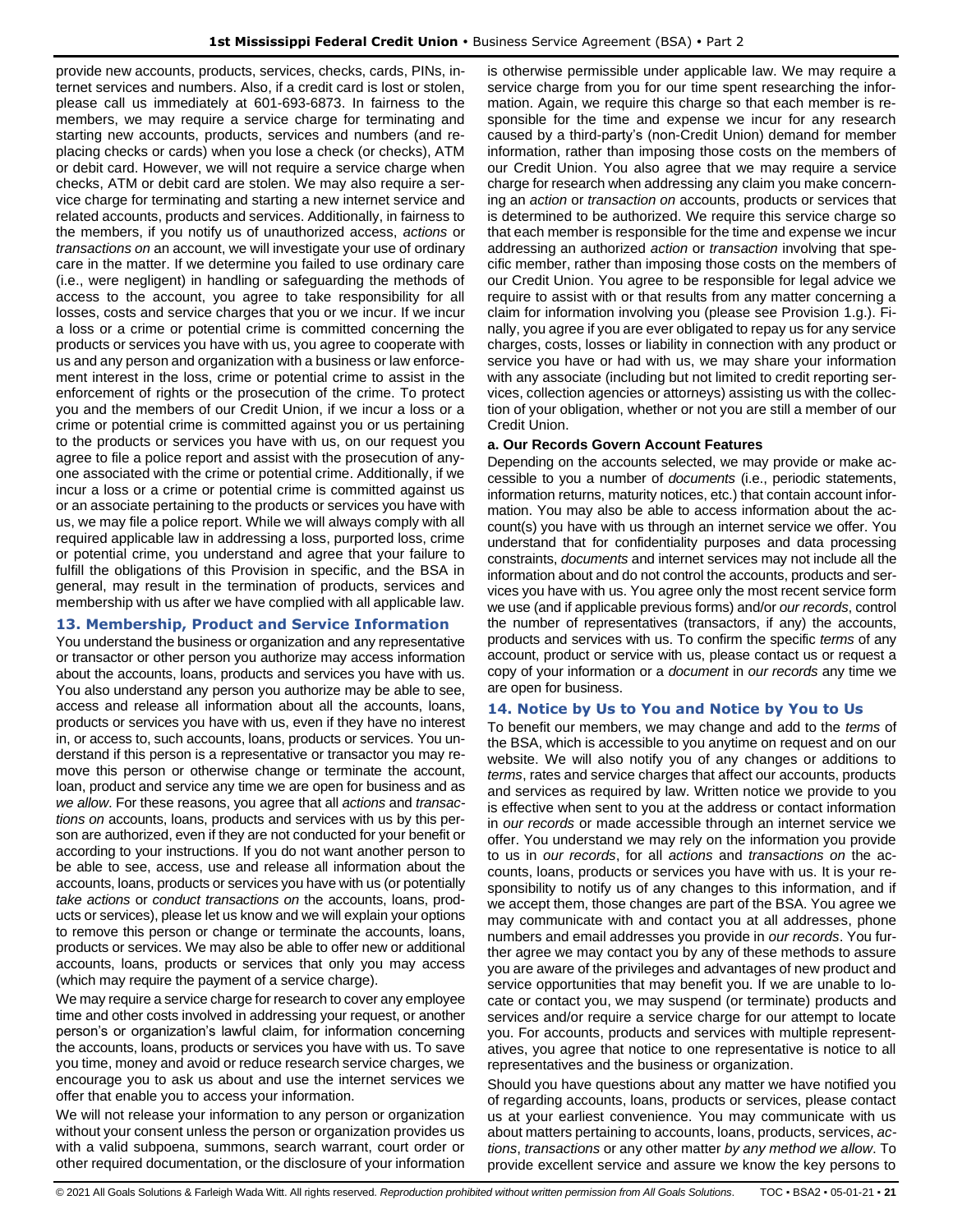contact about any matter concerning your products and services, you agree to notify us if the beneficial owner(s) or control person of the business has changed. We may require you to notify us about any matter in writing or to confirm the matter in writing. Any written notice from you is effective only when actually received and confirmed by us in writing at  $600$  19<sup>th</sup> Ave., Meridian, MS 39301. You agree your failure to notify us in writing about any matter on our request may have the same effect as if no notice was provided by you about the matter. You also understand that any messages, instructions or recordings (including text messages and emails) you leave with us are not effective unless we agree to them in writing or note that we agree to them in *our records*. You agree it is your sole responsibility (and not our responsibility) to confirm any messages, instructions or recordings you leave with us in-person or by phone during business hours. Should you have questions about any matter you have communicated with us (or attempted to communicate with us), please contact us during business hours and we will be happy to assist you.

#### <span id="page-21-0"></span>**15. Periodic Statements: Receipt/Access & Review a. Purpose, Receipt of or Access to & Copies of Checks**

We will provide or make accessible to you a periodic statement that shows the *transactions* and may also show *actions on* the accounts, products and services you have with us during the statement period. For accounts, products and services with multiple representatives, you agree that one statement mailed to the address in *our records* or otherwise made accessible as requested, is sufficient for all representatives and the business or organization. To minimize unnecessary losses, please review your statements and the accounts, products and services often, as well as your information that can be reviewed instantly online as we offer. You can learn more about our internet services by going to our website or by contacting us during business hours.

If you do not receive or cannot access your periodic statement, you agree to notify us within fourteen (14) calendar days of the time you regularly receive or can access your statement. This notification will assist you and us in avoiding and reducing losses on the accounts, products and services you have with us. You further agree your statement is correct for all purposes and we have no liability to you for any *action* or *transaction on* the accounts, loans, products or services unless you notify us within the stated time periods for unauthorized *transactions*, *actions*, errors or irregularities, as explained in the BSA or other contracts, as applicable. Your statement may also provide you with an opportunity to review all rates paid on accounts, payments made on loans and any service charges incurred during the period. When a check drawn on an account with us is paid, you understand we own the original check. We will make a copy of the check accessible to you on request for which we may require a service charge. You understand that both your statements and copies of checks are accessible to you on the date the statement is mailed to you or when they are accessible to you online as you have requested. If you request an original or sufficient copy of a check, you agree we may provide you with a substitute check or an *electronically managed* copy of the original check.

#### **b. Your Responsibility to Look for Errors and Fraud**

You are responsible for looking at every statement and notifying us of all unauthorized *actions* and *transactions on* accounts, products and services with us (particularly withdrawals) and any fraud, errors, inconsistencies or irregularities as soon as possible. We may require you to confirm your notification in writing (or as *we allow*) and assist us in addressing the *action*, *transaction*, fraud, error or problem. You are responsible for any altered, forged or unauthorized check drawn on an account you have with us if: 1) you do not notify us within thirty (30) calendar days of the mailing or accessibility of the statement identifying the matter, or 2) someone could not reasonably detect the fraud (such as the unauthorized use of facsimile signatures). You assume this liability because you, as the drawer of your checks, are in the best position to prevent and detect any altered, forged or unauthorized check drawn on the account. You

can determine an unauthorized amount, because the amount of the check on your paper and *electronic* statement does not match the amount of the check you recorded in your check register or payment records. Similarly, you can identify forged drawer's signatures on checks, counterfeit checks and unauthorized remotely-created checks, because there may be a check number on your paper and *electronic* statement for a check you did not write. Only you will know the checks you authorized as well as the amount you authorized, and can compare the information provided on your paper and *electronic* statement with your register or records. You agree that our retention of your checks does not affect your responsibility to look at your paper and *electronic* statements and notify us of any and all unauthorized *actions*, *transactions*, fraud, errors or irregularities within the stated time limits explained in the BSA, other contracts, as applicable, or as required by law. You agree our retention of your checks does not affect your responsibility to look at your statements and notify us of any and all unauthorized or erroneous *actions*, *transactions* (including cash transactions), fraud, errors or irregularities within the stated time limits explained in the BSA, other contracts, as applicable, or as required by law.

**1) EFT Notification Time Periods.** Please see "Our Electronic Funds Transfer Terms" (at the end of this Part 2) to review the notification time periods for erroneous and unauthorized EFTs.

#### **c. Actions and Transactions that Appear or are Removed**

On your request, we may agree to allow you to *take actions* and *conduct transactions on* products and services with the assistance of our employees or the use of our *computer system* (please see Provision 1.f.1)). Depending on the *action* or *transaction*, you understand that some information pertaining to your request may appear on or be removed from your periodic statement (or the internet services we offer) and some may not. You understand and agree if the information pertaining to the requested *action* or *transaction* appears on or has been removed from your periodic statement (or an internet service we offer), it provides you with notice of and another method to confirm the *action taken* or *transaction*. Should you need to confirm the information pertaining to your request in *our records*, you may contact us any time we are open for business.

#### **d. Electronic Periodic Statements Accessible Online**

We may offer an internet service that allows you to access *electronic* periodic statements (a.k.a., e-statements) online. For your convenience, and in order to remind you to go online to start the service, we may note your request for this service on a form or enter it in *our records*. This internet service may be governed by the contract you agree to online, the BSA, all other contracts, as applicable, and *our records*. Should you have any questions about this service, please contact us at your earliest convenience.

#### <span id="page-21-1"></span>**16. Exceptions to the Business Service Agreement**

We may, at our discretion, and for any reason not prohibited by law, make exceptions to or waive any of the *terms* of the BSA to serve the best interests of our Credit Union. If we make an exception to the BSA, you understand it does not affect our right to rely on or apply any of the *terms* of the BSA in the future. You further understand and agree we may decline to make an exception to the *terms* of the BSA based on any reason not prohibited by law.

#### <span id="page-21-2"></span>**17. Changes and Additions to Products & Services**

You may *take action* to change any information or matter pertaining to a person, account, product or service as *we allow*. Changes include, but are not limited to, updating addresses, phone numbers and email addresses, revising passwords, codes and PINs, adding or terminating overdraft services or internet services, adding or removing transactors, and adding or removing a representative (please see the definition of "Change" in Provision 1.e.). You may also simultaneously terminate an account, product or service along with any change to an account, product or service, which may be reflected as a "change" in *our records*. As addressed later in this Provision, you may also *take action* to add a new account, product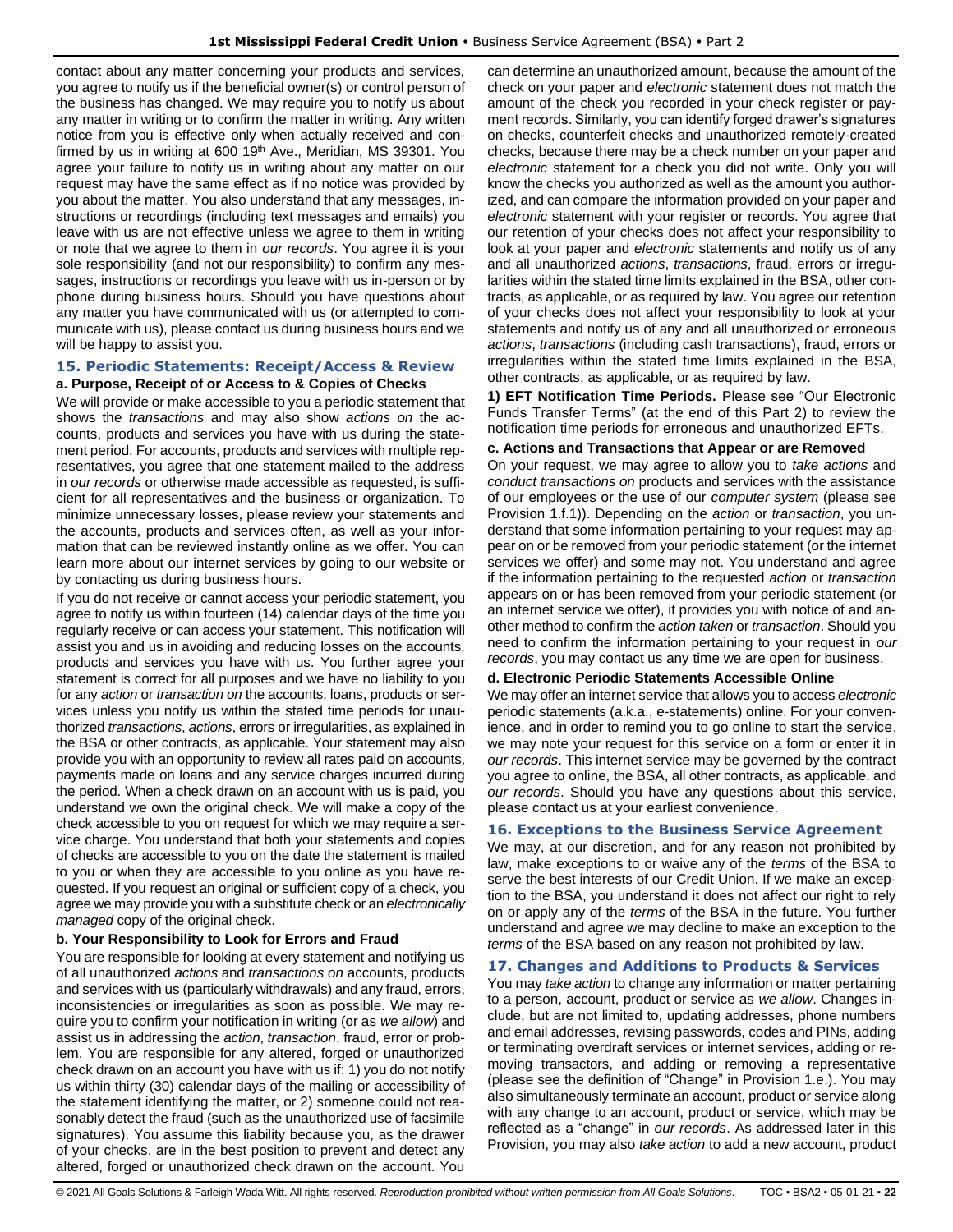or service with us as we offer *by any method we allow* (please see the definition of "Addition" in Provision 1.e.).

Where there are multiple representatives on the accounts, products and services, any representative acting alone may take *action* to make any changes or additions to an account, product or service, including the addition or removal of a representative or transactor. When any person is removed from an account, product or service it is your responsibility to change (or request our help in changing) any password, code, PIN or other security identifying number for all the accounts, loans, products or services you have with us, to prevent the person removed from *taking actions* or *conducting transactions on* the products or services. You agree that until you make such a change (or request our help in making such a change) all *actions* or *transactions on* the accounts, loans, products or services conducted by this person with the password, code, PIN or other security identifying number are authorized. By maintaining the accounts, products and services with multiple representatives, you consent to any changes or additions to (along with any other *actions* or *transactions on*) the accounts, products and services by any representative. Prior to honoring your request to make a change to an account, loan, product or service we may require you to provide us with your ID and confirm your SSN and other confidential information (as explained in Provision 3.). When you request us, or we require you, to *take action* to make a change to an account, product or service, we may require you to sign or authorize a service form to *manage* the changed account, product or service. We may note the change by placing a "C" (for changed) in a box on the form. Alternatively, on your request we may agree to *manage* any changes to products and services with the assistance of our employees or the use of our *computer system* (please see Provision 1.f.1)). You understand and agree that all ID, photographs, images, film, voice and image recordings, fingerprints and other biometrics obtained when you make any change to a product or service are *managed* by us as explained in Provision 3.b. You understand we may require a service charge for multiple changes to accounts, products or services in a calendar year. If the person whose SSN is used for IRS reporting purposes on accounts, products and services with multiple representatives is removed or is deceased, we may at our discretion permit you to keep the account open. You may request or we may allow you to continue to use the account and your number by completing a new service form or by entering the information in *our records* as *we allow*.

To start a new additional account, loan, product or service we may require you to provide us with your ID and confirm your SSN and other confidential information (as explained in Provision 3.). We (or you) may also complete a service form, *document* or enter the information in our *computer system* to start the requested the new additional account, loan, product and service. Once you have reviewed your information you will consent to the *terms* of the BSA (and any other contract) and to the account, loan, product or service added (please see Provision 17.a. to see the matters we address for additions of new products and/or services). We may require you to sign or authorize a service form to *manage* the new product or service. We may note the addition by placing an "A" (for added) in a box on the form. You may also simultaneously terminate an account, product or service along with an addition of a new account, product or service, which may be reflected as an "addition" in *our records*. If you wish to start new accounts, products or services under a different number (or *as we allow*), we may require you to sign or authorize a service form to *manage* the new product or service. We may note the original use of the form by placing an "O" (for original) in a box on the form. Alternatively, on your request we may agree to start, obtain your consent, add and *manage* the new products and services with the assistance of our employees or the use of our *computer system* (please see Provision 1.f.1)). You understand and agree that all ID, photographs, images, film, voice and image recordings, fingerprints and other biometrics obtained when you add a new product or service are *managed* by us as explained in Provision 3.b. You agree we may review your account, employment and credit history to confirm your eligibility for any new additional account, loan, product or service. We may also require additional information from you to serve any currency needs for the new accounts, loans, products and services you have requested. You understand we may require a service charge for multiple additions to accounts, products or services in a calendar year. You agree for purposes of accuracy, we may subsequently verify and correct, complete or update your information concerning any changes or additions in *our records*. You also agree to notify us if the beneficial owner(s) or control person of the business has changed to assure we know the key persons to contact concerning any requested change to or addition of a product or service on behalf of the business. To protect all information, reduce costs and for the convenience of the members, you agree we may *electronically manage* (e.g., image or otherwise enter in our *computer system*) all changes and additions that pertain to the accounts, loans, products or services you have requested. For these same reasons, you understand and agree once we have *electronically managed* any paper *document* along with your information addressing the change or addition*,* we may also destroy the paper *document* and the information unless otherwise required by law. You agree that along with all paper *documents* and any information*,* all *electronically managed documents* and your information addressing the change or addition in *our records* are binding on you and us. You understand you may request to review or receive a copy of the information or a *document* pertaining to a change or addition in *our records* during business hours or *by any method we allow*. You agree that for all changes and additions, we may rely exclusively on the BSA, other contracts, as applicable, *our records* and any changes and additions we make to these contracts from time to time. Further, you understand any changes or additions you make to the account, loan, product or service are governed by the BSA, other contracts, as applicable, *our records* and any changes and additions we make to them from time to time.

For the benefit of our members and our Credit Union, you understand and agree we may make changes and additions to our products and services as well as changes and additions to the terms of the BSA at any time. We will notify you of changes and additions we make to our products, services, the BSA and other contracts, as applicable, as required by law. You understand and agree you are bound by these changes and additions, and may access the current version of this Part 2 and all disclosures by contacting us during business hours, and visiting our website. If you do not want to be obligated to any change or addition we make to our products, services, the BSA and other contracts, as applicable, you may always terminate the products, services and/or membership you have with us any time we are open for business as explained in the BSA and other contracts, as applicable.

#### **a. Matters We Address to Start a New Product and Service**

When you start a new additional account, loan, product or service we: 1) may require additional documentation and information that validates the business's or organization's request and the authority of any person making the request, 2) may obtain relevant account, employment and credit reports, as needed, 3) review important information about the new account, loan, product or service with you, 4) enter the information about you and the product(s) and/or service(s) in a form or our *computer system* and review that information with you, 5) offer you a paper Part 2 of the BSA (or offer to mail it to you), email you the Part 2 of the BSA (if we have an address on file), and make the Part 2 of the BSA accessible to you on our website or in an internet service we offer, 6) run all required verifications and reviews, and address all applicable compliance requirements, 7) have you consent to the new account, loan, product, service and the BSA *as we allow*, 8) start the new additional account, loan, product or service you have requested, and 9) ask you (or advise you to ask) if you have any questions and encourage you to contact us during business hours about any matter pertaining to the new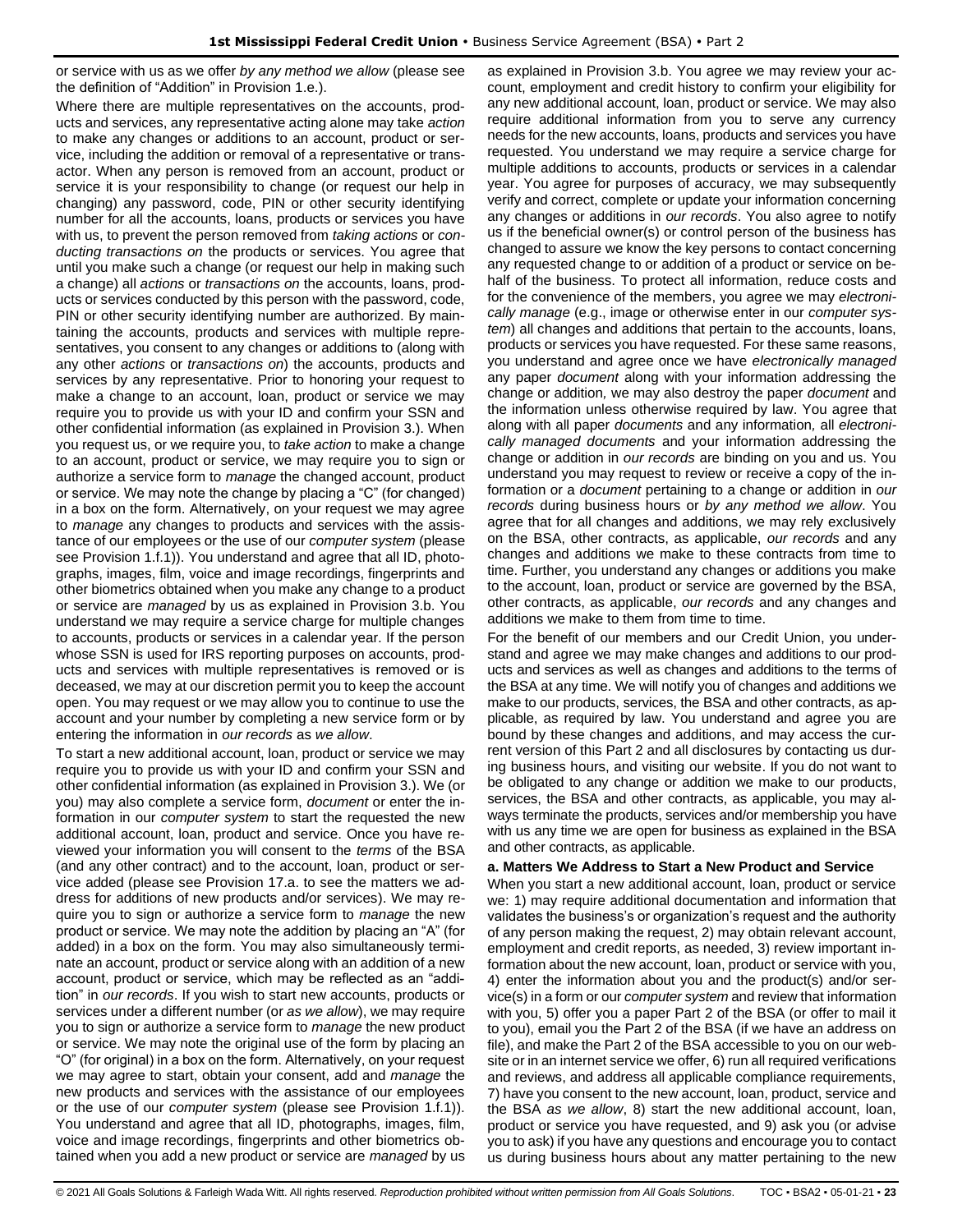additional products or services. Finally, we will remind you that you may always access a current Part 2 of the BSA and disclosures on our website, and contact us about the information or *documents* in *our records* any time we are open for business.

#### **b. Changes and Additions to Products and Services Online**

We may offer an internet service that allows you to *take action* to change a product or service, or add a new product or service, you have with us online. For your convenience, and in order to remind you to go online to start the service, we may note your request for this internet service on a form or enter it in *our records*. This internet service may be governed by a contract you agree to online, the BSA, all other contracts, as applicable, and *our records*. Should you have questions about this service, please contact us at your earliest convenience.

#### **c. Changes and Additions to Products and Services by Mail**

On your request and for your convenience, we may at our sole discretion mail *documents* with your information to you to make changes or additions to products and services. We do not advise mailing your confidential information since it exposes you to numerous problems (ID theft, fraudulent *transactions*, etc.). We recommend you come to our Credit Union at your convenience (or use an internet service we offer) to make changes or additions to products and services. In fairness to the members, if you request us to mail your information you agree to take responsibility for all losses, costs and service charges that you or we incur as a result of the theft and unauthorized use of your information. Please contact us during business hours for any questions about changes or additions by mail.

#### **d. Denial of Additional Products or Services**

For your and our protection and/or to *manage* our business, you understand we may deny a requested new additional product or service for any reason not prohibited by law, including but not limited to, 1) our methods are inoperative due to emergencies or problems, 2) the product or service has been terminated, 3) we are unable to contact you, 4) failure to provide required documentation, information or ID, 5) exceeding a limit or an amount set by us, 6) failure to meet a minimum balance for thirty (30) days, 7) inactive or abandoned products or services, 8) any lost or stolen check, card or access device, 9) a breach of or unauthorized access to a product or service, 10) overuse of *actions* on our products or services, 11) information from a third-party report,12) business or compliance purposes,13) to stop or prevent a loss,14) potential lack of capacity or victim of undue influence, 15) failure to comply with any *term* of a contract, 16) funds held or offset per a security interest or lien, 17) account and/or funds held for a dispute or uncertainty, 18) unpaid check(s) or EFT(s) for insufficient funds or stop payment orders, 19) deposited item(s) charged back for nonpayment or a claim, 20) a garnishment, levy or similar legal claim or notice, 21) default on any obligation, 22) chronic dissatisfaction with us, 23) disparaging our reputation, 24) limited to a savings account and voting by mail, 25) ineligible for membership, 26) membership terminated, 27) notification of death, 28) the person for IRS reporting is removed or deceased, 29) causing us a loss, 30) not voluntarily repaying a loss, 31) anything unethical or unlawful concerning your business or organization, you or our business, 32) our belief that an *action* or *transaction* may be fraudulent, 33) any alteration, forgery or fraud concerning your business or organization, you or our business, 34) any falsification or misrepresentation concerning your business or organization, you or our business, 35) any alleged crime concerning your business or organization, you or our business, 36) abuse of or threats to anyone associated with us, or 37) any other reason we believe is appropriate to *manage* the business of our Credit Union.

## <span id="page-23-0"></span>**18. Lien and Security Interest in Funds**

To protect all our members' funds, the law provides us with a lien on the funds in the account(s) you have with us under federal or state law, as applicable. This means we have a right to retain the funds in the account(s) you have with us to pay any debt or obligation owed to us by you or another responsible person or organization. Additionally, to protect all members' funds, you grant us a contractual security interest in the funds in the account(s), checks and EFTs you have an interest in, which also secures any amount you owe us for any reason. Our lien rights, contractual security interest and any right of set off apply no matter the source of funds in the account, check or EFT, including directly deposited government entitlements or benefits, such as Social Security deposits. However, they do not apply to any retirement accounts.

At our discretion, we may at any time apply the funds from an account, check or EFT you have any interest in to pay off your obligations to us without notice to you. You agree if you owe us money and either you or we have terminated an account, we may re-start the account to collect or obtain money owed to us, and may subsequently terminate the account again. You understand and agree if you owe us money, our lien rights and security interest also apply to any funds, check or item you deposit to any other account with us. You also agree that if you (or anyone you allow to use the accounts, products or services with us) owe us money and we are uncertain whether our lien rights, security interest or right of set off apply to the funds, we may hold and not release the funds as explained in Provision 19.b. If we decide not to enforce our lien or contractual security interest at any time, our non-action is not a waiver of our right to enforce our lien or security interest at a later time. You agree that a security interest granted by or on behalf of the business or organization on its account(s) with us will continue to secure that business's or organization's obligation to us until that obligation is completely satisfied.

#### <span id="page-23-1"></span>**19. Third-Party Actions and Uncertainty about Funds a. Third-Party Legal Actions or Matters Concerning You**

If a person or organization notifies us of a legal action or other matter concerning you or the accounts, products and services you have with us, we may provide information and pay funds from an account in response to that legal action or matter. Alternatively, we may withhold information and hold funds in an account until the legal action or matter is resolved or we have completed any necessary due diligence. Examples of such actions and matters include, but are not limited to, a levy, garnishment, attachment, claim, subpoena, summons, court order, litigation, prosecution, investigation or other dispute. All legal actions or matters are subject to our lien rights and contractual security interest in the funds in an account (please see Provision 18.). You understand and agree we may require a service charge for research for any time spent by our employees (or associates) addressing any legal action or matter concerning you or the accounts, products and services you have with us. We require this service charge so that each member is responsible for the time and expense we incur addressing a thirdparty's (non-Credit Union) legal action or matter pertaining to you, rather than imposing those costs on the members of our Credit Union. You also agree to be responsible for legal advice we require in connection with any third-party's (non-Credit Union) legal action, matter or dispute involving you or the accounts, products and services you have with us (please see Provision 1.g.).

#### **b. Disputes or Uncertainty about Accounts and Funds**

If there is a dispute over, or we are uncertain who is authorized to access an account, the funds in an account or funds in our possession, you agree we may hold the funds, and suspend all *actions* and *transactions on* the account(s), products and services. The hold on the funds and suspension on the account, products and services will continue until either 1) all persons and organizations affected by the dispute or uncertainty agree in writing regarding what should be done with the account(s), products, services and/or funds, or 2) we receive appropriate notice or direction from a court or other legal authority instructing us on what to do with the account(s), products, services and/or funds. Examples of uncertainty include, but are not limited to, 1) conflicting, illegible or missing information and/or *documents* in *our records*, 2) competing claims to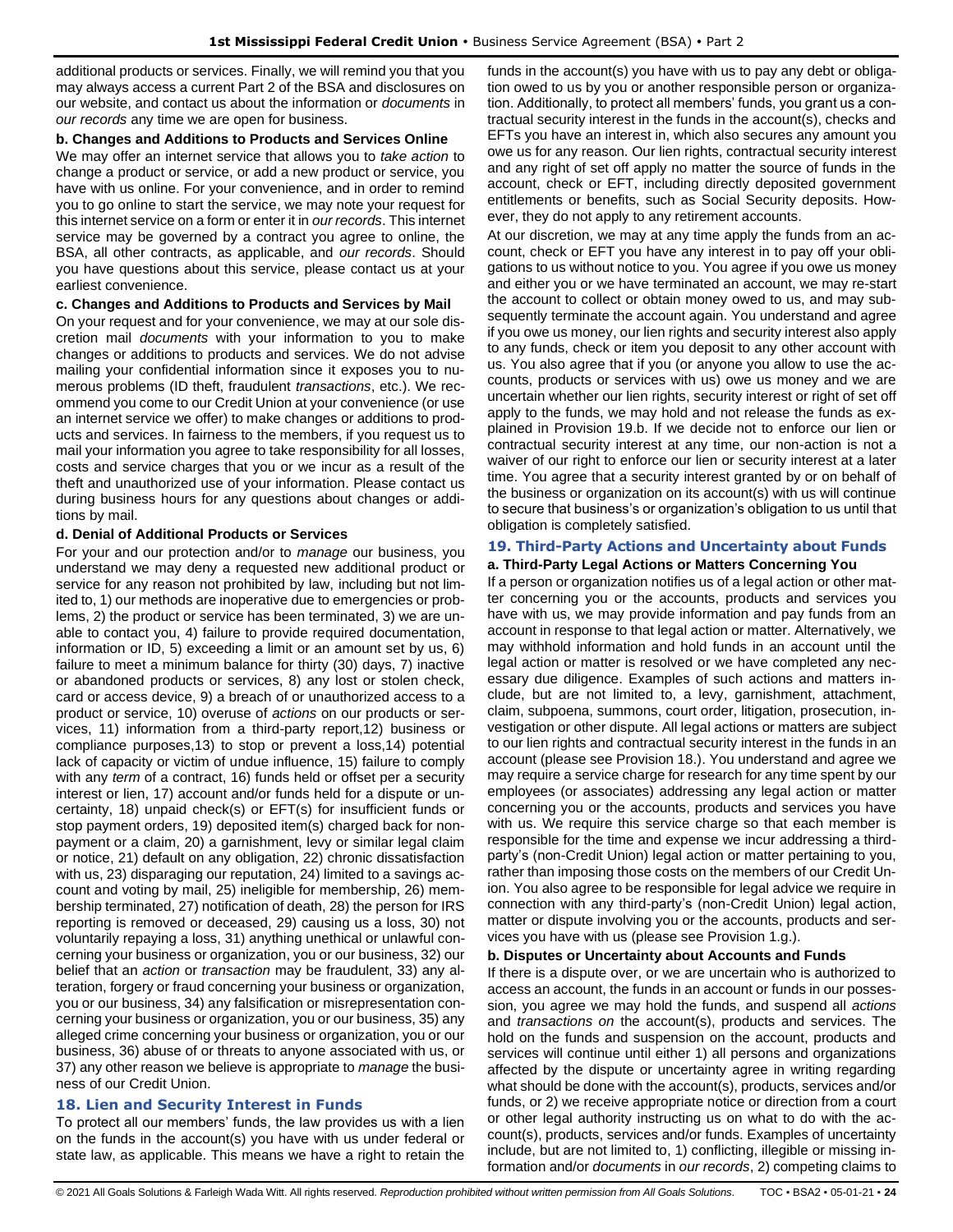the account(s), products, services and/or funds, 3) our need to complete due diligence on any claim made to the account(s), products, services and/or funds, 4) a person's potential lack of capacity or victim of undue influence (e.g., elder abuse), or 5) the applicability of lien rights or security interests. During the hold period, we will continue to pay dividends/interest on the funds held in an account as explained in "Our Rates & Service Charges." You understand a suspension of access to the account(s), products and services, and/or hold on funds, is beneficial to you and us to assure only an authorized person or organization may access the account(s), products, services or funds. You agree to be responsible for the cost of legal advice we require in connection with any matter concerning a dispute or uncertainty involving the account(s), products, services or funds with us or you (please see Provision 1.g.). Alternatively, in the event of a dispute or uncertainty over who is authorized to access the account(s), products, services or funds, at our discretion we may deposit the funds with a court and ask the court to resolve the dispute or uncertainty over who is authorized to access the funds. In such instances, we may deduct our attorney fees and court costs from the funds to be deposited with the court. If we deposit the funds with a court, you agree the account(s), products and services may be terminated and all persons and organizations will need to claim the funds by contacting the court.

#### <span id="page-24-0"></span>**20. Your Obligations to Us**

If we incur any fees, charges, costs, interest, losses, liability or obligation (including reasonable attorney fees) in connection with an account, loan, product or service we have provided you, or as a result of any *action*, *transaction*, error, dispute, uncertainty, membership or other matter concerning any obligated person or you, you agree you are jointly and individually liable to us. This means you are responsible for the full repayment of any fees, charges, costs, interest, losses, liability or obligation (including reasonable attorney fees), whether you are a member or not. If another person, business or organization is also responsible, we may attempt to collect from that person, business or organization, but we have no obligation to do so. You understand if you owe us money and use another person's, business's or organization's account at our Credit Union for a *transaction* and deposit your funds or a check in that account, funds from the deposit or check are also subject to our lien rights, security interest and your obligations and may be claimed by us. You agree we may contact you about any fees, charges, costs, interest, losses, liability or obligation (including reasonable attorney fees) you owe to us at all addresses, phone numbers and email addresses you have shared with us by any method of communication you have agreed to. You understand since membership is a privilege, if you cause us a loss (even if discharged in bankruptcy), we may request you to voluntarily repay that loss to retain the privilege of membership, accounts, products and services, or to be eligible for additional new products and services. Your failure to voluntarily repay a loss may result in denial or termination of existing accounts, products and services and expulsion from membership. You also agree that if you are ever obligated to us for anything, we may share your information with any associate (such as collection agencies or attorneys) assisting us with the collection of your obligation, whether or not you are still a member of our Credit Union. You understand we may report any delinquent obligations you owe to us to account and credit reporting agencies. In some circumstances, federal law requires us to report a cancellation of indebtedness to the IRS even if we still retain the right to collect that debt. If we are required to report a cancellation of a debt to the IRS, we retain the right to collect that debt from you unless we have reached a settlement with you or we are barred by law from collecting the debt.

We may deduct any fees, charges, costs, interest, losses, liability or obligation (including reasonable attorney fees) from the account(s) you have with us without notice to you, regardless of the source of those funds according to our lien rights and contractual security interest (please see Provision 18.). You agree if you owe us money and either you or we have terminated an account, we may re-start an account to receive a deposit or credit, collect the money owed to us, and then terminate the account again. You also agree to pay any other reasonable fees, charges, costs, interest, losses, liability or obligation (including reasonable attorney fees) we may incur in providing you with accounts, loans, products, services, membership and *action*s or *transaction*s *on* the same, regardless of whether they are specifically covered by the BSA or other contract with us. Additionally, you understand that in the event of your death, if you owe us money for any reason, funds held in the accounts you have with us (or otherwise) may be used to repay your obligations to us before any funds are released to any other person or organization.

If either you or we commence legal proceedings to enforce or interpret any of the *terms* of the BSA, you and we agree the successful party is entitled to payment by the losing party for any reasonable attorney fees and costs, including those incurred on any appeal, bankruptcy proceeding and post-judgment action, unless otherwise limited or prohibited. You agree to indemnify, defend us against, and hold us harmless from any loss, damage, claim, liability or legal action (including reasonable attorney fees) arising from or related to membership, accounts, loans, products and services and your *actions* and *transactions on* the same. If any account is overdrawn, any loan is past due, or you are otherwise in default under any contract you have with us, we may suspend your ability to conduct *actions or transactions* on any or all accounts, products and services, until the default is cured.

#### **a. Full Payment Checks for Loans and Obligations**

If you are making a payment on a loan or other obligation you owe to us, please direct that payment as explained in the loan agreement or as we otherwise instruct. If you write, endorse or negotiate a check or any item to us that has a "full payment" legend or memo (such as "Paid in Full") or other language intended to indicate full satisfaction of any outstanding obligation, you must mail or deliver the check or other item to the attention of our CEO at the office or branch where she or he works. Otherwise, any payment you make is accepted with full reservation of our rights to recover any and all outstanding obligations or indebtedness you owe us.

#### <span id="page-24-1"></span>**21. Our Responsibility for Errors**

If we are responsible for an erroneous *action* or *transaction*, we may be liable to you for losses up to the amount of the *action* or *transaction* unless otherwise required by law. We will not be liable for losses arising from: 1) insufficient funds to complete a *transaction*, 2) your negligence or the negligence of others, 3) your failure to follow any time limits, deadlines or amount limits as explained in the BSA, your other contracts and loans with us, as applicable, 4) circumstances beyond our control that prevent the performance of an *action* or *transaction* (such as natural disasters or other emergencies or problems), 5) occasions where you or we have entered information about an account, loan, product, service, *action*, *transaction* or you in *our records* on your request that you could have reviewed, changed, corrected and/or terminated but failed to do so, or 6) any losses caused by your failure to follow any *term* of the BSA, your other contracts or loans with us, as applicable. Our conduct in *managing* all products, services, *actions* and *transactions* will constitute the use of ordinary care if such conduct is consistent with applicable law, Federal Reserve regulations and operating circulars, clearing house rules and general banking practices followed in the area in which we service the accounts with us. If we ever disburse an amount of funds greater than you request or order to any person or organization you know (e.g., relative, friend, employee, business associate, creditor, etc.), you agree to assist us in recovering our funds, including participation in collection, litigation and prosecution. Finally, if you report that an *action* or *transaction on* an account, loan, product or service is erroneous or unauthorized, and we determine the *action* or *transaction* was taken, conducted and/or assisted by your family member, friend or employee (which is potentially a crime), we will investigate your use of ordinary care concerning the *action* or *transaction*. If we determine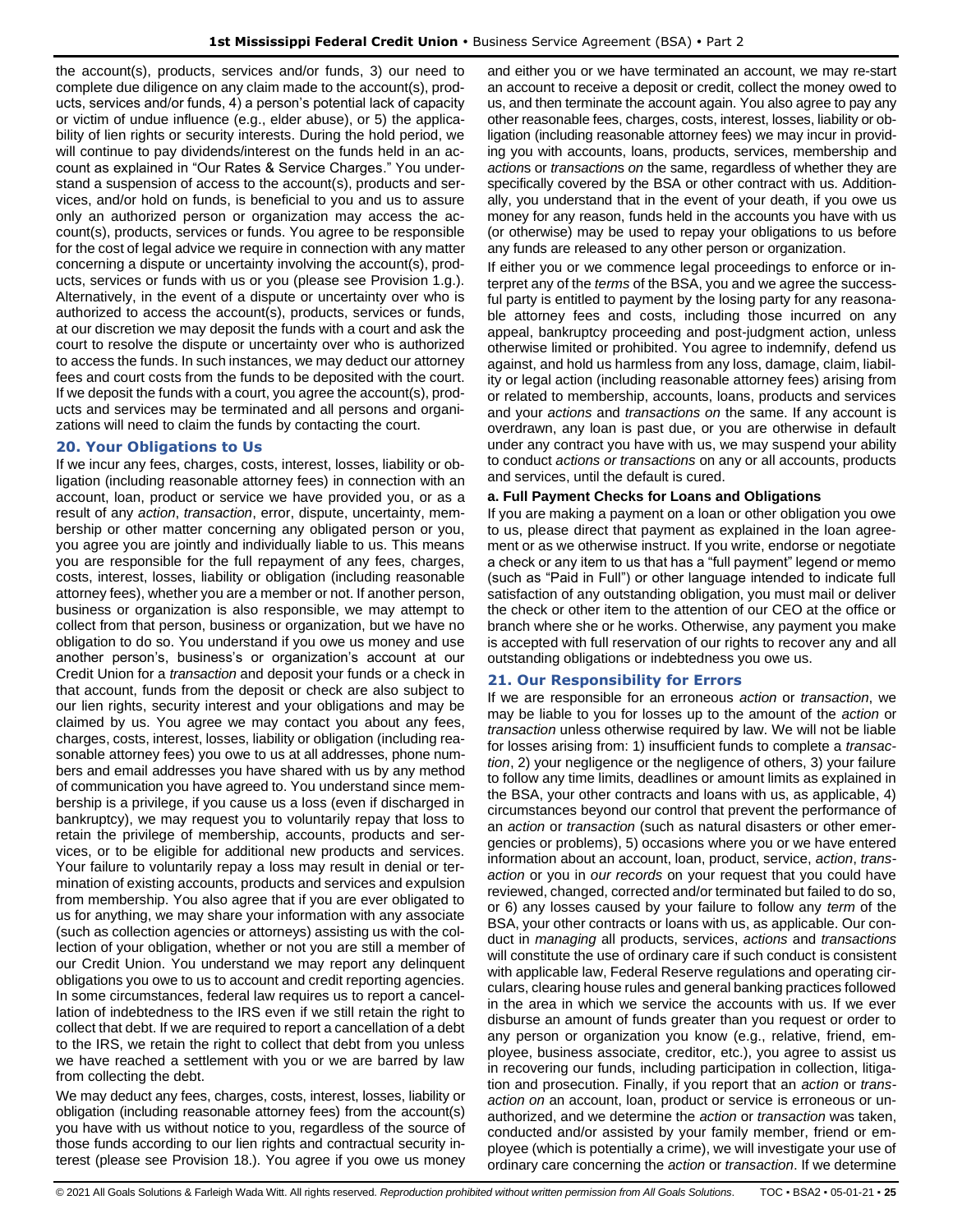you failed to use ordinary care (i.e., were negligent) concerning the *action* or *transaction on* the account, loan, product or service, you agree to take responsibility for recovering any loss. You understand you are in the best position to address the loss and potential crime with your family member, friend or employee, rather than imposing the cost on the members of our Credit Union.

#### <span id="page-25-0"></span>**22. Inactive Accounts and Unclaimed Property**

#### **a. Accounts Determined Inactive**

If the amount of funds in an account falls below the minimum balance required by "Our Rates & Service Charges" of the BSA, and you are not using specific products or services, we may consider an account inactive. If an account you have with us is inactive, we may require a service charge (and may require a service charge to notify you of any inactivity). We require service charges on inactive accounts because of the cost incurred by the members in *managing* accounts not being used by a member (who is also not using products or services that would otherwise justify this cost). We will discontinue the service charges once you meet the balance or product or service use requirements. We may also terminate an inactive account and deposit the funds in another account, mail a check to you at an address in *our records*, or if allowed remit the funds to a state as unclaimed property.

#### **b. Funds & Checks Presumed Unclaimed Property**

If there is no activity on an account, such as deposits and withdrawals, and we are unable to contact you for a set period of time, state law considers the funds in the account "abandoned" and requires or allows us to send the funds to the state as unclaimed property. Once we have sent the funds to the state, the account will be terminated and you will need to reclaim the funds by contacting the appropriate state agency. Similarly, if our cashier's or teller's checks are outstanding and unpaid for a specified period of time, state law also considers them "abandoned," requiring or allowing us to send the funds to the state as unclaimed property. If anyone presents our check after the funds have been sent to the state as unclaimed property, she or he will need to seek payment by contacting the appropriate state agency.

#### <span id="page-25-1"></span>**23. Termination of Products and Services**

Any representative (whether on the accounts, products and services individually or with multiple representatives) may terminate the accounts, products and services with us acting alone *by any method we allow*. When you request us, or we require you, to terminate an account, product or service, we may require you to sign or authorize a service form to *manage* the termination. We may note the termination by placing a "T" (for terminate) in a box on the form. Alternatively, on your request we may agree to *manage* the termination of products and services with the assistance of our employees or the use of our *computer system* (please see Provision 1.f.1)). You understand and agree that all ID, photographs, images, film, voice and image recordings, fingerprints and other biometrics obtained when you terminate any product or service are *managed* by us as explained in Provision 3.b.

You agree that you (and not us) are responsible for any *actions* or *transactions on* an account, loan, product or service until the account, loan, product or service is terminated. You also agree that if we pay any check or transfer on an account you have with us after the account is terminated, you will reimburse us for the amount of the check or transfer, including any service charges and costs. If you ask us to change an existing account, product or service, you agree we may require you to terminate and start a new account, product, service and number *as we allow*. To cover our employee's time and costs, we may require a service charge for multiple terminations and new accounts, products or services (a.k.a. multiple *actions*) in a calendar year.

We may terminate accounts, products, services or your number with us at any time and, without notice for any reason allowed by law, including but not limited to, 1) the product or service has been discontinued, 2) a request to change a product or service, 3) we

are unable to contact you, 4) failure to provide required documentation, information or ID, 5) failure to meet a minimum balance for thirty (30) days, 6) exceeding a limit or an amount set by us, 7) inactive or abandoned products or services, 8) failure to use products or services to justify membership, 9) any lost or stolen check, card or access device, 10) a breach of or unauthorized access to a product or service, 11) overuse of *actions* on our products or services, 12) business or compliance purposes, 13) to stop or prevent a loss, 14) potential lack of capacity or victim of undue influence, 15) failure to comply with any *term* of a contract, 16) funds held or offset per a security interest or lien, 17) account and/or funds held for a dispute or uncertainty, 18) unpaid check(s) or EFT(s) for insufficient funds or stop payment orders, 19) deposited item(s) charged back for nonpayment or a claim, 20) a garnishment, levy or similar legal claim or notice, 21) default on any obligation, 22) chronic dissatisfaction with us, 23) disparaging our reputation, 24) limited to a savings account and voting by mail, 25) ineligibility for membership, 26) membership terminated, 27) notification of death, 28) the person for IRS reporting is removed or deceased, 29) causing us a loss, 30) not voluntarily repaying a loss, 31) anything unethical or unlawful concerning your business or organization, you or our business, 32) our belief that an *action* or *transaction* may be fraudulent, 33) any alteration, forgery or fraud concerning your business or organization, you or our business, 34) any falsification or misrepresentation concerning your business or organization, you or our business, 35) any alleged crime concerning your business or organization, you or our business, 36) abuse of or threats to anyone associated with us, or 37) any other reason to *manage* the business of our Credit Union.

If we terminate an account, we may deposit the funds into another account you maintain with us, or mail you a check for the balance in the account at an address in *our records*. If we cannot locate you and it is allowed by law, we may remit the funds to a state as unclaimed property. You understand whether the accounts, loans, products and services are terminated by you or us, once terminated all *actions* or *transactions* will be dishonored, not paid, refused, rejected or returned. You agree any termination does not release you or any person from any service charges, costs, losses, obligations or liabilities incurred on the account, loan, product or service under the BSA or other contract you have with us, as applicable. Finally, you agree if you owe us money and either you or we have terminated an account, we may re-start the account to collect or obtain money owed to us, and may then terminate the account.

#### **a. Termination of Products and Services Online**

We may offer an internet service that allows you to *take action* to terminate a product or service with us online. For your convenience, and in order to remind you to go online to start the service, we may note your request for this internet service on a form or enter it in *our records*. This internet service may be governed by a contract you agree to online, the BSA, all other contracts, as applicable, and *our records*. Should you have any questions about this service, please contact us at your earliest convenience.

#### <span id="page-25-2"></span>**24. Termination of Membership with the Credit Union**

Membership with us is a privilege granted to you by our Credit Union under applicable law. However, you may terminate membership with us at any time by communicating to us your desire to no longer be a member of our Credit Union. When you request us to terminate membership, we may require you to sign or authorize a service form to assist us in *managing* the termination. We may note the termination by placing a "T" (for terminate) in a box on the form. Alternatively, on your request we may agree to *manage* the termination of membership with the assistance of our employees or the use of our *computer system* (please see Provision 1.f.1)).

In the interest of the members and to protect our Credit Union, we may terminate (expel) any member for cause, which includes: 1) ineligibility for membership, 2) we are unable to contact you, 3) failure to provide required documentation, information or ID, 4) exceeding a limit or an amount set by us, 5) failure to meet a minimum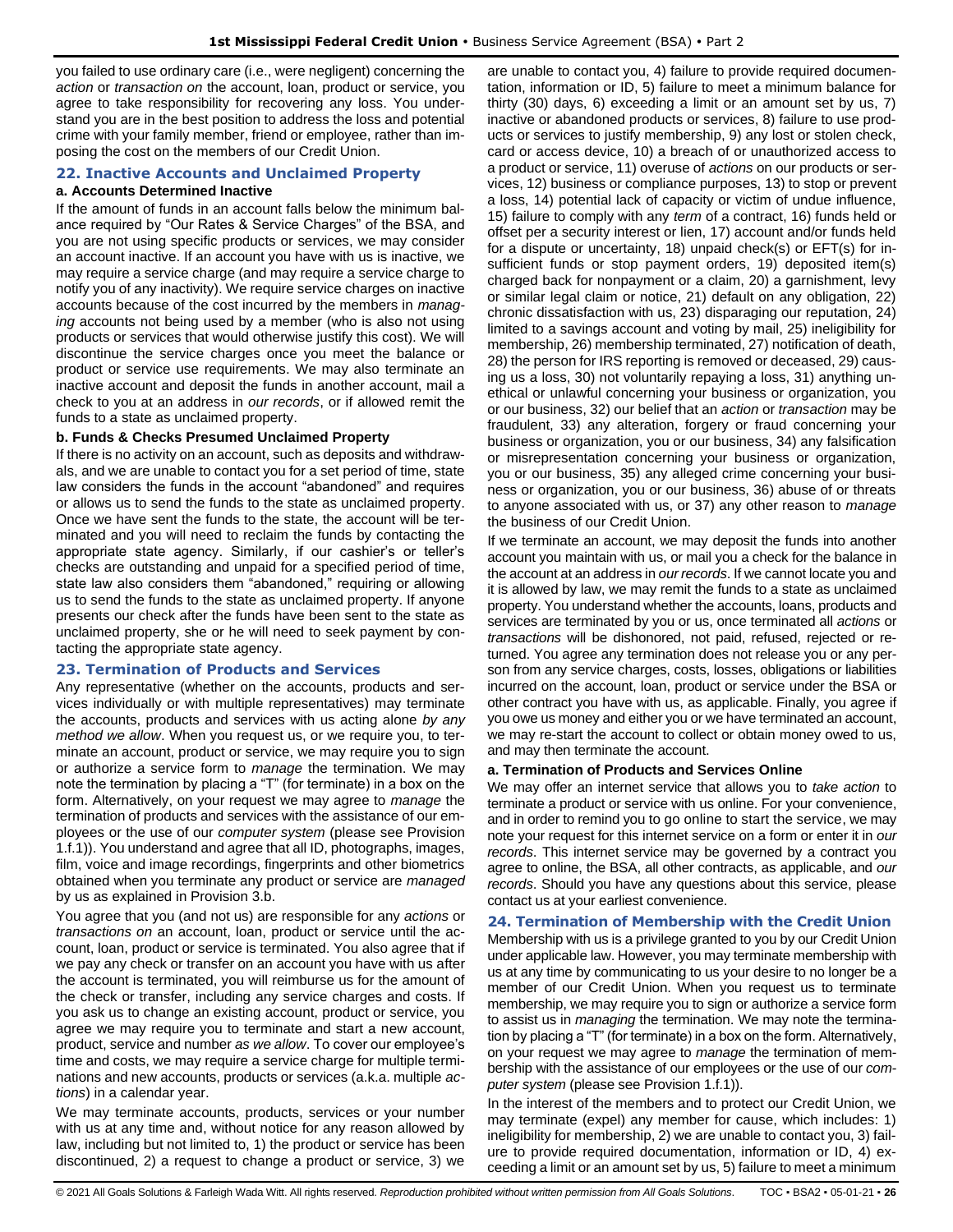balance for thirty (30) days, 6) inactive or abandoned products or services, 7) failure to use products or services to justify membership, 8) any lost or stolen check, card or access device, 9) a breach of or unauthorized access to a product or service, 10) overuse of *actions* on our products or services, 11) business or compliance purposes,12) to stop or prevent a loss, 13) potential lack of capacity or victim of undue influence,14) failure to comply with any *term* of a contract, 15) funds held or offset per a security interest or lien, 16) account and/or funds held for a dispute or uncertainty, 17) unpaid check(s) or EFT(s) for insufficient funds or stop payment orders, 18) deposited item(s) charged back for nonpayment or a claim, 19) a garnishment, levy or similar legal claim or notice, 20) default on any obligation, 21) chronic dissatisfaction with us, 22) disparaging our reputation, 23) notification of death, 24) the person for IRS reporting is removed or deceased, 25) causing us a loss, 26) not voluntarily repaying a loss, 27) anything unethical or unlawful concerning your business or organization, you or our business, 28) our belief that an *action* or *transaction* may be fraudulent, 29) any alteration, forgery or fraud concerning your business or organization, you or our business, 30) any falsification or misrepresentation concerning your business or organization, you or our business, 31) any alleged crime concerning your business or organization, you or our business, 32) abuse of or threats to anyone associated with us, or 33) any other reason to *manage* the business of our Credit Union. You understand that for the protection and safety of our employees, volunteers, members or any associate, if you are abusive or threaten the safety of any of our employees, volunteers, members or associates, we may immediately suspend your privileges to enter our premises and do business with us in-person and may begin the process to lawfully terminate all aspects of the membership relationship you have with us. Whether the privilege of membership is terminated by you or us, the termination does not release any person or you from any loans, service charges, costs, losses, liabilities or other obligations to us as explained in the BSA or other contracts, as applicable.

#### <span id="page-26-0"></span>**25. Decedents' Accounts, Products and Services a. Disbursal of Funds to Representative or Claimant**

In the event your estate representative (or a claimant, such as a creditor or relative) attempts to claim the funds in an account with us, you agree that the estate representative or claimant is bound by the terms of the BSA. If we agree to investigate any claim, we may require an estate representative or claimant to prove her or his authority with documentation as an estate representative or claimant of the funds before we will release the funds held in any account. Any estate representative or claimant will also need to provide us with her or his ID, SSN, birthdate, physical address and other identifying information as we require (such as a second form of ID, thumbprint or fingerprint, etc.) for us to complete our due diligence before we can honor any claim for the funds in an account (or other product or service, such as a safe deposit box). We may require an estate representative or claimant to indemnify, defend us against and hold us harmless before we will release any of the funds held in an account. We may continue to honor all *actions* and *transactions* on an account, product or service until we receive a certified copy of the relevant person's death certificate, along with proof of the estate representative's or claimant's authority and identification as an estate representative or claimant. The business (and owner(s)) or organization agrees to be responsible for legal advice we require in connection with any matter concerning a claim involving the accounts, products and services with us (please see Provision 1.g.). The business (and owner(s)) or organization also understands if and when we honor a claim made on the funds in the accounts, we may do so by issuing our check payable to the business or organization or the relevant deceased person's estate. Alternatively, if there is a dispute or uncertainty about who is entitled to the funds in an account (or that we otherwise hold), we may either hold the funds or deposit them with a court at our discretion (please see in Provision 19.b.). Finally, the business (and owner(s)) or organization understands and agrees if the business (and owner(s)) or organization owes us money for any reason, the funds held in the account(s) or otherwise may be used to repay the business's (and an owner's) or organization's obligations to us before any funds are distributed to an estate representative or claimant.

#### **b. Disbursal of Funds to Beneficiaries and POD Payees**

If we allow one or more beneficiaries/POD payees to be designated on an account for a sole proprietorship, any distributions to a beneficiary or POD payee from the account will be governed by and made according to the Member Service Agreement. You understand you may contact us and request to review or access a paper or *electronically managed* copy of your information or *document* in *our records* and a current version of the Member Service Agreement Part 2 any time we are open for business. You may also access a current version of the Member Service Agreement Part 2 on our website.

#### **c. Non-Authoritative Requests for Product Information**

You agree it is your responsibility to communicate information about the accounts, loans, products and services you have with us to any person(s) you believe should have that information. You understand we will not be able to provide information or access to any product or service to a person until she or he has first established his or her legal authority to access the information, product or service with us.

#### <span id="page-26-1"></span>**26. The BSA & State and Federal Law**

Membership, accounts, products and services you have with us are primarily governed by Parts 1 and 2 of the BSA, *our records* and/or any other contract with us, as applicable. They are also governed by the applicable law of the state in which the branch or service center where you started the account in-person is located. If you started the account by mail, phone or through our internet services (as we offer), the accounts, products and services are governed by the laws of the State of Mississippi. Finally, federal law and regulations, Federal Reserve operating circulars, and clearing house rules also govern our accounts, products, and services to the extent applicable. If any *term* of the BSA conflicts with controlling law, that *term* will be nullified and stricken from the BSA to the extent that it is inconsistent with the law and the law will govern. If any *term* of the BSA is declared invalid, unenforceable, unconscionable or unlawful by a court, that *term* will not affect the validity of any other *terms* of the BSA, which will continue in full force and effect.

## **Our Electronic Funds Transfer Terms**

<span id="page-26-2"></span>"Our Electronic Funds Transfer Terms" explains your and our rights and responsibilities concerning electronic fund transfer (EFT) debits from and credits to the accounts you have with us. EFTs are electronically initiated transfers of money involving an account with us and multiple access options, including online account access, direct deposits, automated teller machines (ATMs), Visa Debit Card (Card), and audio response system services.

## <span id="page-26-3"></span>**1. EFT Services**

#### **a. Automated Teller Machines**

You may use your Card and personal identification number (PIN) at Automated Teller Machines (ATMs) of the Credit Union, Plus, Star, and Visa, and such other machines or facilities as we may designate. At the present time, you may use your Card to:

- Withdraw cash from the checking or savings account with us.
- Transfer funds between the checking and savings accounts.
- Obtain balance information for the checking and savings accounts.
- Make point-of-sale (POS) transactions with your Card and personal identification number (PIN) to purchase goods or services at merchants that accept Visa.
- Order goods or services by mail or telephone from places that accept Visa.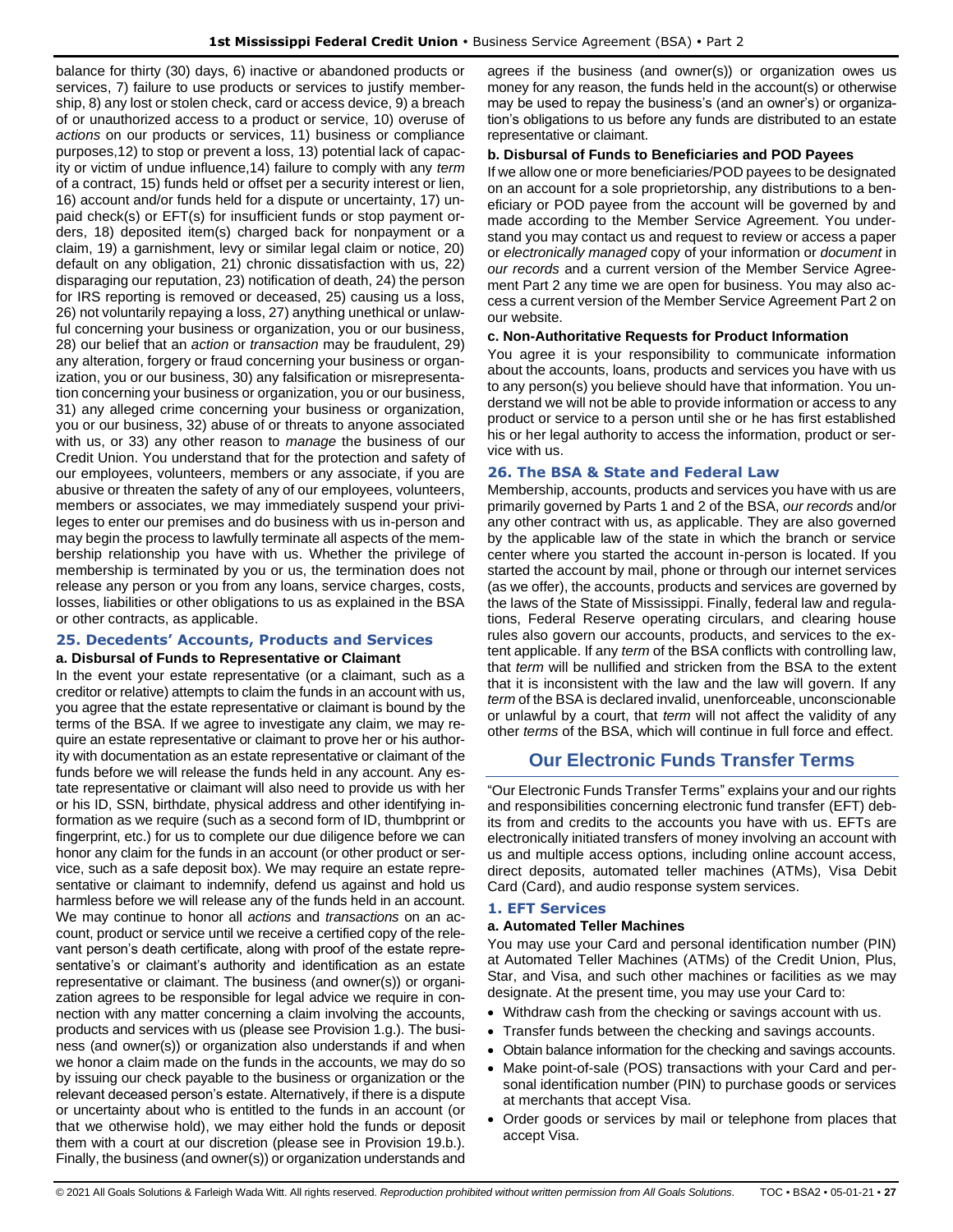#### **b. Direct Deposit**

On the instruction of (i) your employer, (ii) the Treasury Department, or (iii) other financial institutions, we will accept direct deposits by EFT of your paycheck or of federal recurring payments, such as Social Security.

#### **c. Preauthorized Debits**

You may make direct withdrawals by EFT from the checking or regular savings account you have with us to a particular person or company, at least periodically, which you have arranged with that person or company, provided you have enough funds in the account with us to cover the payment.

#### **d. Easy Answers (Audio Response) Services**

If we approve your application for telephone access to the accounts you have with us under Easy Answers, you may use a telephone to access the account with us and conduct EFTs by calling 601- 482-0900. You must use your PIN along with your account number to access the accounts. At the present time you may use Easy Answers to:

- Withdraw funds from the savings, checking, and High Yield accounts with us, by check mailed to you on the next business day following your request to your address of record.
- Obtain balance information for the savings, checking, and High Yield accounts.
- Transfer funds from the savings, checking, and High Yield accounts.
- Make loan payments from the savings and checking accounts.
- Determine if a particular item has cleared.
- Verify the last date and amount of your payroll deposit.

#### **e. Online Banking**

If we approve your application for Online Banking, you may use a personal computer to access the accounts. For this service, you will need a personal computer with internet access. The address for Online Banking is www.1stms.com. You may select a username and password. You must use your username and password to access the accounts. You are responsible for the installation, maintenance, and operation of your computer and software. We will not be responsible for any errors or failures involving any telephone service, internet service provider, your software installation or your computer. At the present time, you may use Online Banking to:

- Transfer funds between the checking, savings, and loan accounts with us.
- Obtain account information related to the checking, savings, or loan account regarding current balance, history, interest, rates, payroll and automatic deductions.
- Make loan payments from any checking or savings account to a loan account.
- Make payments to merchants (payees) using bill payment.

Transactions involving the accounts you have with us are addressed by the BSA, whereas transactions involving a loan are addressed by the applicable loan agreement(s)

#### **f. Bill Pay**

You may use the Bill Pay service (accessed through Online Account Access or Mobile Banking) to make payments to third parties. Use of the Bill Pay service requires enrollment in Online Account Access and agreement to the Bill Pay service terms and conditions. You may use the Bill Pay service to:

- Make loan payments from any checking or savings account to a loan account with us.
- Make payments from any checking or savings account to another financial institution.
- Pay bills from any checking or savings account with us.
- Transfer funds to other people using the account to account (A2A) or person to person (P2P) transfer feature.

Please note that if payment to a payee is made by check, the check may be processed and debited from the account before the scheduled payment date.

## **g. Mobile Banking**

Mobile Banking is a personal financial information management service that allows you to access account information, make payments to merchants who have previously consented to accept payments through our Online Banking service and make such other transactions as described in the Online Banking Service Agreement using compatible and supported mobile phones and wireless devices ("Wireless Device"). You agree and understand that the Mobile Banking service may not be accessible or may have limited utility over some mobile telephone networks, such as while roaming. The services that you may access through Mobile Banking are the same account and service transactions available through Online Banking. When you register for Mobile Banking, the designated accounts and bill payment payees linked to the account through Online Banking will be accessible through Mobile Banking.

For all mobile check deposits, you must endorse the original paper check with your name and write: "FOR 1ST MISSISSIPPI FEDERAL CREDIT UNION MOBILE DEPOSIT ONLY" in the endorsement area. If you fail to provide this endorsement, we may refuse the deposit and return it to you. You agree to indemnify the Credit Union from any liability or loss to the Credit Union arising from the payment of the original paper check without such required endorsement.

#### **h. Visa Debit Card**

You may use your Visa Debit Card to purchase goods and services any place Visa is honored by participating merchants and merchants accepting the Card and PIN at point of sale (POS) terminals. Funds to cover your Card purchases will be deducted from your checking account. If the balance in the account is not sufficient to pay the transaction amount, the Credit Union may treat the transaction as an overdraft request pursuant to any overdraft protection plan, or may terminate all services under this Agreement.

Some merchants may permit you to initiate debit and bill payment transactions with your card using either the Visa network or another network shown on your card, such as the Star or Pulse networks. The Credit Union will honor your debit transactions processed by any of these networks.

Depending on our authorization protocols and network availability, transactions processed over other networks may or may not require you to use your PIN in order to validate a transaction. Generally, you enter your card number or swipe your card and provide or enter a PIN. You may instead be asked to sign a receipt or payment authorization. Provisions applicable only to Visa transactions (such as Visa's zero liability protections) will not apply to non-Visa debit transactions and the liability rules for other EFTs in the section titled "Member Liability" will apply.

#### **i. Electronic Check Transaction**

You may authorize a merchant or other payee to make a one-time electronic payment from the checking account using information from your check to pay for purchases, pay bills or pay other obligations ("Electronic Check Transactions"). You agree that your authorization for an electronic check transaction occurs when you initiate such a transaction after receiving any required notice regarding the merchant's right to process the transaction or payment, including any written sign provided by the merchant at the time of your transaction. All terms governing electronic funds transfer services will apply to Electronic Check Transactions. You remain responsible for notifying us of any unauthorized electronic check transaction shown on your statement.

#### <span id="page-27-0"></span>**2. Service Limitations**

#### **a. Automated Teller Machines**

**1) Withdrawals.** Cash withdrawals from ATMs can be made as often as you like. You may withdraw up to \$505 (if there are sufficient funds in the account) per business day. For purposes of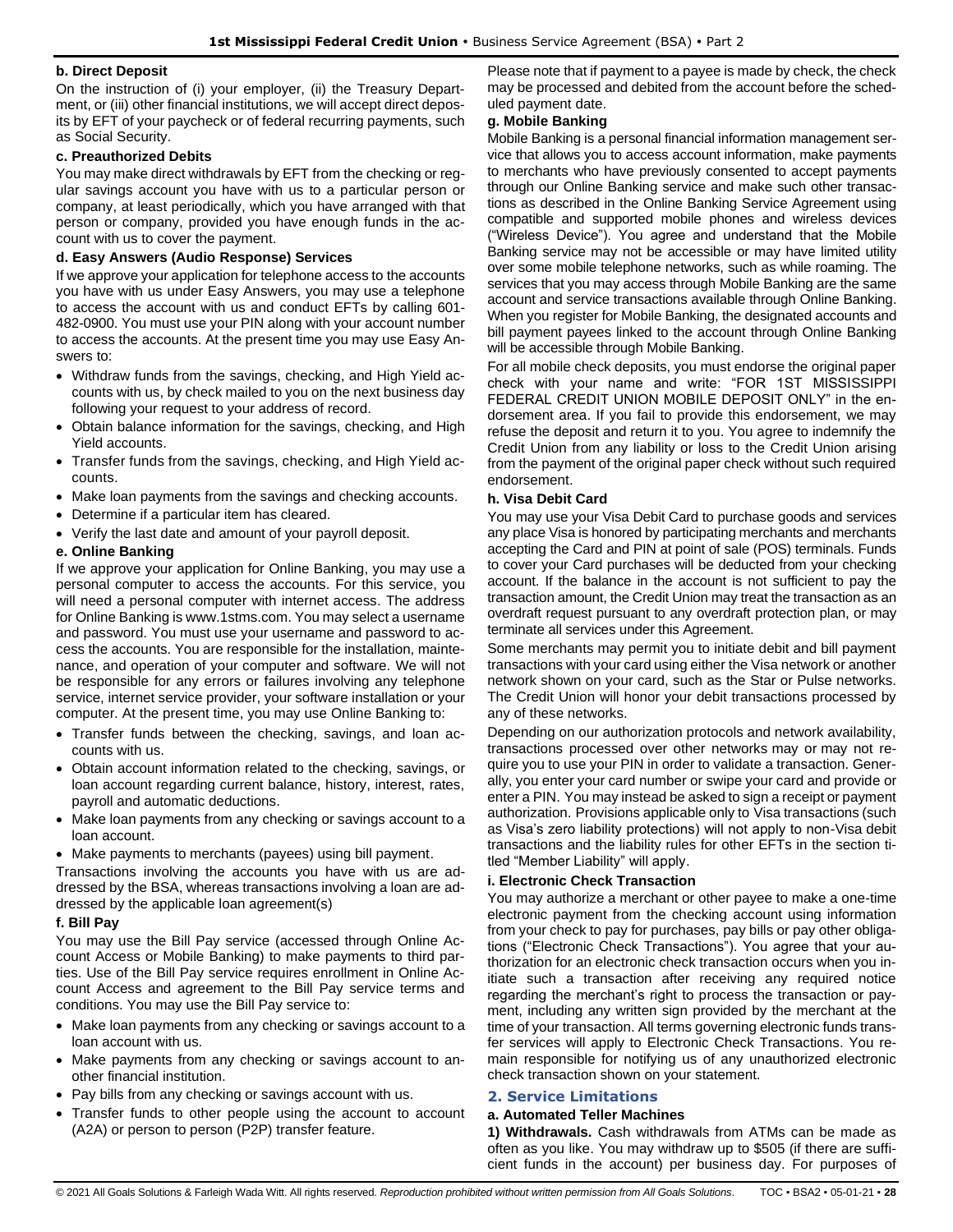determining whether you have reached the daily limit, a day ends at midnight. Friday, Saturday, Sunday, and holidays are considered as one business day for the purposes of this limit.

#### **b. Easy Answers**

The accounts with us can be accessed under Easy Answers via a touchtone telephone only. Not all push button phones are touchtone. Converters may be purchased for pulse and rotary dial phones. Easy Answers will be available for your convenience seven (7) days a week. This service may be interrupted for a short time each day for data processing. If you call during this time, you will hear a message directing you to call back. There are no limits to the number of inquiries, transfers or withdrawal requests you may make in any one day. No transfer or withdrawal may exceed the funds available in an account with us. We reserve the right to refuse any transaction which would draw upon insufficient funds, exceed a credit limit, lower an account below a required balance or otherwise require us to increase our required reserve on the account.

#### **c. Online Banking Service**

**1) Transfers.** You may make funds transfers to the accounts with us, or other accounts you authorize, as often as you like. You may transfer or withdraw up to the available balance in the account or available credit line at the time of the transfer, except as limited under other agreements. We reserve the right to refuse any transaction that would draw upon insufficient or unavailable funds, lower an account below a required balance or otherwise require us to increase our required reserve on the account.

**2) Account Information.** Account balance and transaction history information may be limited to recent account information. The availability of funds for transfer or withdrawal may be limited, due to the processing time for ATM transactions and our Funds Availability of Deposits disclosure.

**3) Email and Stop Payment Requests.** We may not immediately receive email communications that you send and we will not take action based on email requests until we actually receive your message and have a reasonable opportunity to act. Any stop payment request you transmit electronically is deemed to be a verbal request and will expire in fourteen (14) days unless confirmed in writing as addressed in the BSA. Contact us immediately regarding an unauthorized transaction or stop payment request.

#### **d. Bill Pay A2A and P2P Transactions**

For A2A and P2P transfers, limits will be set at the time you use the service and will be disclosed to you prior to your use of the service.

#### **e. Mobile Banking**

You are fully responsible for understanding how to use Mobile Banking before you actually do so, and you must use Mobile Banking in accordance with any use or operational instructions posted on our web site. You are also responsible for your use of your Wireless Device and the Mobile Banking Service software provided to you. If you authorize the use of biometric login (for example, fingerprint or retinal scan) for Mobile Banking, the service may be accessed using any biometric login recognized by your wireless device, even if it is not your own. If you have permitted another person to use their own biometrics to authorize activity on your wireless device, their biometrics will also gain access to Mobile Banking if you have authorized biometric login. We will not be liable to you for any losses caused by your failure to properly use Mobile Banking, the Software or your Wireless Device. You may experience technical or other difficulties related to Mobile Banking that may result in loss of data, personalization settings or other Mobile Banking interruptions. We assume no responsibility for the timeliness, deletion, misdelivery or failure to store any user data, communications or personalization settings in connection with your use of Mobile Banking. We assume no responsibility for the operation, security, or functionality of any Wireless Device or mobile network that you utilize to access Mobile Banking. Financial information shown on Mobile Banking reflects the most recent account information available through Mobile Banking, and may not be current. You agree

that we are not liable for delays in updating account information accessed through Mobile Banking. We are not responsible for any actions you take based on information accessed through the Mobile Banking app that is not current. If you need the most current account information, you agree to contact us directly.

#### **f. Visa Debit Card**

There is no limit on the number of Visa Debit Card purchase transactions you may make during a statement period. Visa purchases are limited to the balance available in an account. We reserve the right to refuse any transaction that would draw upon insufficient funds or require us to increase our required reserve on the account. We may set other limits on the amount of any transaction, and you will be notified of those limits. You are solely responsible for any disputes you may have with merchandise or services received using the Visa Debit Card. We are not responsible for any damages, liability or settlement resolution as a result of the misrepresentation of quality, price, or warranty of goods or services by a merchant.

The use of a Card and Account with us are subject to the following conditions:

**1) Ownership of Cards.** Any Card or other device that we supply to you is our property and must be immediately returned to us, or to any person whom we authorize to act as our agent, or to any person who is authorized to honor the Card, according to instructions. The Card may be repossessed at any time at our sole discretion without demand or notice. You cannot transfer the Card or Account to another person.

**2) Honoring the Card.** Neither we nor merchants authorized to honor the Card will be responsible for the failure or refusal to honor the Card or any other device we supply to you. If a merchant agrees to give you a refund or adjustment, you agree to accept a credit to the account with us in lieu of a cash refund. You may not use the Card for any illegal or unlawful transaction. We may refuse to authorize any transaction that we believe may be illegal or unlawful.

**3) Visa Account Updater Service.** The account you have with us is automatically enrolled in the Visa Account Updater Service (VAU). The service is provided as a benefit in order to facilitate uninterrupted processing of recurring charges you have authorized. Under the VAU service, if you have authorized a participating merchant to bill your Card for recurring payments, your new Card number and expiration date will automatically be sent to that merchant if we change your Card number (i.e. when replacing a lost or stolen Card). Card numbers are only supplied to merchants who participate in the VAU service. Because not all merchants participate in the VAU service, you should still notify each merchant when your Card number changes in order to permit recurring payments to continue to be charged to the account.

**4) Currency Conversion; International Transaction Fee.** Purchases and withdrawals made in foreign countries will be billed to you in U.S. dollars. The currency conversion rate for international transactions, as established by Visa International, Inc., is a rate selected by Visa from the range of rates available in wholesale currency markets for the applicable central processing date, which may vary from the rate Visa itself receives, or the governmentmandated rate in effect for the applicable central processing date. In addition, you will be charged an International Transaction Fee as set forth in "Our Rates & Service Charges" for any card transaction at a location in a foreign country or with a merchant located in a foreign country even if you initiate the transaction from within the United States.

#### <span id="page-28-0"></span>**3. Security of Personal Identification Number**

The Personal Identification Number (PIN) is established for your security purposes. The PIN is confidential and should not be disclosed to third parties or recorded. You are responsible for safekeeping your PIN. You agree not to disclose or otherwise make your PIN available to anyone not authorized to sign on the accounts with us. If you authorize anyone to have or use your PIN, that authority will continue until you specifically revoke such authority by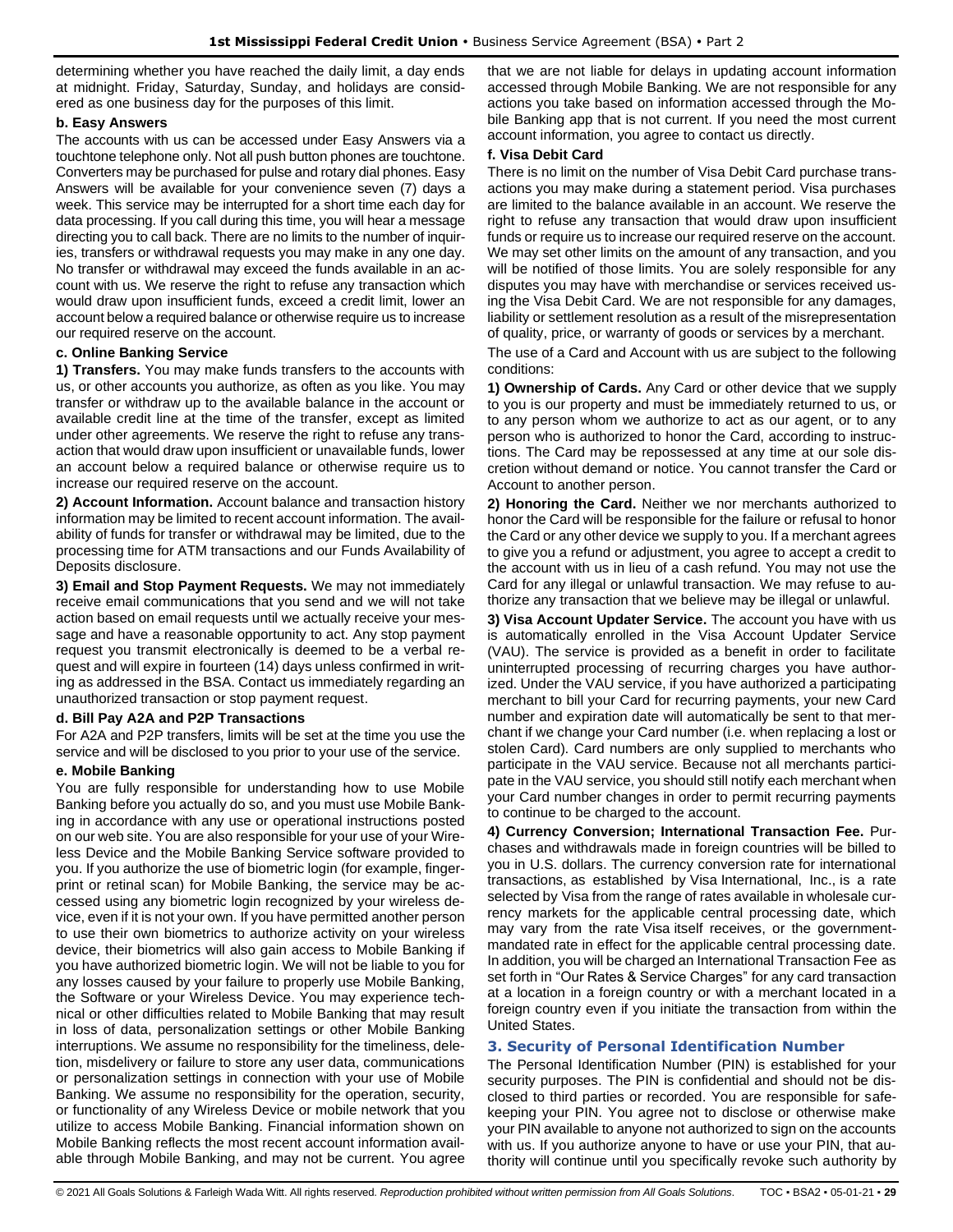notifying us. You understand that person may use the online account access, online services or debit card to review all of your account information and make account transactions. Therefore, we are entitled to act on transaction instructions received using your PIN and you agree that the use of your PIN will have the same effect as your signature in authorizing transactions.

If you authorize anyone to use your PIN in any manner, that authority will be considered unlimited in amount and manner until you specifically revoke such authority by notifying us and changing your PIN immediately. You are responsible for any transactions made by such persons until you notify us that transactions and access by that person are no longer authorized and your PIN is changed. If you fail to maintain or change the security of these PINs and we suffer a loss, we may terminate your electronic fund transfer and account services immediately.

#### <span id="page-29-0"></span>**4. Member Liability**

You are responsible for all transfers you authorize using your EFT services under this Agreement. If you permit other persons to use an EFT service, Card or PIN, you are responsible for any transactions they authorize or conduct on any of the accounts you have with us. However, tell us at once if you believe anyone has used the account, Card or PIN and accessed the accounts with us without your authority, or if you believe that an electronic fund transfer has been made without your permission using information from your check. Telephoning is the best way of keeping your possible losses down. For Visa Debit Card purchase transactions, if you notify us of your lost or stolen card you will not be liable for any losses provided that you were not negligent or fraudulent in handling your Card and you provide us with a written statement regarding your unauthorized Card claim.

#### <span id="page-29-1"></span>**5. Charges for EFT Services**

There are certain charges for the EFT services as set forth on "Our Rates and Service Charges." We reserve the right to impose service charges at a future date after we give you notice of such changes as required by law. If you request a transfer or check withdrawal from your personal line of credit account, such transactions may be subject to service charges under the terms and conditions of your loan agreement. If you use an ATM that is not operated by us, you may be charged an ATM surcharge by the ATM operator or an ATM network utilized for such a transaction. The ATM surcharge will be debited from the account with us if you elect to complete the transaction.

#### <span id="page-29-2"></span>**6. Our Liability for Failure to Make Transactions**

If we do not complete a transfer to or from an account with us on time or in the correct amount according to our agreement with you, we will be liable for your actual transaction loss or damage. Our sole responsibility for an error in a transfer will be to correct the error. You agree that neither we nor the service providers are responsible for any loss, property damage, or bodily injury, whether caused by the equipment, software, Credit Union, or by internet browser providers such as Microsoft (Microsoft Internet Explorer), Apple (Safari), Mozilla (Firefox), Google (Chrome) or by Internet access providers or by online service providers or by an agent or subcontractor for any of the foregoing. Nor shall we or the service providers be responsible for any direct, indirect, special, or consequential economic or other damages arising in any way out of the installation, download, use, or maintenance of the equipment, software, online access services, or Internet browser or access software. In this regard, although we have taken measures to provide security for communications from you to us via the online access service and may have referred to such communication as "secured," we cannot and do not provide any warranty or guarantee of such security. In states that do not allow the exclusion or limitation of such damages, our liability is limited to the extent permitted by applicable law. Our Credit Union will not be liable for the following: or the transaction amount would exceed your credit limit on your line of credit.

- If you used the wrong identification code or you have not properly followed any applicable computer, Internet, or Credit Union instructions for making transfers.
- If your computer fails or malfunctions or if our Credit Union's online access system was not properly working and such problem should have been apparent when you attempted such transaction.
- If the ATM where you are making the transfer does not operate properly, does not have enough cash or you use your Card improperly.
- If circumstances beyond our control (such as fire, flood, telecommunication outages, postal strikes, equipment, or power failure) prevent making the transaction.
- If the account with us is frozen because of a delinquent loan or is subject to legal process or other claim.
- If the error was caused by a system beyond our Credit Union's control such as your Internet Service Provider, any computer virus, or problems related to software not provided by our Credit Union.
- If you have not given our Credit Union complete, correct, and current instructions so our Credit Union can make a transfer.
- If the error was caused by any applicable ATM or payment system network. The ATM machine may retain your Card in certain instances, in which event you may contact our Credit Union about its replacement.

We may establish other exceptions in addition to those listed above.

#### <span id="page-29-3"></span>**7. Termination of EFT Services**

You agree that we may terminate this Agreement and your use of any EFT services, if you, or any authorized user of the account or PIN breach this agreement with us, or if we have reason to believe that there has been an unauthorized use of your Card, account or identification code.

You or any other party to the account can terminate this Agreement by notifying us in writing. Termination of service will be effective the first business day following receipt of your written notice. However, termination of this Agreement will not affect the rights and responsibilities of the parties under this agreement for transactions initiated before termination.

#### <span id="page-29-4"></span>**8. Notices**

We reserve the right to change the terms and conditions upon which this service is offered.

#### <span id="page-29-5"></span>**9. ATM Safety Notice**

The following information is a list of safety precautions regarding the use of Automated Teller Machine (ATM) and Night Deposit Facilities.

- Be aware of your surroundings, particularly at night.
- Consider having someone accompany you when the ATM or night deposit facility is used after dark.
- If another person is uncomfortably close to you at the time of your transaction, ask the person to step back before you complete your transaction.
- Refrain from displaying your cash at the ATM or night deposit facility. As soon as your transaction is completed, place your money in your purse or wallet. Count the cash later in the safety of your car or home.
- If you notice anything suspicious at the ATM or night deposit facility, consider using another ATM or night deposit facility or coming back later. If you are in the middle of a transaction and you notice something suspicious, cancel the transaction, take your card or deposit envelope, and leave.
- If you are followed after making a transaction, go to the nearest public area where people are located.
- Do not write your personal identification number or code on your card.
- If, through no fault of ours, you do not have adequate funds in an account to complete a transaction, the account is terminated,